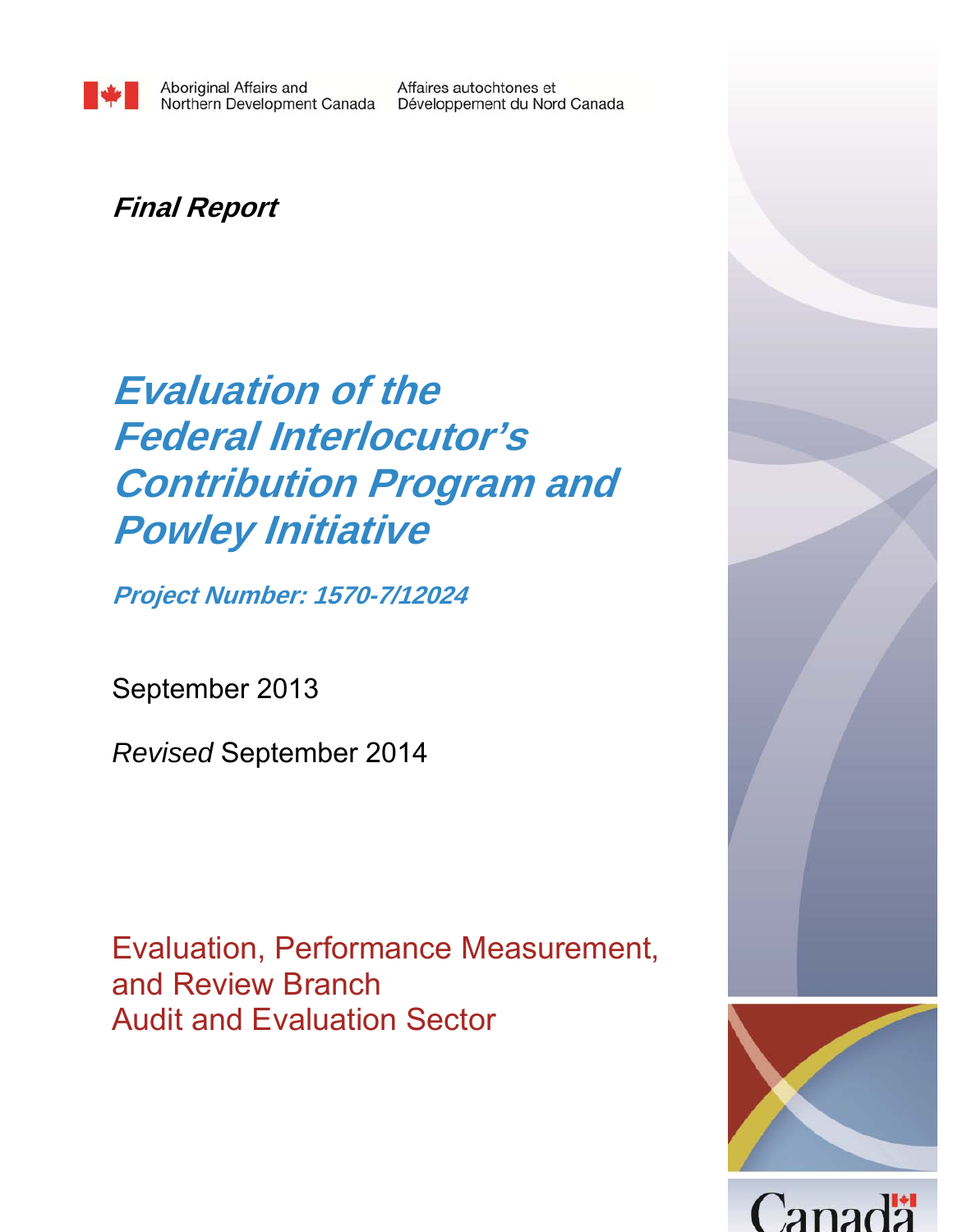| 1.  |                                                                                        |  |  |  |  |  |  |  |  |
|-----|----------------------------------------------------------------------------------------|--|--|--|--|--|--|--|--|
| 1.1 |                                                                                        |  |  |  |  |  |  |  |  |
| 1.2 |                                                                                        |  |  |  |  |  |  |  |  |
| 2.  |                                                                                        |  |  |  |  |  |  |  |  |
| 2.1 |                                                                                        |  |  |  |  |  |  |  |  |
| 2.2 |                                                                                        |  |  |  |  |  |  |  |  |
| 2.3 |                                                                                        |  |  |  |  |  |  |  |  |
| 2.4 |                                                                                        |  |  |  |  |  |  |  |  |
|     |                                                                                        |  |  |  |  |  |  |  |  |
| 3.1 |                                                                                        |  |  |  |  |  |  |  |  |
| 3.2 | Alignment with Federal Government Priorities and Departmental Strategic Outcomes<br>24 |  |  |  |  |  |  |  |  |
|     | 4. Evaluation Findings – Performance (Effectiveness and Efficiency) 29                 |  |  |  |  |  |  |  |  |
| 4.1 |                                                                                        |  |  |  |  |  |  |  |  |
| 4.2 |                                                                                        |  |  |  |  |  |  |  |  |
| 4.3 |                                                                                        |  |  |  |  |  |  |  |  |
| 5.  |                                                                                        |  |  |  |  |  |  |  |  |
| 6.  |                                                                                        |  |  |  |  |  |  |  |  |
|     |                                                                                        |  |  |  |  |  |  |  |  |
|     |                                                                                        |  |  |  |  |  |  |  |  |
|     |                                                                                        |  |  |  |  |  |  |  |  |
|     |                                                                                        |  |  |  |  |  |  |  |  |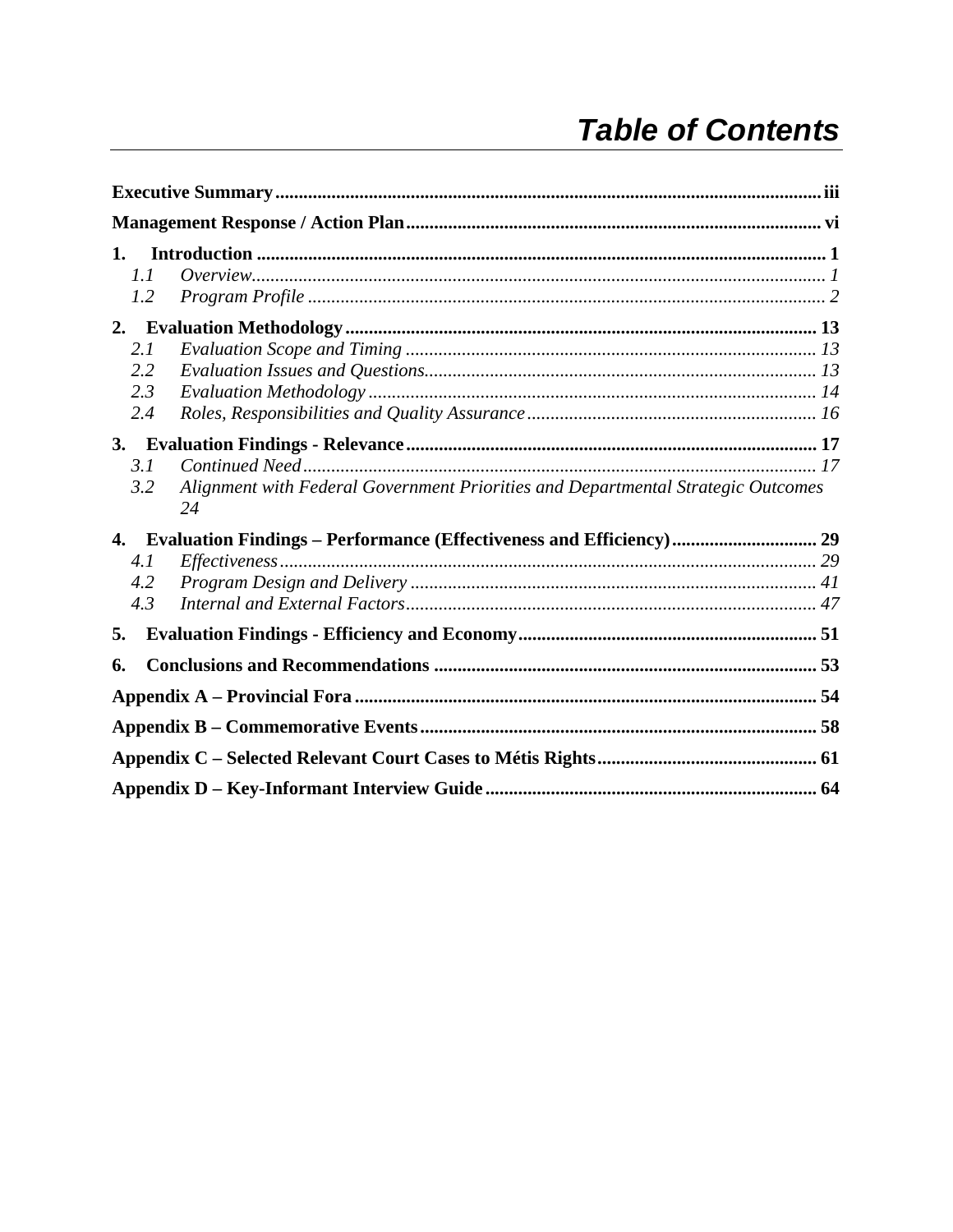## *Executive Summary*

This evaluation was conducted by the Evaluation, Performance Measurement and Review Branch with support from Stiles Associates Inc. It fulfills the requirement of the Treasury Board Policy on Evaluation for an evaluation of the Federal Interlocutor's Contribution Program (FICP) and the *Powley* Initiative prior to the renewal of its Terms and Conditions, currently due to expire March 2015. The FICP funds the following project-based initiatives: bilateral discussions with the Métis National Council and the Congress of Aboriginal Peoples; tripartite relations with provincial representative Métis and non-status Indian organizations; capacity building; Métis Contribution to Canada and funding for the *Powley* initiative, which is available to Métis organizations with substantial Métis memberships to identify Métis harvester and members.

From 2008-2013, the FICP supported the strategic outcome of the Office of the Federal Interlocutor, to "*improve the socio-economic conditions of Métis, non-status Indians and urban Aboriginal people.*" In late 2012, the FICP as a program was resituated under Aboriginal Affairs and Northern Development Canada's (AANDC) Policy and Strategic Direction division and under the strategic outcome of "The Government", with the ultimate outcome of "*good governance and co-operative relationships for First Nations, Métis, non-status Indians, Inuit and Northerners*".

This evaluation assesses the issues of relevance (continued need, alignment with government priorities and alignment with federal roles and responsibilities) and performance (achievement of expected outcomes and demonstration of efficiency and economy) in order to inform decisions on resource allocation and reallocation.

The evaluation methodology included a review of key sources of literature, a review of program documents and files, 17 key informant interviews and four case studies. Despite best efforts, the evaluators encountered significant challenges in procuring the participation of Aboriginal organizations, and in obtaining consistent and reliable information and documentation to support the evaluation.

The evaluation was, however, able to articulate a series of key findings and recommendations. The evaluation and its associated Management Response and Action Plan were approved at the Evaluation, Performance Measurement and Review Committee meeting of September 19, 2013.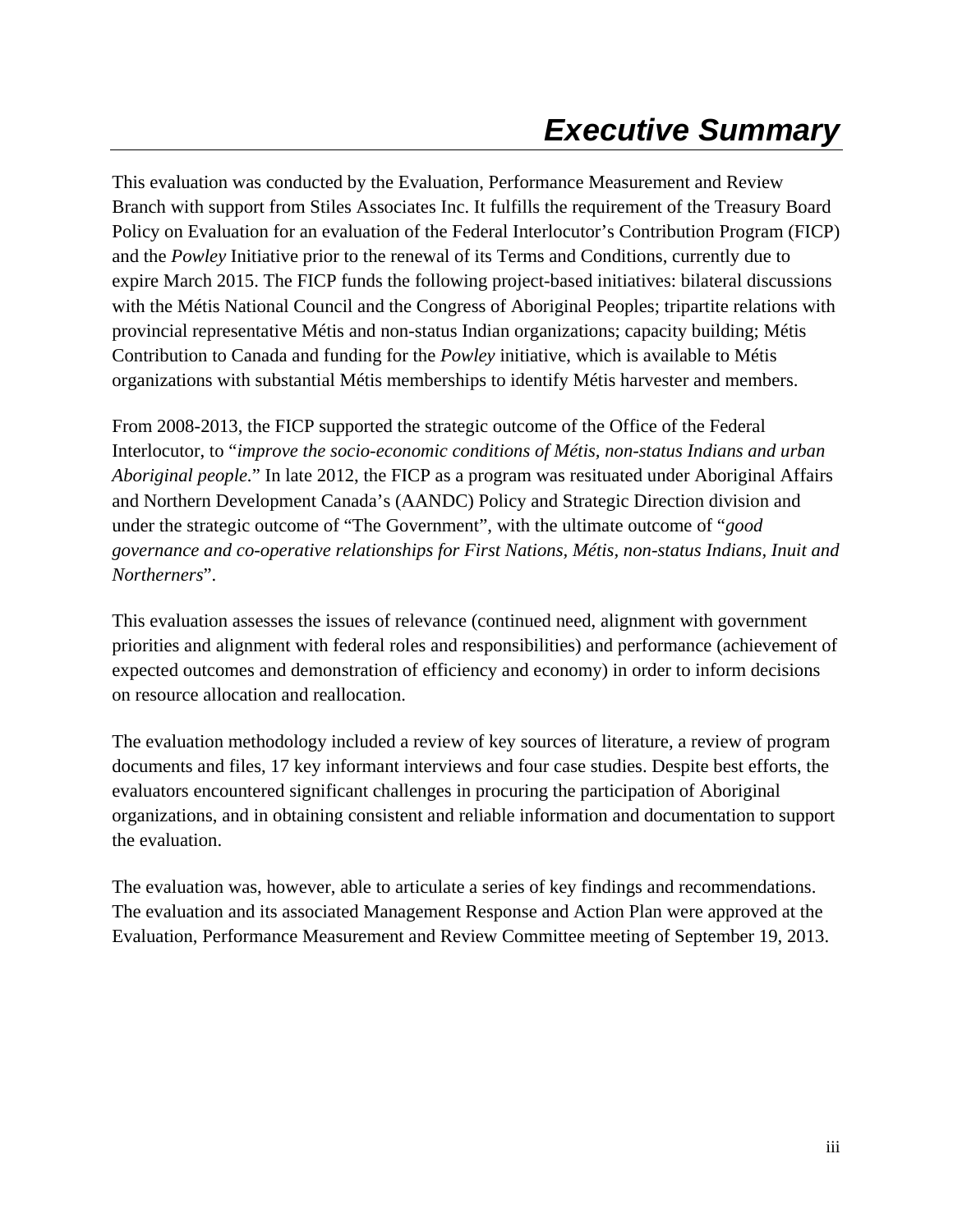#### **With respect to relevance:**

- There is a need for the Government of Canada to support pro-active reconciliation and management of Métis Aboriginal rights and the management of Métis and non-status Indian litigation.
- There is a need for bilateral and tripartite forums in order to provide a space for open discussion, relationship building and developing practical work plans for improving the socio-economic conditions of Métis and for non-status Indians.
- There is a need for capacity building support to facilitate Métis and non-status Indian organizations' ability to meaningfully represent their members in reconciliation discussions at the federal level.
- There is a need for funding a sophisticated Métis registration system that allows for the monitoring of sustainable harvesting.
- Broad FICP objectives align with federal government priorities, departmental Strategic Outcomes; however, AANDC has not articulated clear and measureable outcomes and thus, it is not possible to assess the alignment of outcomes with the government's strategic priorities.
- The roles of each government department, including the leadership role of AANDC, are appropriate.
- Representative organizations found FICP funded activities to not be well aligned with the priorities of Métis and non-status Aboriginal representative organizations.

#### **With respect to performance:**

- Discussions and negotiations occurring within the bilateral and tripartite forums facilitate partners to: (1) better understand Métis and non-status Aboriginal issues; (2) manage demands for rights in a consistent manner; (3) develop institutions of self-governance; (4) develop economic development strategies; and (5) develop culturally appropriate education programs to promote secondary school completion.
- The federal government is doing more to recognize Métis contributions to Canada, but there is a general acknowledgement that Métis contributions go unrecognized in Canada.
- *Powley* registration databases have been developed and are functioning; however, they are not standardized across regions and lack the capacity to accommodate the volume and complexity of Métis identity issues.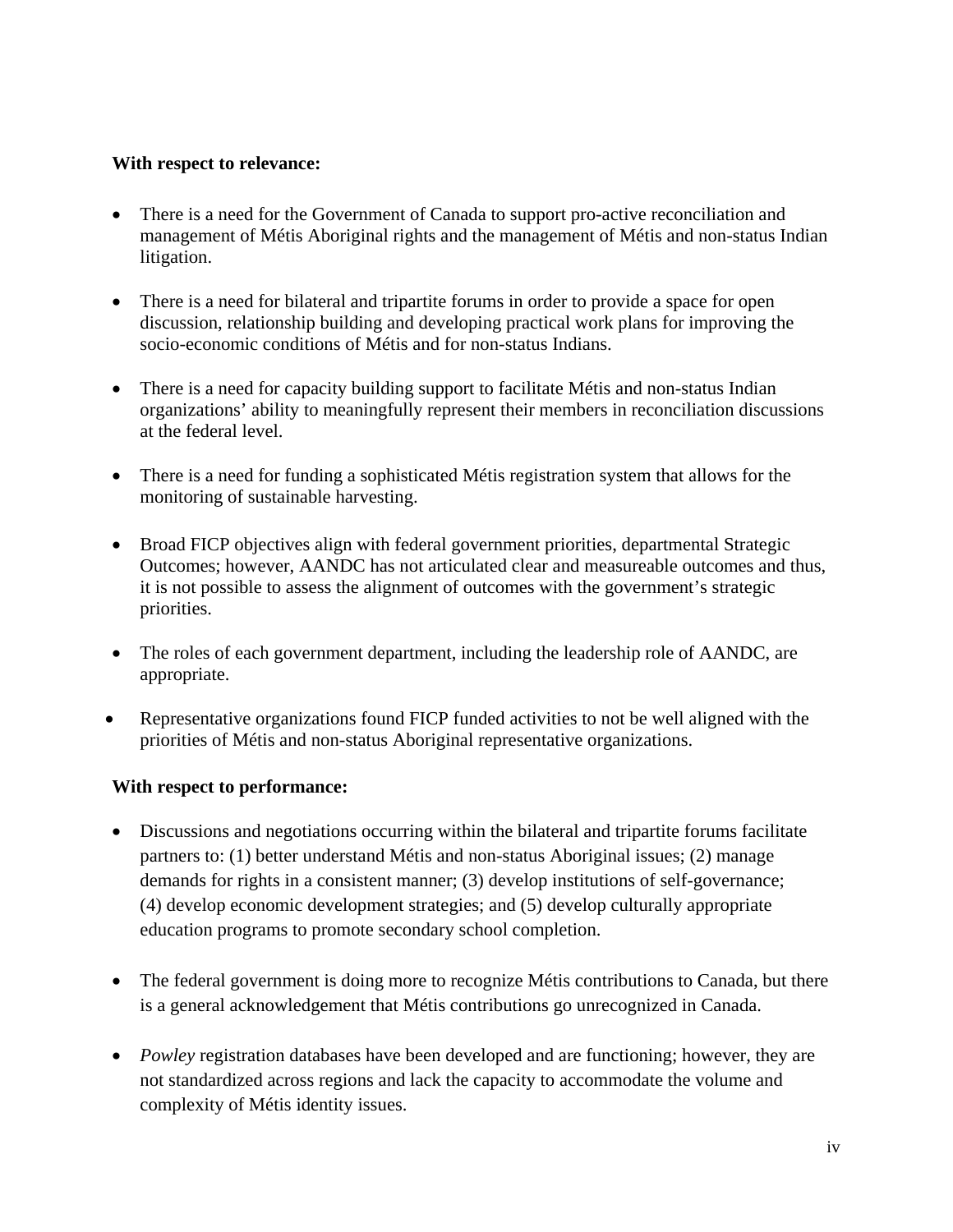- There is some evidence that representative organizations' capacity is improving, particularly in stronger organizations with low staff turn-over rates.
- FICP funded research activities are expanding the body of knowledge on Métis and nonstatus Indian issues; however, the information could be organized and disseminated more effectively.
- There is a need for improved coordination of efforts among various FICP-funded activities.
- Difficulties in achieving current program objectives suggests the need to reflect on whether the current FICP design is the appropriate approach moving forward.
- Expectations in terms of program outcomes are unclear, particularly considering changes in the governance and focus of FICP activities.

#### **With respect to efficiency and economy:**

- The evaluation found no obvious evidence of overlap or duplication of efforts with other levels of government and within the federal government.
- Funding delays are making it difficult for academics and representative organizations to plan and carry out their intended activities.
- While there are no official benchmarks or indicators for cost-effectiveness, the majority of funds for the pro-active reconciliation and management of Métis Aboriginal rights and the management of Métis and non-status Indian litigation are for contributions.

#### **It is therefore recommended that AANDC:**

- 1) Work with Métis and non-status Indian organizations and federal and provincial partners to establish a clear set of objectives for the FICP moving forward that clearly delineates roles and responsibilities and expectations of stakeholders; and
- 2) Develop a comprehensive Performance Measurement Strategy specific to the FICP and *Powley* Initiative.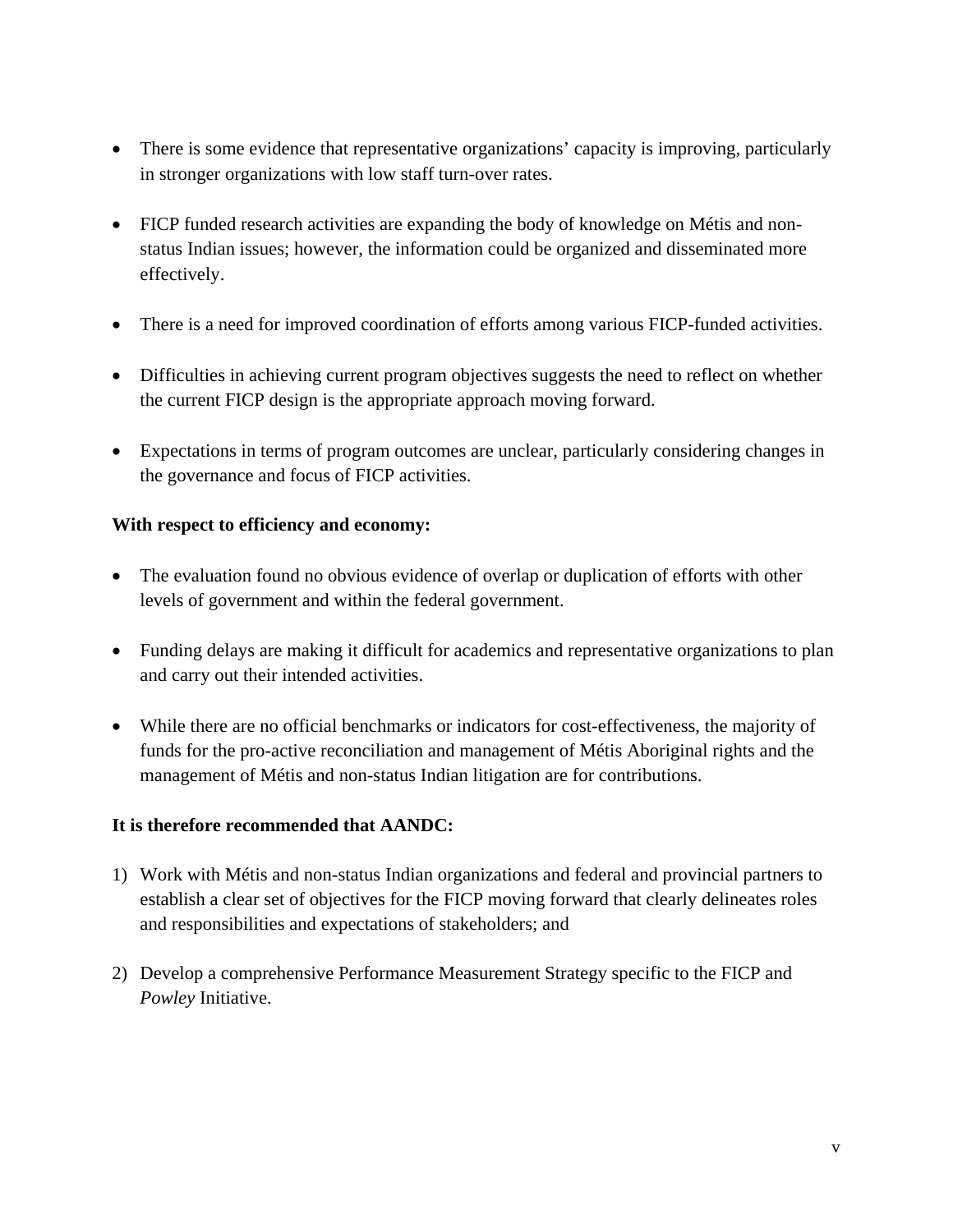## *Management Response / Action Plan*

#### **Project Title: Evaluation of the Federal Interlocutor's Contribution Program and** *Powley* **Project #: 1570-7/12024**

|                                                                                                                                                                                                                                                                | <b>Actions</b>                                                                                                                                                                                                                                                                                                                                                                                                                                                                                                                                                                                                                |                                                                   | <b>Planned</b>                                                                                                                                                                            |
|----------------------------------------------------------------------------------------------------------------------------------------------------------------------------------------------------------------------------------------------------------------|-------------------------------------------------------------------------------------------------------------------------------------------------------------------------------------------------------------------------------------------------------------------------------------------------------------------------------------------------------------------------------------------------------------------------------------------------------------------------------------------------------------------------------------------------------------------------------------------------------------------------------|-------------------------------------------------------------------|-------------------------------------------------------------------------------------------------------------------------------------------------------------------------------------------|
| <b>Recommendations</b>                                                                                                                                                                                                                                         |                                                                                                                                                                                                                                                                                                                                                                                                                                                                                                                                                                                                                               | <b>Responsible</b><br>Manager (Title /<br>Sector)                 | Implementation<br>and<br><b>Completion</b><br><b>Dates</b>                                                                                                                                |
| 1. Work with Métis and non-<br>status Indians and federal<br>and provincial partners to<br>establish a clear set of<br>objectives for the FICP<br>moving forward that clearly<br>delineates roles and<br>responsibilities and<br>expectations of stakeholders. | Moving forward, AANDC will work with<br>with Métis and non-status Indians.<br>federal and provincial partners to both<br>review and establish a clear set of<br>objectives for the FICP that clearly<br>delineates the roles and responsibilities<br>and expectations of stakeholders.<br>AANDC will provide leadership to<br>coordinate a process to set clear<br>objectives and to better delineates<br>respective stakeholder roles and<br>responsibilities.<br>The changing fiscal realities of the new<br>departmental approach to working with<br>Aboriginal Relations Offices will be<br>central factors in this work. | Director General,<br>Aboriginal and<br><b>External Relations.</b> | September 30,<br>2014.                                                                                                                                                                    |
| 2. Develop a comprehensive<br>Performance Measurement<br>Strategy specific to the FICP<br>and Powley Initiative.                                                                                                                                               | AANDC will develop a comprehensive<br>Performance Measurement Strategy<br>specific to the FICP and Powley<br>Initiative that will articulate clear and<br>measurable outcomes.<br>AANDC will take steps to ensure that<br>FICP and Powley Initiative objectives<br>and outcomes are communicated and<br>accessible to all stakeholders and<br>compliant to new fiscal realities of the<br>departmental approach of Aboriginal<br>Relations Offices project funding.                                                                                                                                                           | Director General.<br>Aboriginal and<br><b>External Relations.</b> | Date to accord<br>with the<br>approved<br><b>AANDC</b><br>Performance<br>Measurement<br>Strategy<br>Portfolio Action<br>Plan to be<br>tabled at<br><b>EPMRC</b><br>September 19,<br>2013. |

#### **I recommend this Management Response and Action Plan for approval by the Evaluation, Performance Measurement and Review Committee**

#### *Original signed by:*

#### **Michel Burrowes Director, Evaluation, Performance Measurement and Review Branch**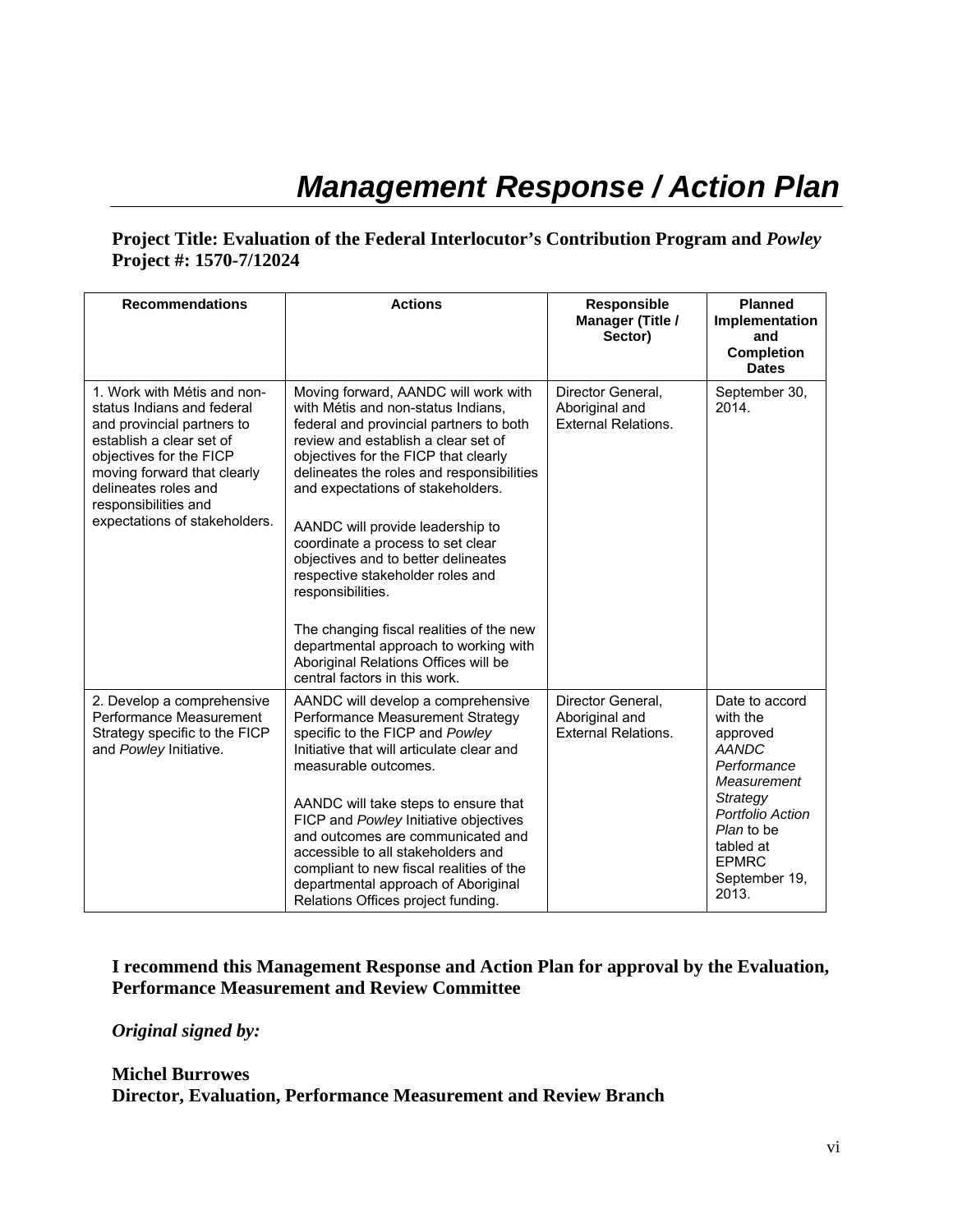#### **I approve the above Management Response / Action Plan**

*Original signed by:* 

**Josée Touchette Senior Assistant Deputy Minister, Policy and Strategic Direction** 

*The Management Response / Action Plan for the Evaluation of the Federal Interlocutor's Contribution Program and Powley were approved by the Evaluation, Performance Measurement and Review Committee.*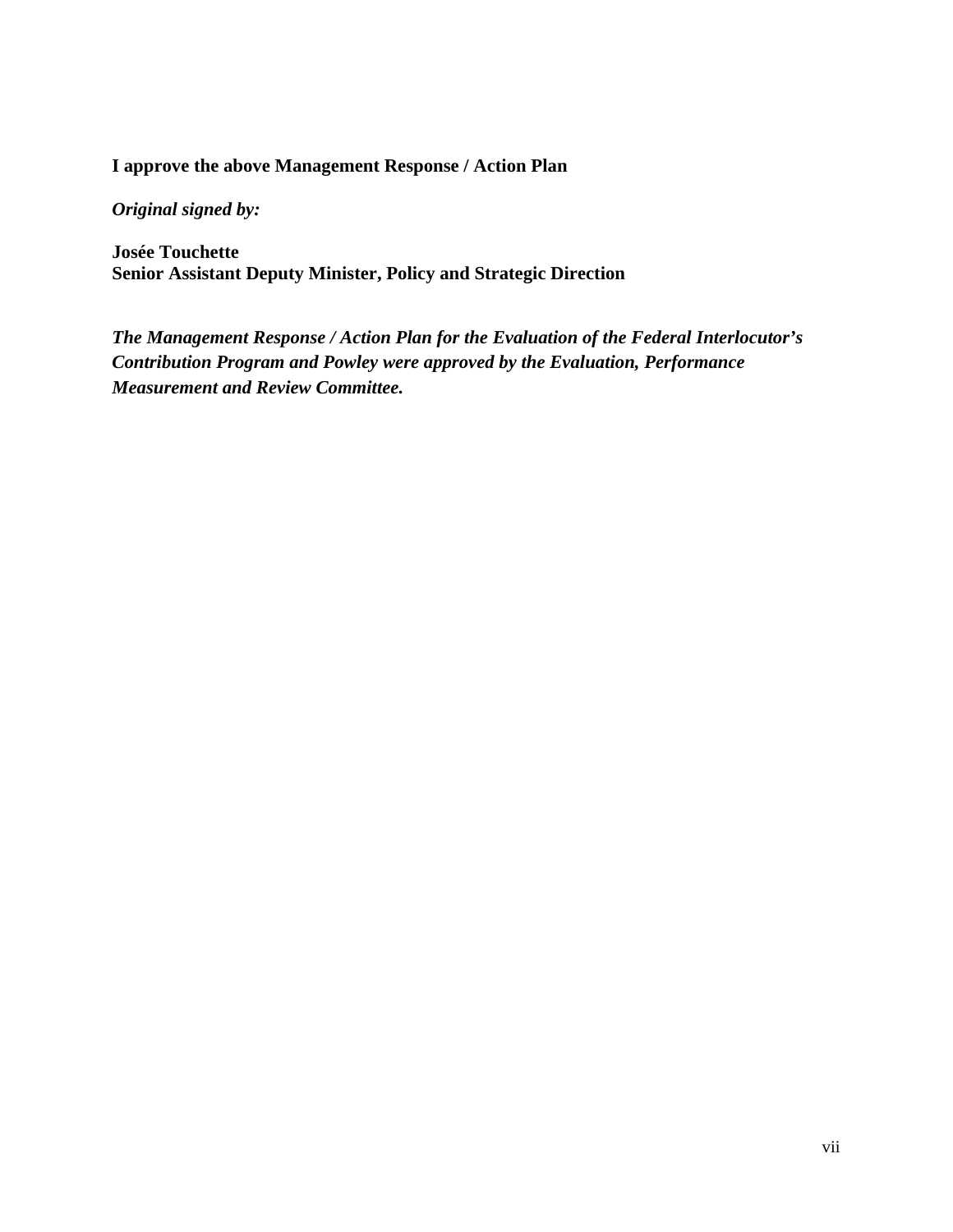## **1.1 Overview**

The evaluation of the Federal Interlocutor's Contribution Program (FICP), including the bilateral and tripartite processes and the *Powley* Initiative, covers the period from 2008–09 to 2012-13. It responds to the Treasury Board Secretariat Policy on Evaluation (2009), requiring a neutral assessment of relevance and performance to inform resource allocation and reallocation decisions. In the case of the authorities related to FICP, this evaluation is intended to inform decisions in advance of the expiry of authorities in March 2015. The evaluation was conducted by Aboriginal Affairs and Northern Development Canada's (AANDC) Evaluation, Performance Measurement and Review Branch with the assistance of the consulting firm *Stiles Associates Inc*. conducting a series of case studies.

The previous evaluation<sup>1</sup>, completed in 2008, found that discussions between different representatives were facilitated, various activities took place thanks to capacity-building funds, and the *Powley* Initiative made it possible to develop member registration systems. Despite these successes, however, the evaluation noted limitations caused by the vulnerability of the Métis and non-status Indian organizations, the lack of strategic priorities identified by the groups and access to multi-year funding, claims of inadequate core funding from AANDC, and a lack of clarity with respect to the capacity-building initiatives' target outcomes.

The 2008 evaluation, thus, recommended that AANDC:

- Clarify the Office of Federal Interlocutor mandate and role within AANDC and the federal government, and develop expected outcomes and performance indicators that are measurable and an accurate reflection of the scope and work of the Office of Federal Interlocutor.
- Maintain the current approach to the management of Métis rights assertions, including enhanced work with other federal departments, provinces and Aboriginal organizations on joint research efforts to further understand rights-bearing Métis communities, and strengthening and sustaining membership and identification systems.
- Strengthen and focus capacity building efforts to provide stability and sustainability to relevant Aboriginal organizations.
- Examine the weakness in the level of core funding provided to recipient organizations.
- Improve contribution program management to ensure timely processing of contribution agreement and payments.

 <sup>1</sup> Available at http://www.aadnc-aandc.gc.ca/eng/1100100011945/1100100011947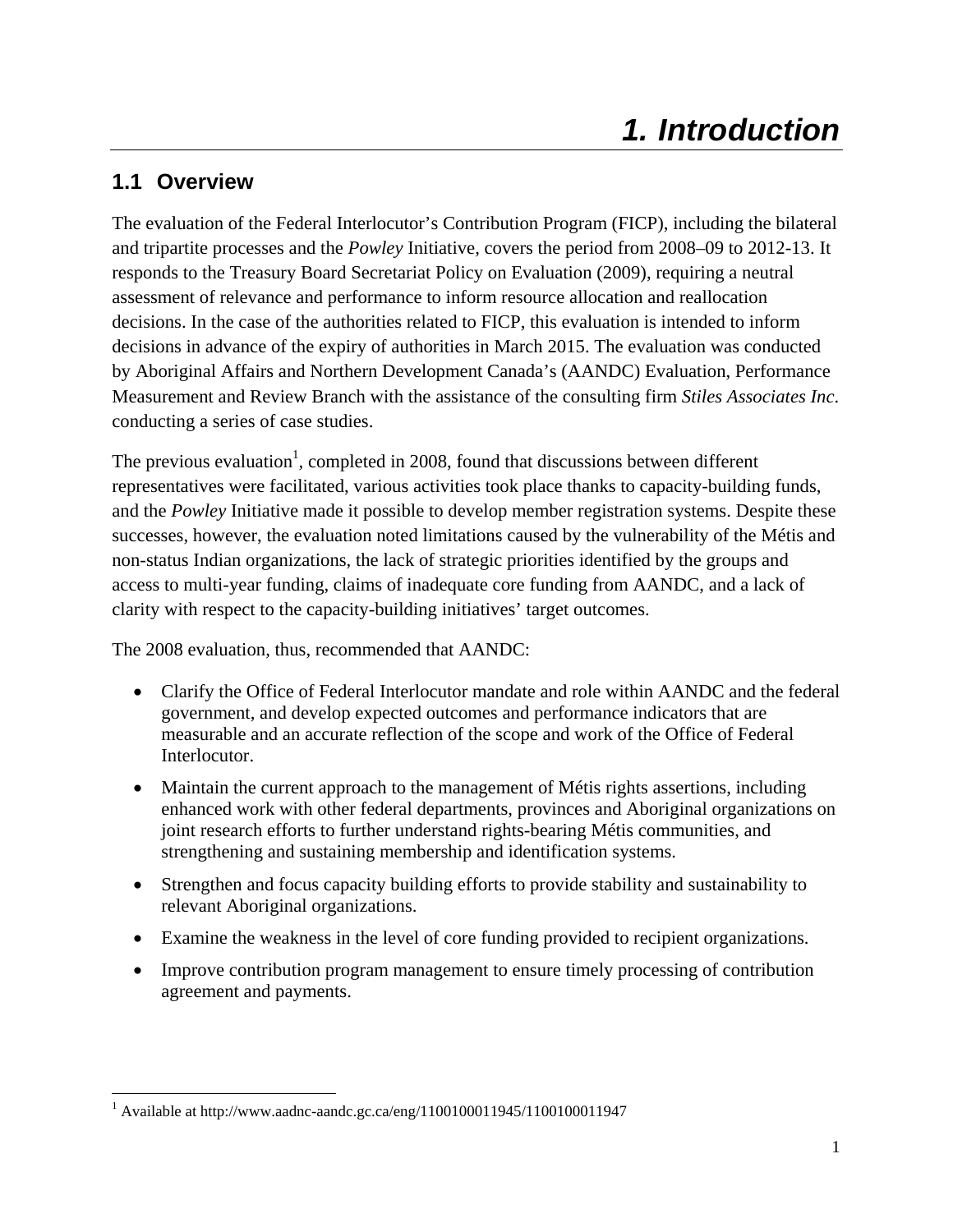The Management Response and Action Plan Follow up presented to the Evaluation, Performance Measurement and Review Committee on March 31, 2010, reported that all the recommendations were implemented.

## **1.2 Program Profile**

### *1.2.1 Background and Description*

#### **Role and Mandate of Federal Interlocutor for Métis and Non-status Indians**

The role of the Federal Interlocutor for Métis and Non-Status Indians was established in 1985 in the context of the Aboriginal Constitutional Conferences (1983-1987). In creating the role, it was the Government's view that it was necessary to identify a Minister who could act as a point of first contact to facilitate the participation of these groups in the Aboriginal constitutional process.

The title and role of Federal Interlocutor for Métis and Non-Status Indians was assigned to a senior Minister in addition to other titles and roles, and until 2004, the role was kept separate and apart from that of the Minister of Indian Affairs and Northern Development.

Over the intervening 20-plus years, the mandate evolved and expanded to include bilateral relations between the federal government and national Métis and non-status Indian organizations (MNSIs); tripartite self-government processes with off-reserve Aboriginal groups and the provinces; advocacy of Métis, non-status Indian, and urban Aboriginal people issues within Cabinet and Government; lead Minister for the Government of Canada's Urban Aboriginal Strategy; and, practical steps to improve the socio-economic conditions of Métis, non-status Indian, and urban Aboriginal people.

In 2004, the Minister of Indian Affairs and Northern Development was also named Federal Interlocutor for Métis and Non-Status Indians, a practice that continued until 2011, when the Minister's title was changed to Minister of Aboriginal Affairs and Northern Development.

Also in 2004 the Aboriginal Affairs Secretariat was transferred to the Department of Indian Affairs and Northern Development. Program authorities were also transferred. The Department of Indian Affairs and Northern Development established a new sector, named Office of the Federal Interlocutor (OFI). The staff, programs, funding of the former Aboriginal Affairs Secretariat work were assigned to this new sector.

The Department created a new branch within the Policy and Strategic Direction Sector to handle relations and funding agreements with Aboriginal representative organizations and be the direct focal point for both Métis relations and Inuit relations. The part of OFI that dealt with Métis and Non Status Indians was merged into this branch.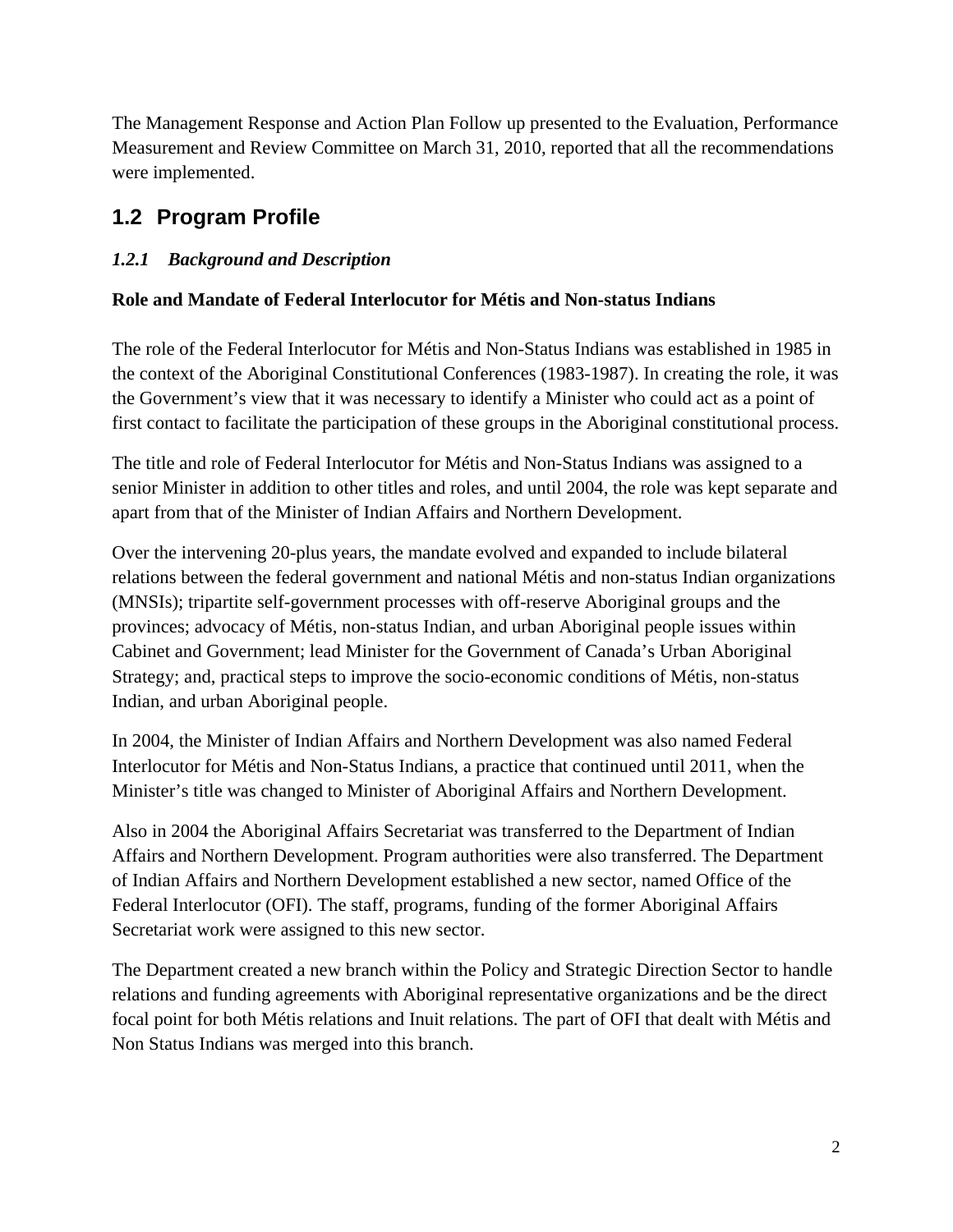#### **Federal Interlocutor's Contribution Program**

FICP has its roots in two mid-1990s Government of Canada Aboriginal policy initiatives, the *Federal Policy Guide on Aboriginal Self-Government* and *Gathering Strength: Canada's Aboriginal Action Plan* (response to the *Report* of the Royal Commission on Aboriginal Peoples). In the almost 20 years since the program was initiated, it has undergone considerable evolution. The objective of the FICP is to help to build capacity and to maintain a relationship based on trust and respect between Métis and non-status Indian people and the Government of Canada. This is to be achieved by: maintaining political relations with their representative organizations; acting as the point of contact within the federal government; acting as an advocate for MNSI issues; entering into contribution agreements to help to build organizational and institutional capacity; and, building stronger linkages with provincial governments.

From 2008-2013, the FICP supported the strategic outcome of the Office of the Federal Interlocutor, which was to "*improve the socio-economic conditions of Métis, non-status Indians and urban Aboriginal people*". From 2013 onwards, the FICP is situated under "The Government" sector with the ultimate outcome of "*good governance and co-operative relationships for First Nations, Métis, Non-Status Indians, Inuit and Northerners*". The Government's recognition of the need to better include all Aboriginal peoples in its broader mandate was reflected in the name change of the department from Indian Affairs and Northern Development Canada, to Aboriginal Affairs and Northern Development Canada. Specifically with respect to the FICP, the Government recognised the need to approach Aboriginal issues more holistically and thus, rather than having Métis and non-status issues under a stand-alone strategic objective (the Office of the Federal Interlocutor), it was incorporated into "The Government" strategic objective, focussing on good governance and co-operative relationships. Challenges in the changing focus of the program as well as interpreting the various articulations of the programs expected outcomes are discussed in Section 4.3.3.

#### **Delivery Approach**

The Office of the Federal Interlocutor, when it managed the FICP, and currently the Métis and non-status Indian Relations (MNSI) Branch, annually receives proposals and work plans from Métis and non-status Indian organizations<sup>2</sup>, in keeping with the Federal Interlocutor's main priorities and objectives. These organizations can be either political or service-delivery organizations. The MNSI reviews these proposals against departmental criteria and priorities, and makes recommendations to the Minister. Upon the authorization of the Minister, contribution agreements with these organizations, outlining the agreed upon terms and conditions for the project, are executed.

 $2^{2}$  In general, the Office of the Federal Interlocutor (and its predecessor organizations) has had longstanding relationships with most of the significant client organizations, going back to its creation in 1985.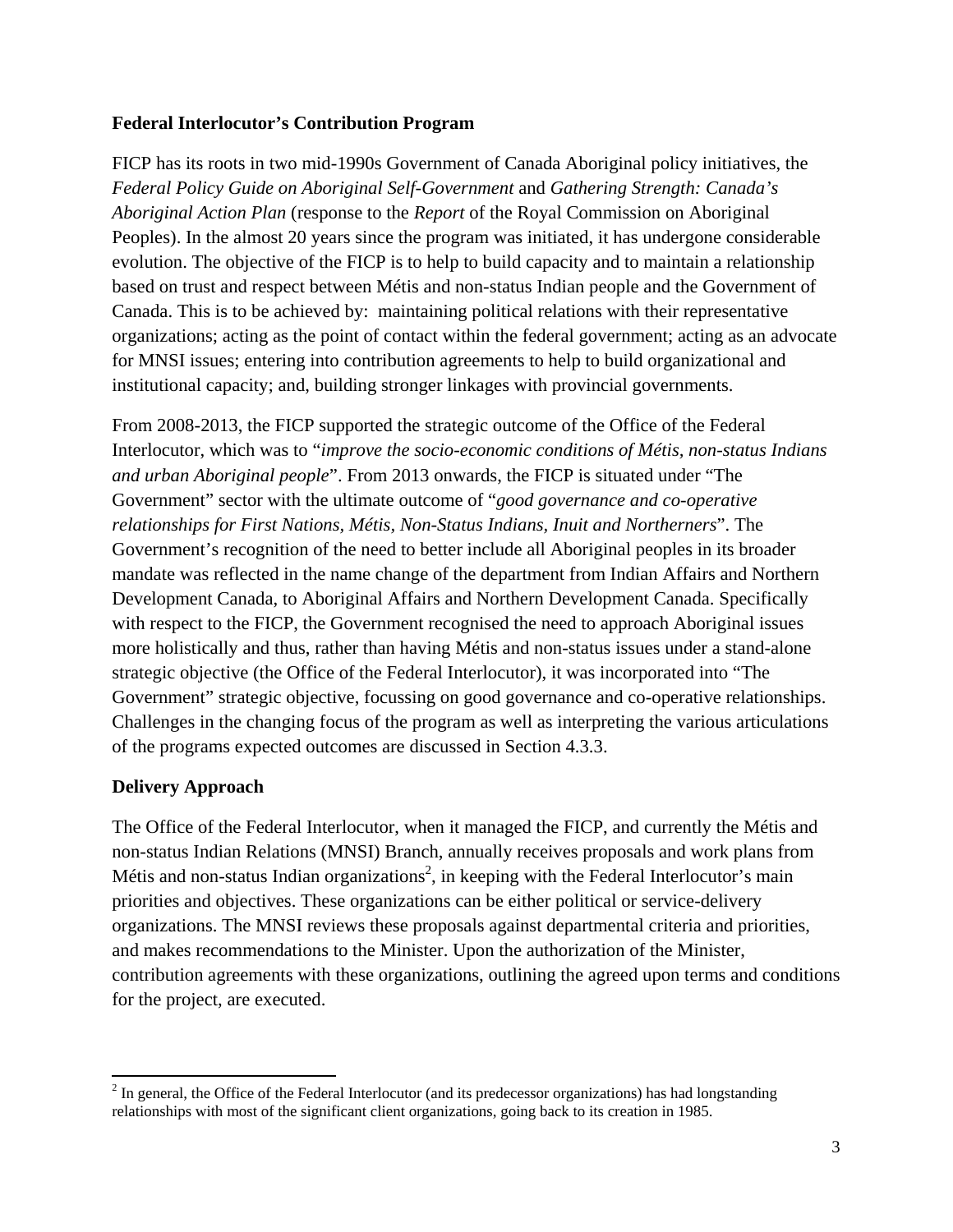In addition, consistent with Treasury Board policies, the MNSI partners<sup>3</sup> on specific projects when opportunities to work together arise with other federal or provincial departments, or private organizations to support socio-economic-type initiatives that will benefit Métis and non-status Indians.

In the case of tripartite self-government negotiation processes and capacity building projects that support cultural, economic and social governance institutions, joint priorities are set by the three parties, and where funding is involved, the MNSI seeks matching provincial efforts.

In the case of the horizontal initiatives undertaken to manage Métis rights and assertions, the MNSI works closely with other federal departments (Department of Justice, Royal Canadian Mounted Police (RCMP), Environment Canada/Canadian Wildlife Service, Parks Canada Agency, Department of Fisheries and Oceans) to align initiatives and coordinate research efforts. Additionally, the Office of the Federal Interlocutor works closely with provincial governments, where appropriate, to build common understandings in areas that are of mutual interest.

In September 2003, the Supreme Court of Canada provided guidance on Métis rights in *R v. Powley*. This is a hunting prosecution. In October 1993, two residents of the City of Sault Ste. Marie, Ontario, who were charged under the provincial *Game and Fish Act* with unlawfully killing a bull moose, asserted that the provincial legislation infringed their Section 35 right to hunt for food. The Supreme Court of Canada ruled that the Métis community in Sault St. Marie and the environs had an Aboriginal right to hunt for food. This decision developed a test for proving Métis Aboriginal rights protected under s. 35 of the *Constitution Act, 1982*. It also established parameters around who might exercise these rights.

The Court found that an historic Métis community existed in Sault Ste. Marie and continues to exist today. The Court also accepted that the practice of hunting for food was an important feature of the Sault Ste. Marie Métis community. Accordingly, the Court recognized that "Members of the Métis community in and around Sault Ste. Marie have an Aboriginal right to hunt for food".

The Court also noted that "the term 'Métis' in s. 35 does not encompass all individuals with mixed Indian and European heritage." Indeed, the Court identified three criteria for determining if an individual may be said to belong to a Métis Aboriginal community: 1) the individual must self-identify as a Métis person; 2) there must be community acceptance by a present-day Métis community; and 3) the individual must have an ancestral connection to a historic Métis community. FICP (the *Powley* Initiative) was developed as a policy response to this decision.

 $3$  The Office of the Federal Interlocutor partners with other departments, governments and the private sector in a variety of ways, for example: provision of small amounts of funding to support a capacity building project (interdepartmental); organizing and coordinating the implementation of the project (interdepartmental, intergovernmental & private sector); and, leading the project with other partners providing support (interdepartmental). Tools used are advocacy, interdepartmental letters of transfers, and contribution agreements with Aboriginal organizations.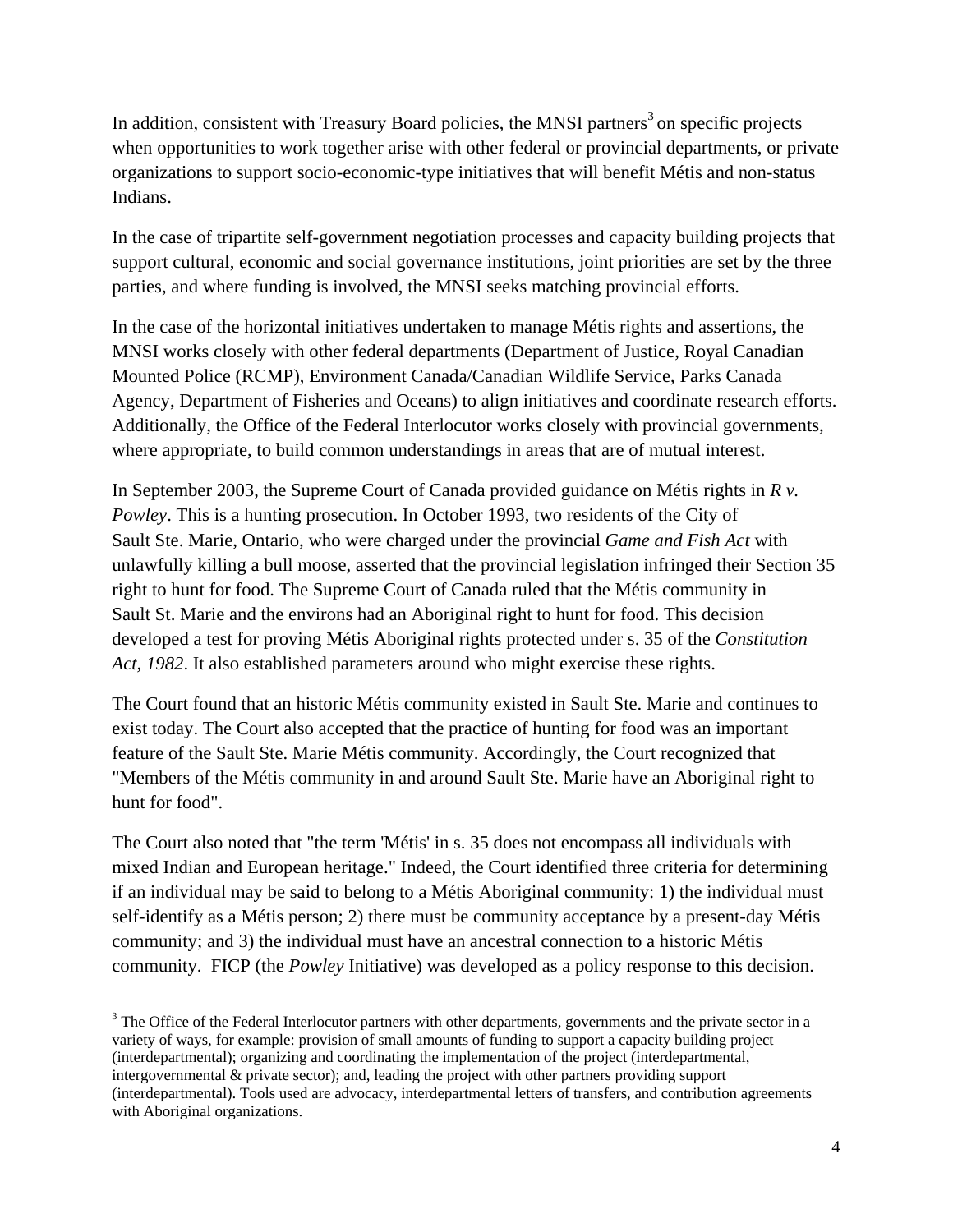The federal government, through AANDC, provided funding to the Métis National Council to develop Métis registration databases.

As of September 4, 2012, the FICP is operated under the Métis and non-status Indian Relations Directorate of the Aboriginal and External Relations Branch, which is situated under the Department's *Government Strategic Outcome*, focusing on supporting the federal government's commitment to *good governance and co-operative relationships for First Nations, Métis, non-status Indians, Inuit and Northerners.*

The Federal Interlocutor Program supports this objective by engaging in the following core activities:

- Engaging in historic and policy research to develop policy and inform AANDC and other federal departments on off-reserve (Métis and non-status Indian) issues.
- $\triangleright$  Engaging Métis organizations to strengthen representation/legitimacy to improve socio-economic conditions of Métis and non-status Indians through capacity building funds.
- $\triangleright$  Serving as a point of contact between the federal government and Métis and non-status Indians via bilateral discussions with the Métis National Council and the Congress of Aboriginal Peoples to inform federal policy and identify common areas of mutual interest to address.
- $\triangleright$  Undertaking exploratory discussions towards reconciliation involving provincial governments and Aboriginal organizations to mutually agree on paths towards reconciliation and where possible, tripartite negotiations.
- Implementing the *Powley* Initiative by supporting Métis organizations in the development of systems to identify Métis members who meet the criteria set out by the Supreme Court of Canada (i.e. self identification; community acceptance; ancestral tie).
- Coordinating an Interdepartmental Response Group (including Department of Justice, RCMP, Environment Canada, Parks Canada Agency).

The Federal Interlocutor's Contribution Program engages in these activities by providing funding through five funding streams:

- 1. *Bilateral Relations*
- 2. *Tripartite self-government negotiations*
- 3. *Building capacity, and electoral and financial accountability*
- 4. *Recognizing Métis contributions to Canada*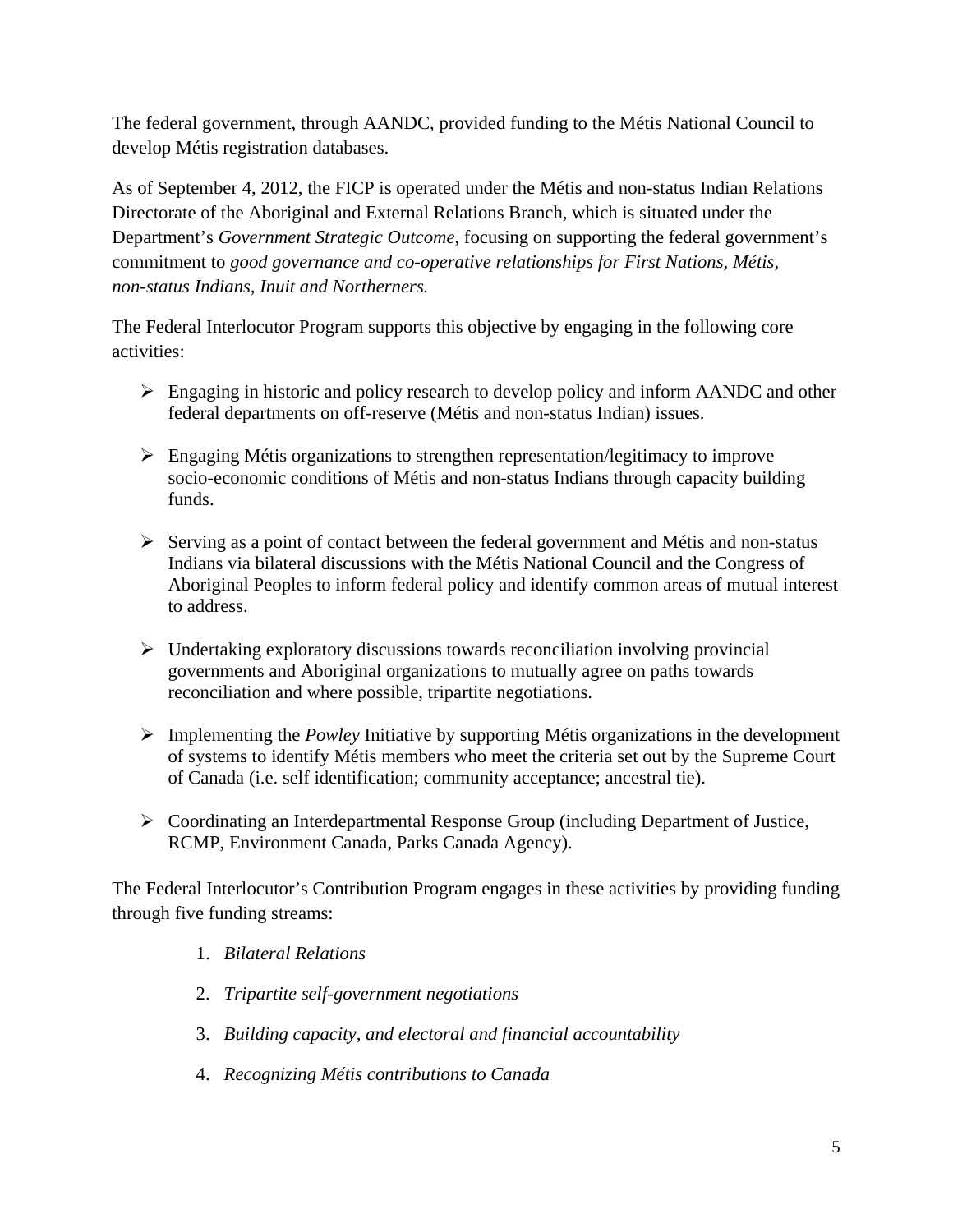#### 5. *Identification of Métis and Métis Harvesters*

#### *1.2.2 Objectives and Expected Outcomes*

AANDC sought renewal of the authorities for FICP and *Powley* mandate from 2010 to 2015 with the stated purpose "[of] reaffirm[ing] a pro-active reconciliation and management approach for Métis Aboriginal rights that is in keeping with the Government's intent to maintain calm and order by managing Aboriginal rights issues, avoid litigation and the court process, and to transfer the Métis and non-status Indian litigation portfolio to Indian Affairs and Northern Development." In order to achieve this objective, AANDC and federal partners are engaging in the following activities:

- Maintain calm-and-order on the ground with respect to the exercise of hunting and fishing activities, train and inform enforcement officers, maintain interdepartmental coordination;
- Work with provinces to harmonize harvesting systems, seek common messages and understandings, and develop working relationships to manage issues;
- Engage Métis organizations to develop systems to identify Métis who meet the criteria set out by the Supreme Court of Canada (i.e. self identification; community acceptance; ancestral tie);
- Engage in historic and policy research as required to develop policy;
- Engage Métis organizations to strengthen representation and legitimacy through enhanced governance mechanisms that support the identification systems being developed, such as strengthened electoral, financial and management accountability; and
- Maintain an Interdepartmental Response Group to ensure effective leadership and coordination in response to Métis rights, it includes (at a minimum): Office of the Federal Interlocutor, Department of Justice, RCMP, Environment Canada/Canadian Wildlife Service, and Parks Canada Agency.

According to the 2008 FICP Results-based Management and Accountability Framework (RMAF), the objective of AANDC's FICP specifically are "to help to build capacity and to build and maintain a relationship based on trust and respect between the Government of Canada and Métis and non-status Indian people, through their respective organizations." Similarly, keeping in mind that this is a very small program, and attainment of results will always be in proportion to the size of the program, the expected results were to help improve the socio-economic conditions (and thereby, the life chances) of Métis and non-status Indian people by working towards:

1. Supporting organizational development within representative Métis and non-status Indian organizations, so that they will reach a level of self-sufficiency in order to better represent and advocate on behalf of their members;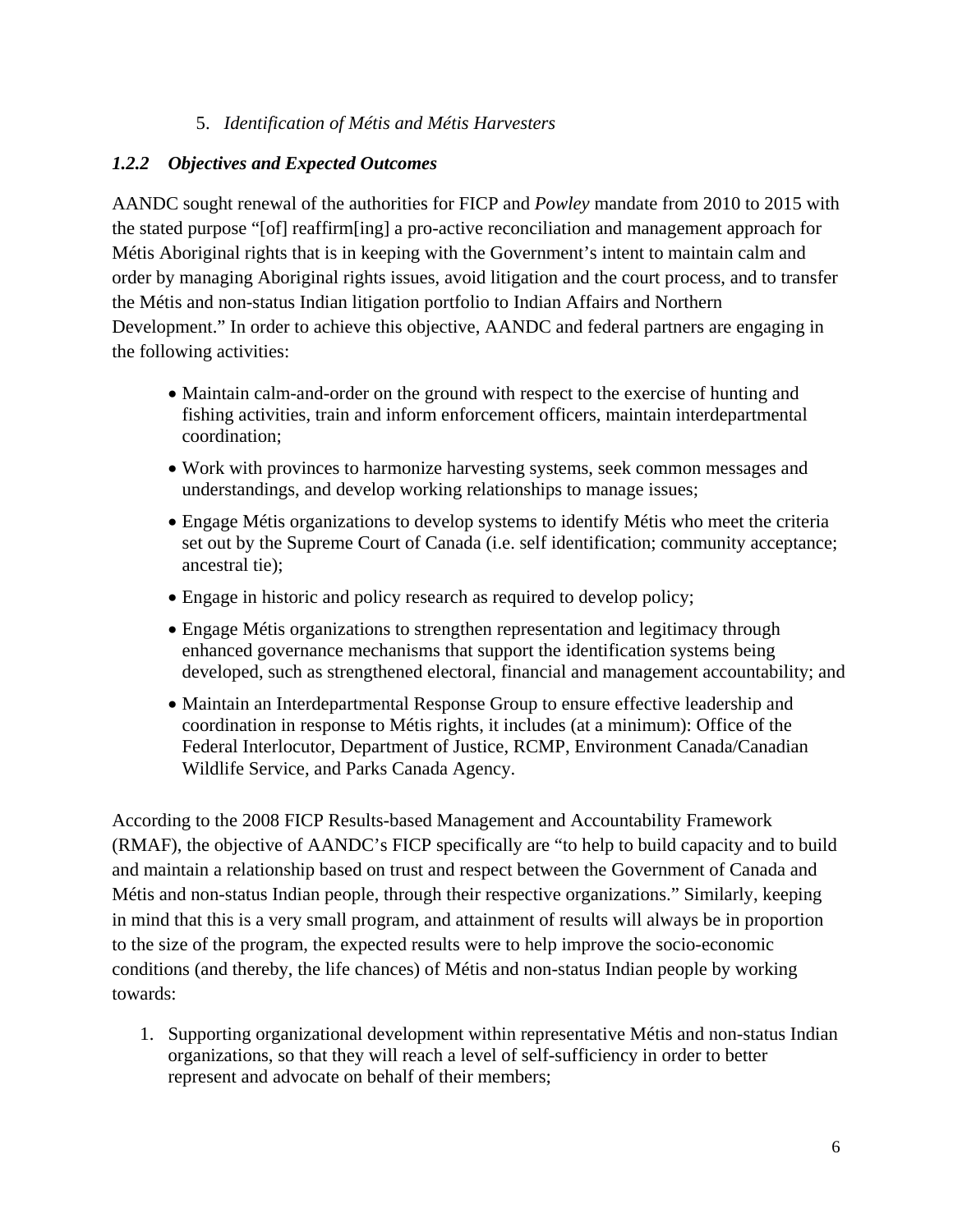- 2. Building mutual understandings with provincial governments and representative Métis and other off-reserve Aboriginal organizations with respect to the needs of their memberships, and the nature of federal and provincial programming in order to improve access to relevant programs and services;
- 3. Building healthy, productive working relationships with representative off-reserve Aboriginal organizations, so that they can take advantage of partnership opportunities.
- 4. Building capacity in representative Métis organizations to identify Métis and Métis harvesters in keeping with the criteria set out by the Supreme Court of Canada in order to assist in the management of Métis Aboriginal rights and avoid conflict and civil unrest.

#### **2008 Immediate Expected Outcomes:**

- Enhanced federal understanding of Métis and non-status Indian people and their needs. Identification of program overlaps.
- Improved ability to advocate for Métis and non-status Indian.
- Improved understanding of relevant issues.
- Enhanced understanding of Métis and non-status Indian people, and their needs, by other levels of government.
- Improved ability to represent and advocate on behalf of membership

#### **2008 Intermediate Expected Outcomes:**

- Enhanced co-ordination of federal program delivery
- Policy changes based on facts increased responsiveness to Aboriginal needs
- Increase participation in public government increase input and influence of Aboriginal people in key matters that are of importance to them
- Increased participation in the Canadian economy.

#### **2008 Ultimate Expected Outcomes:**

• Improved socio-economic conditions of Métis and non-status Indians and urban Aboriginal people

#### *1.2.3 Program Management, Key Stakeholders and Beneficiaries*

#### **Bilateral Processes**

AANDC leads discussions and work plan development with each of the two national Aboriginal organizations, Congress of Aboriginal Peoples and Métis National Council, on joint key policy initiatives and facilitates meetings and initiatives with other government departments where required.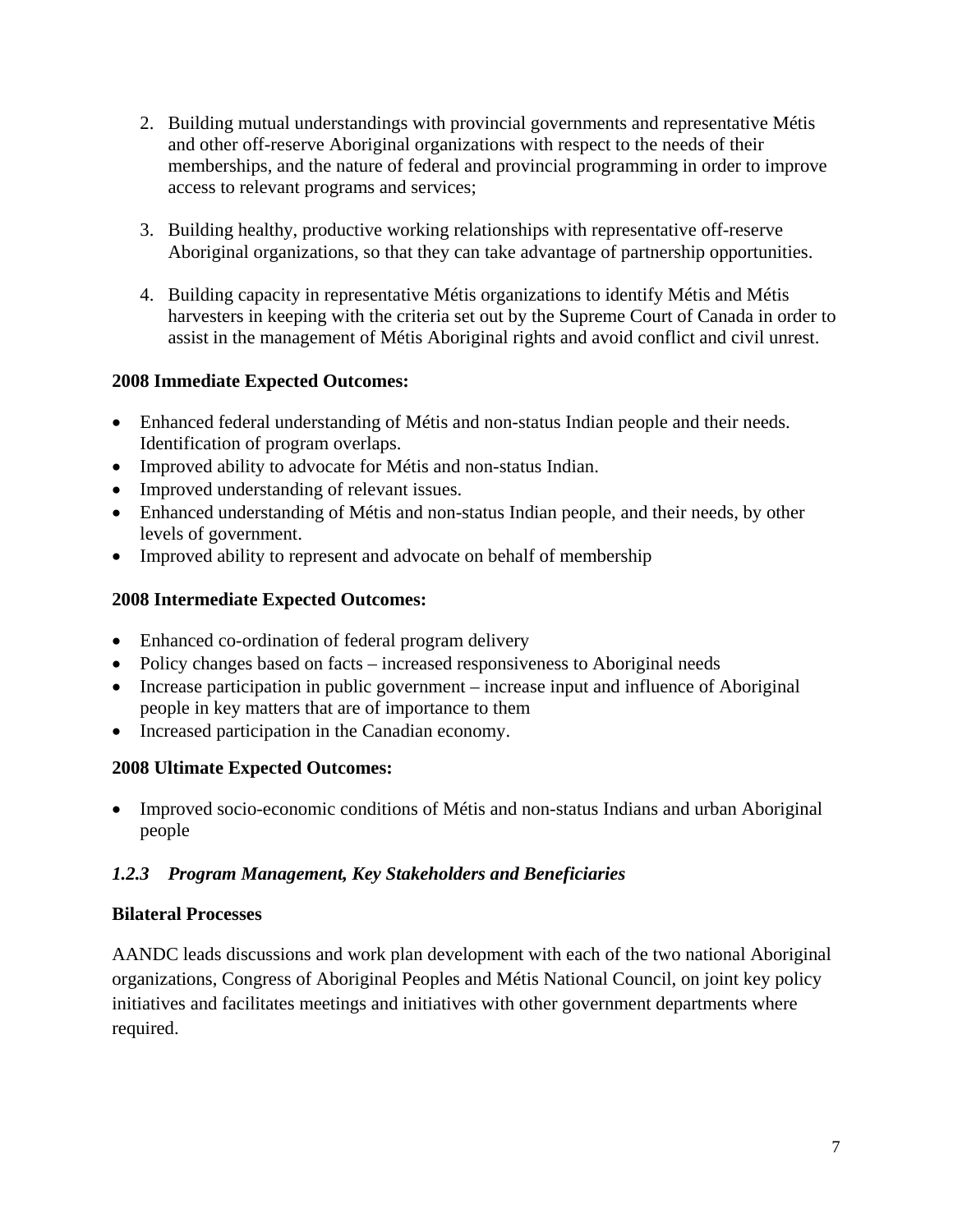#### *AANDC is responsible for:*

- Representing the interests of the Government of Canada in all discussions; and
- Liaising with other government departments as necessary.

The national *Aboriginal organizations are responsible for:* 

- Representing their members and liaising with their member organizations as necessary; and
- Advancing the participation of Métis and non-status Indians in the Canadian economy.

#### Tripartite Processes

#### *The AANDC is responsible for:*

- Representing the interests of the Government of Canada in all discussions; and
- Liaising with other government departments as necessary.

#### *The provincial government is responsible for:*

- Representing the interests of the provincial government in all discussions; and
- Liaising with other provincial ministries as necessary.

#### *The Métis or off-reserve Aboriginal organization is responsible for:*

- Representing their members; and
- Advancing the participation of Métis and non-status Indians in the Canadian economy.

#### *Powley* **Mandate**

Following *Powley*, the Office of the Federal Interlocutor has led the federal approach to work with provinces, territories and Métis organizations to manage the direct implications of the decision.

A Working Group comprised of AANDC, Department of Justice, RCMP, Environment Canada, Parks Canada Agency, and the Department of Fisheries and Oceans (although Department of Fisheries and Oceans does not administer any related funding).

The Interdepartmental Working Group is responsible for:

 Advising and informing members about the group's activities and the information it produces, and vice-versa;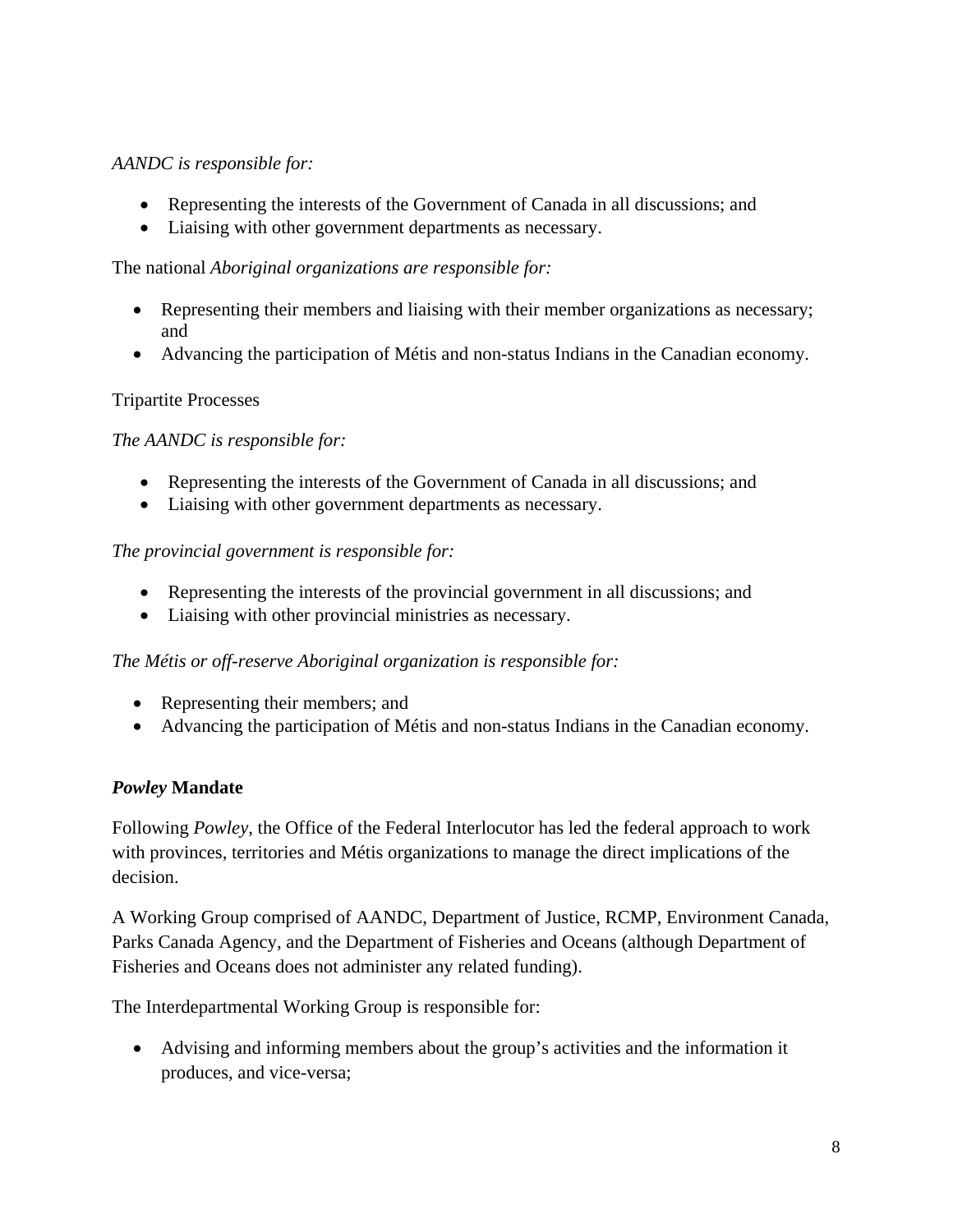- Developing the federal government's future policies and actions, in line with the *Powley* decision, based on research and analysis on the identification of Métis people, and Aboriginal rights-bearing Métis communities; and
- Identifying the risks faced by the federal government in order to clarify fields of federal concern and establish a position in the event of litigation while improving the Government's legal analysis.

AANDC is responsible for*:* 

• The coordination of the working group.

The Métis organisations are responsible for identifying rights-bearing Métis.

The RCMP is responsible for:

- Providing police services adapted to Aboriginal culture and helping build healthy and safe communities;
- Providing accurate information on the accommodation of Métis harvesting rights when the need arises;
- Establishing relationships with Métis organizations and provincial stakeholders in order to adapt a common approach and deliver consistent messages;
- Managing Métis Aboriginal rights assertions on the ground while maintaining peace and order, minimizing negative precedents and encouraging the use of investigative tools by all officers; and
- Establishing new partnerships with provincial and territorial governments, Métis organizations and interested parties by holding discussions on the consequences of the *Powley* decision.

Parks Canada Agency is responsible for:

- Undertaking a comprehensive review of the *Wood Buffalo National Park Game Regulations* in order to restore the historic collaboration between Métis and treaty First Nations with respect to hunting and trapping activities in the park;
- Implementing frameworks to manage dynamic cooperation between Treaty 8 First Nations and Métis on other important subjects such as the tourism, park visits, cultural resource management, and combating forest fires; and
- Developing policies and strategies concerning Métis Aboriginal rights assertions in national parks and national historic sites.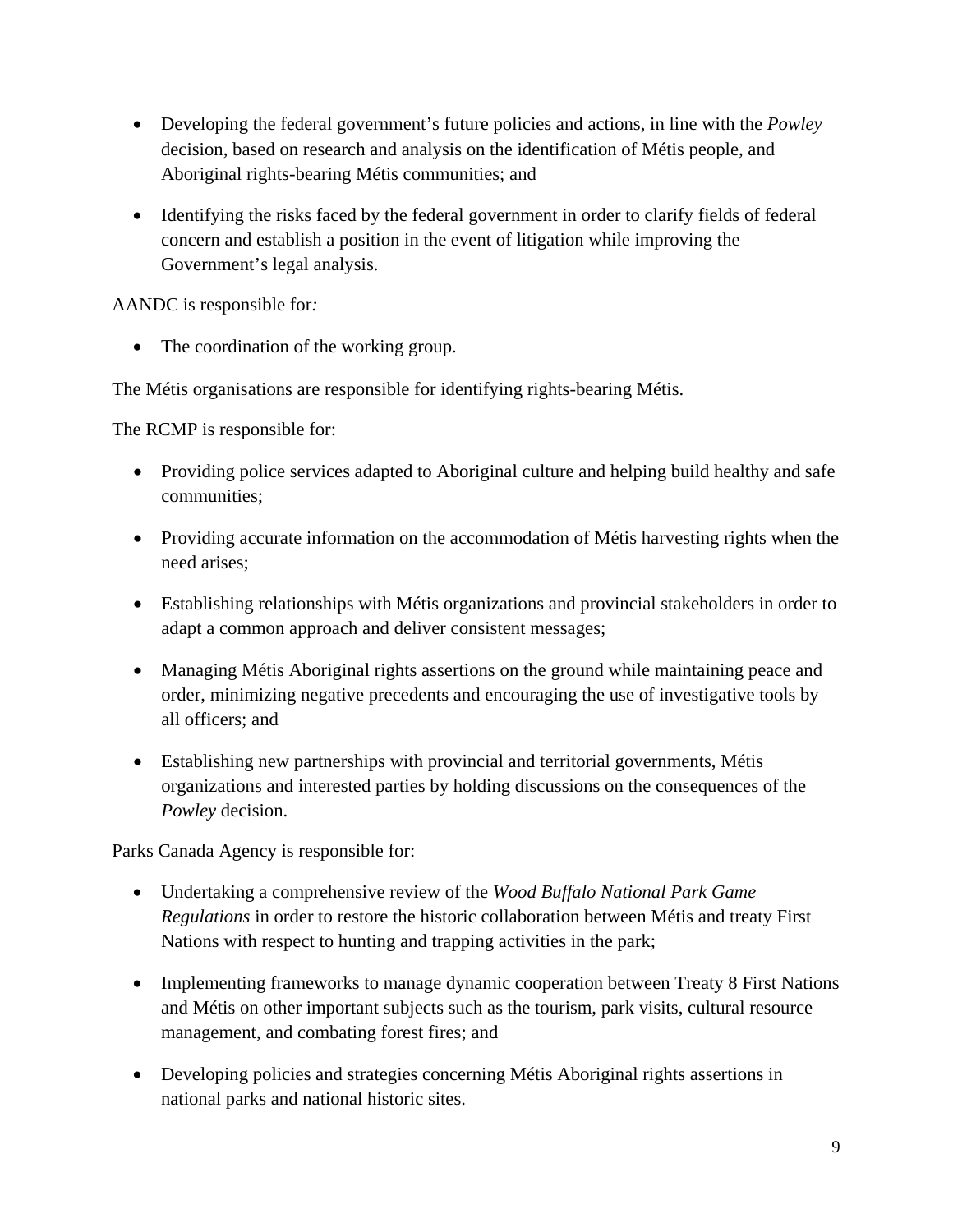Environment Canada (Canadian Wildlife Service and Wildlife Enforcement Directorate) is responsible for:

- Managing migratory birds under the *Migratory Birds Convention Act, 1994*;
- Wildlife management, law enforcement, training and policy development;
- Building the capacity of Métis organizations to collect, organize and analyse biological data, especially with respect to harvests; and
- Establishing partnerships in connection with wildlife management.

#### **Litigation**

While AANDC responds to litigation, the Department of Justice is responsible for the management of Métis and non-status Indian litigation.

#### **Stakeholders and Beneficiaries**

The primary beneficiaries of FICP funding are Métis and non-status Indian organizations at the national provincial and municipal levels. Stakeholders include the Métis and non-status Indians of Canada, provinces, territories, the public sector and the Canadian public. An increased ability of Métis and non-status Indian organizations to better represent their memberships by having the internal governance structures to be accountable, both to their membership and the Government for public funding received, may lead to opportunities to improve Métis and non-status Indian participation in the Canadian economy. In addition, due to the Constitutional issues involved in managing Métis rights, the people of Canada benefit through the strategy to maintain calm and order on-the-ground, which may help to establish a safe investment climate for the private sector and partnership opportunities for Métis and non-status Indian organizations.

Between 2008-09 and 2012-13, there were a total of 58 funding recipients.

#### *1.2.4 Program Resources*

Between 2009-10 and 2013-14, the Government of Canada invested a total of over \$93 million in Métis and non-status Indian activities, including specific projects under FICP and *Powley* (see Table 1).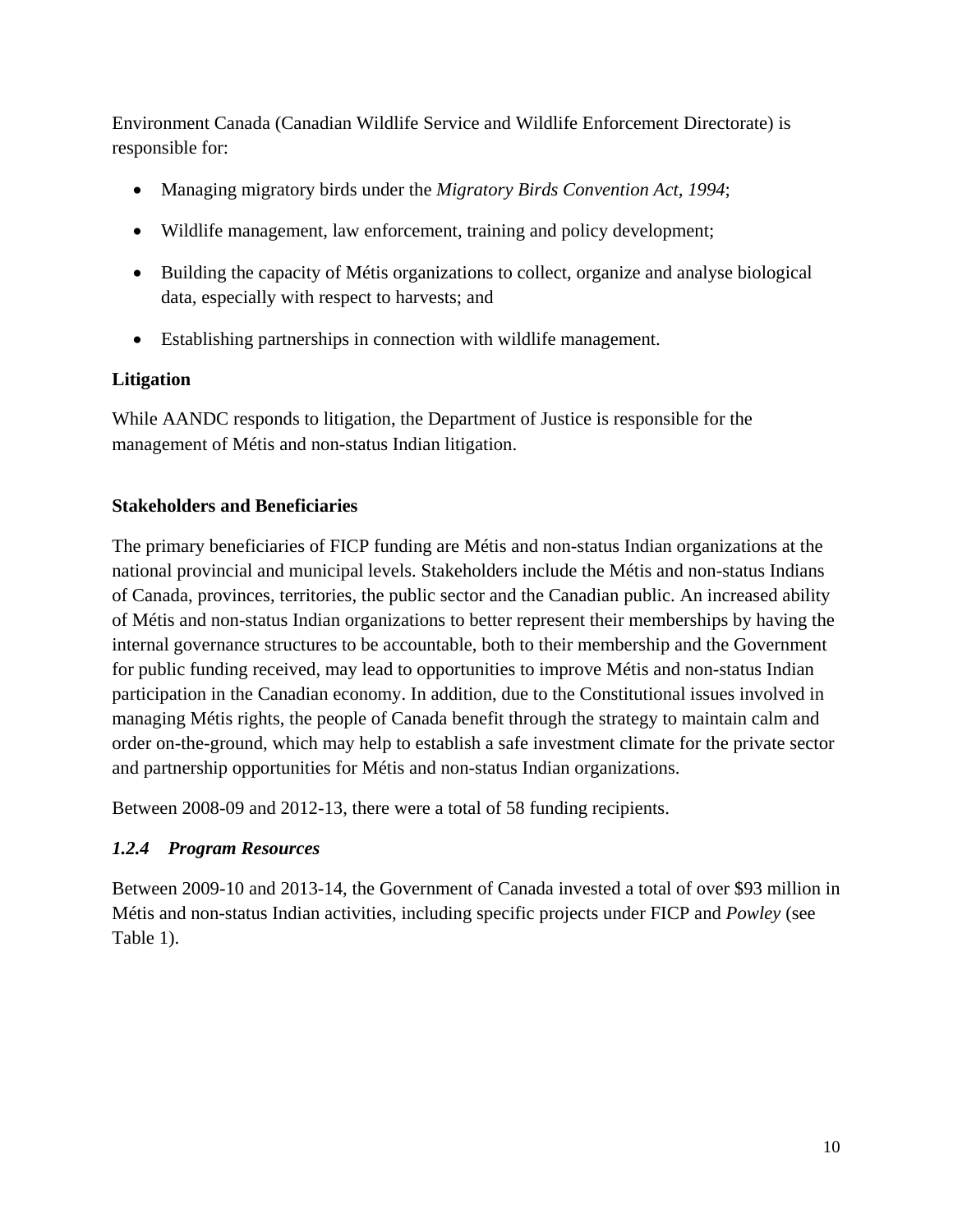|                                                                | 2009-2010     |               | 2010-2011     |               | 2011-2012     |               | 2012-2013     |               | 2013-2014     |               |
|----------------------------------------------------------------|---------------|---------------|---------------|---------------|---------------|---------------|---------------|---------------|---------------|---------------|
|                                                                | <b>Budget</b> | <b>Actual</b> | <b>Budget</b> | <b>Actual</b> | <b>Budget</b> | <b>Actual</b> | <b>Budget</b> | <b>Actual</b> | <b>Budget</b> | <b>Actual</b> |
| Salary                                                         | 224,000       | $\mathbf 0$   | 1,007,787     | 986,112       | 1,050,268     | 1,223,364     | 1,047,510     | 1,017,059     | 709,114       | 699,512       |
| Non-salary                                                     | 1,244,289     | 747,975       | 1,353,382     | 1,325,229     | 1,764,141     | 1,546,831     | 679,835       | 653,261       | 565,101       | 388,551       |
| <b>Total Salary and</b><br><b>Operation and</b><br>Maintenance | 1,468,289     | 747,975       | 2,361,169     | 2,311,341     | 2,814,409     | 2,770,194     | 1,727,345     | 1,670,320     | 1,274,215     | 1,088,063     |
|                                                                |               |               |               |               |               |               |               |               |               |               |
| Contributions -<br><b>FICP</b>                                 | 6,350,326     | 6,127,976     | 14,058,976    | 13,640,823    | 13,900,125    | 13,793,744    | 13,311,010    | 13,156,461    | 10,969,248    | 10,802,592    |
| Contributions -<br>Powley                                      | 7,178,144     | 6,557,384     | 0             | 0             | 0             | $\mathbf 0$   | 0             | $\mathbf 0$   | 0             | $\mathbf 0$   |
| Contributions -<br><b>Basic</b><br>Organisational<br>Capacity  | 5,721,477     | 5,717,960     | 5,760,000     | 5,693,690     | 5,908,000     | 5,904,304     | 5,836,900     | 5,800,900     | 5,881,000     | 5,881,000     |
| <b>Total</b><br><b>Contributions</b>                           | 19,249,947    | 18,403,320    | 19,818,976    | 19,334,513    | 19,808,125    | 19,698,048    | 19,147,910    | 18,957,361    | 16,850,248    | 16,683,592    |
| Non budgetary                                                  | 0             | $\mathbf 0$   | $\mathbf 0$   | $-252,759$    | 0             | $-1,268,311$  | 0             | $-238,643$    | $\mathbf 0$   | $-1,475,621$  |
| <b>Total</b>                                                   | 20,718,236    | 19,151,295    | 22,180,145    | 21,393,095    | 22,622,534    | 21,199,932    | 20,875,255    | 20,389,038    | 18,124,463    | 16,296,034    |

**Table 1: Budgeted and Actual Spending between 2009-10 and 2013-14 for Salary/Operation and Maintenance and contributions for FICP,** *Powley* **and Basic Organisational Capacity Funding.**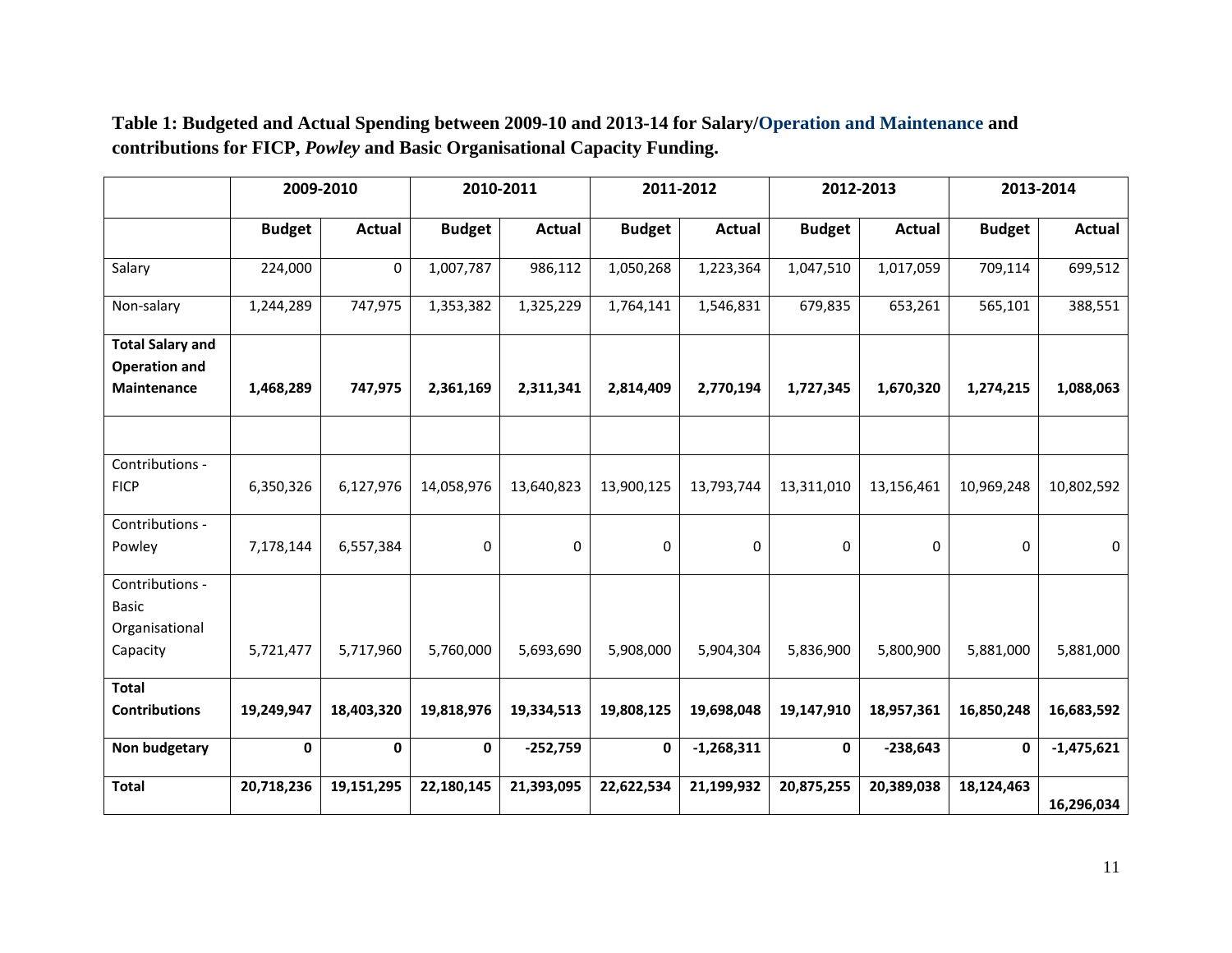Funding for salaries was increased in 2011-12 to address a structural deficit. As a result of Budget 2012, funding for salaries will be reduced over a three year period.

Basic Organizational Capacity funding that is provided outside of the FICP but is used to support representative organizations, including the organizations funded through FICP capacity building activities, is reducing its contributions amounts. Similarly, in June 2013, additional reductions in contribution amounts were announced for the 2013-2014 fiscal year, as can be seen in the above table.

*Powley* entails additional funds to Environment Canada (\$1.12 million per year, including \$235,000 per year in Grants and Contributions); Parks Canada (\$1.15 million per year) and the RCMP (\$740,000 per year).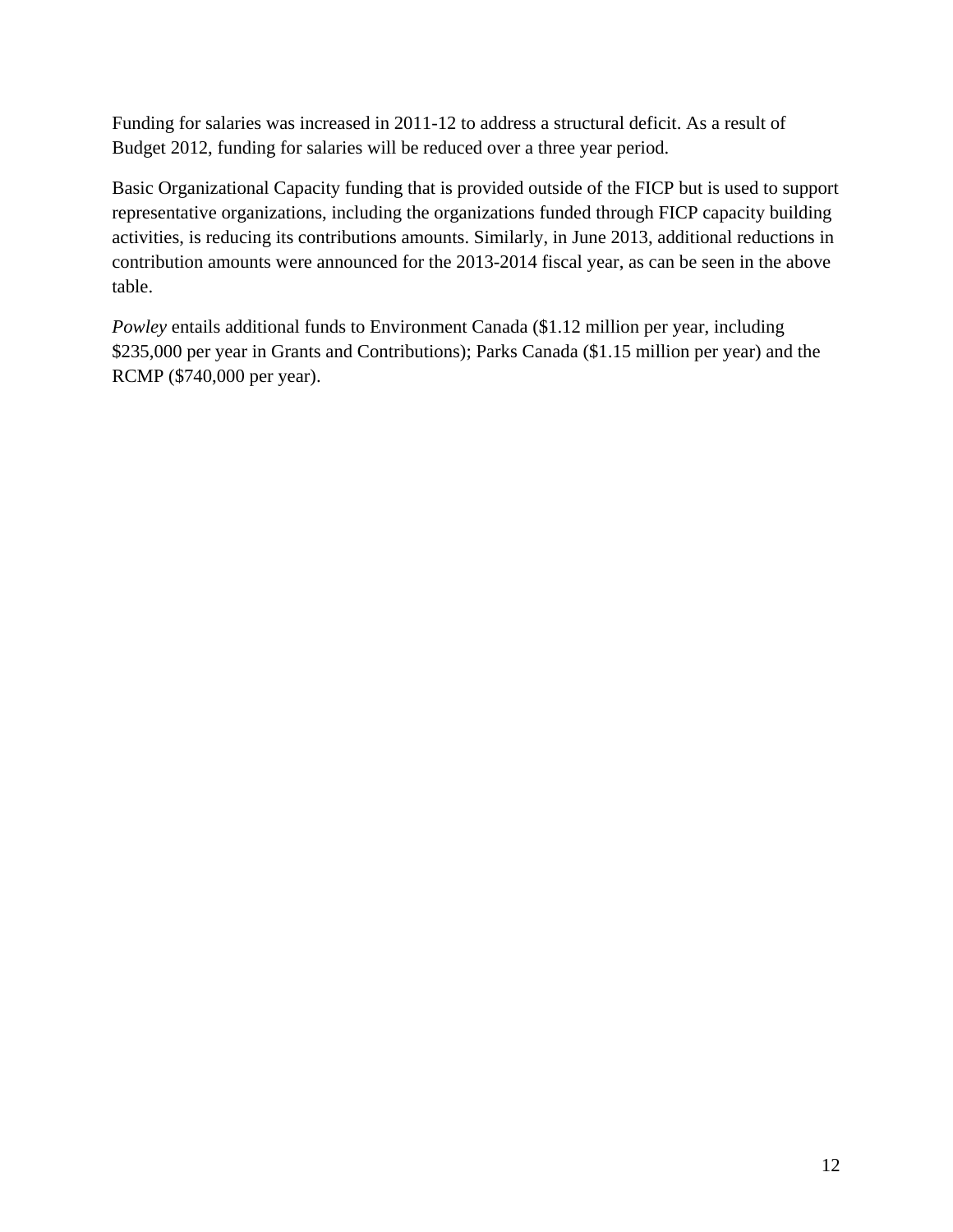### **2.1 Evaluation Scope and Timing**

The FICP and *Powley* Initiative are aspects of the broader pro-active reconciliation and management of Métis Aboriginal rights and the management of Métis and non-status Indian litigation. This evaluation focuses specifically on the FICP and *Powley*-related activities of AANDC, the RCMP, Environment Canada and Parks Canada. It is not within the scope of this study to examine the funding for litigation transferred to the Department of Justice. The evaluation examined FICP program activities undertaken between 2009-2010 and 2013-2014. Terms of Reference were approved by AANDC's Evaluation, Performance Measurement and Review Committee in September 2012. Field work was conducted between February 2013 and June 2013.

#### **2.2 Evaluation Issues and Questions**

In line with the Terms of Reference, the evaluation focused on the following issues:

- *Relevance* 
	- *Continued Need* 
		- Is there a continued need for the FICP, including the *Powley* Initiative?
		- Can the FICP, including the *Powley* Initiative be reasonably expected to reach its stated objectives?
	- *Alignment with federal government priorities and departmental strategic outcomes* 
		- To what extent is the FICP (and the *Powley* Initiative) consistent with: federal government priorities; and departmental strategic outcomes.
		- Is there a legitimate, appropriate and necessary role for the federal government in the FICP (including the *Powley* Initiative)?
- *Performance (Effectiveness; Efficiency and Economy)* 
	- *Effectiveness* 
		- Is the FICP, including the *Powley* Initiative making progress towards their intended objectives?
		- Have there been positive or negative unintended outcomes? If so, were any actions taken?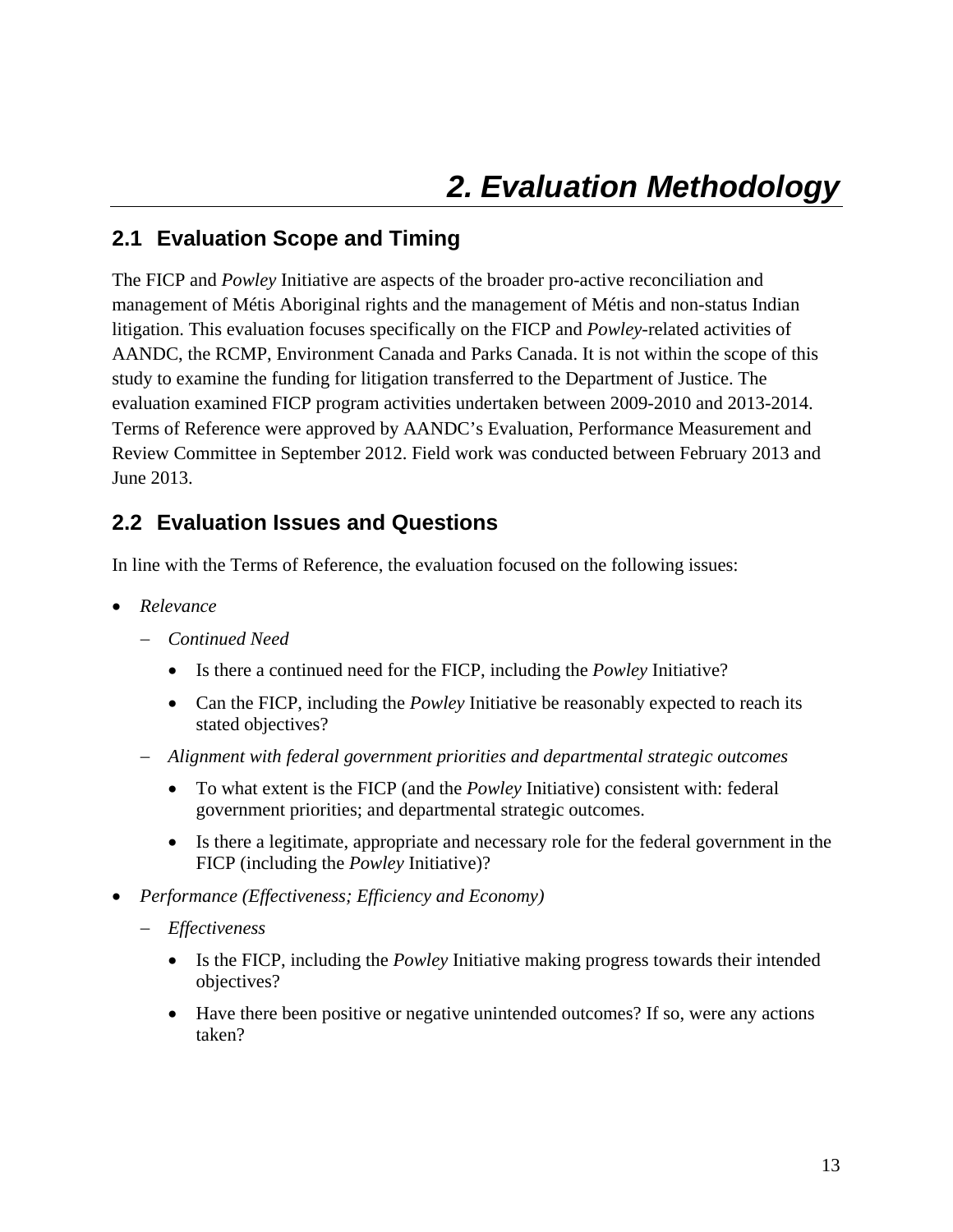- ‐ *Design and Delivery* 
	- To what extent have the design and delivery of the FICP as well as of the *Powley* Initiative facilitated the achievement of outcome?
	- What are the factors (both internal and external) that have facilitated and hindered the achievement of outcomes?
- ‐ *Efficiency and Economy* 
	- Is the current approach to programming the most economic and efficient means of achieving the intended objectives?
- ‐ *Lessons learned/Best Practices* 
	- Did the FICP, including the *Powley* Initiative take into account the lessons learned from the previous evaluation recommendations? Are there any lessons learned/best practices that could be used for the improvement of the FICP, including the *Powley* Initiative?
- ‐ *Alternatives* 
	- Are there other means by which the program can achieve the same results more efficiently and/or economically?

### **2.3 Evaluation Methodology**

The evaluation's findings and conclusions are based on the analysis and triangulation of the following lines of evidence.

#### *2.3.1 Literature Review*

Fifty-two sources were consulted on the topics of harvesting, fishing and hunting rights; Métis economic development; developing Métis policy; *Powley* and other relevant court cases and their implications. Additional publications, presentations and court case briefing notes were also incorporated from the *Daniels and Manitoba Métis Federation Decisions: Recognition of Métis Rights* conference.

#### *2.3.2 Document and File Review*

Thirty-two Government of Canada and recipient core documents were consulted.

#### *2.3.3 Key Informant Interviews*

Seventeen interviews were conducted with academic experts, federal partners, AANDC program representatives and provincial government representatives. The key-informant interview guide is included in Appendix D.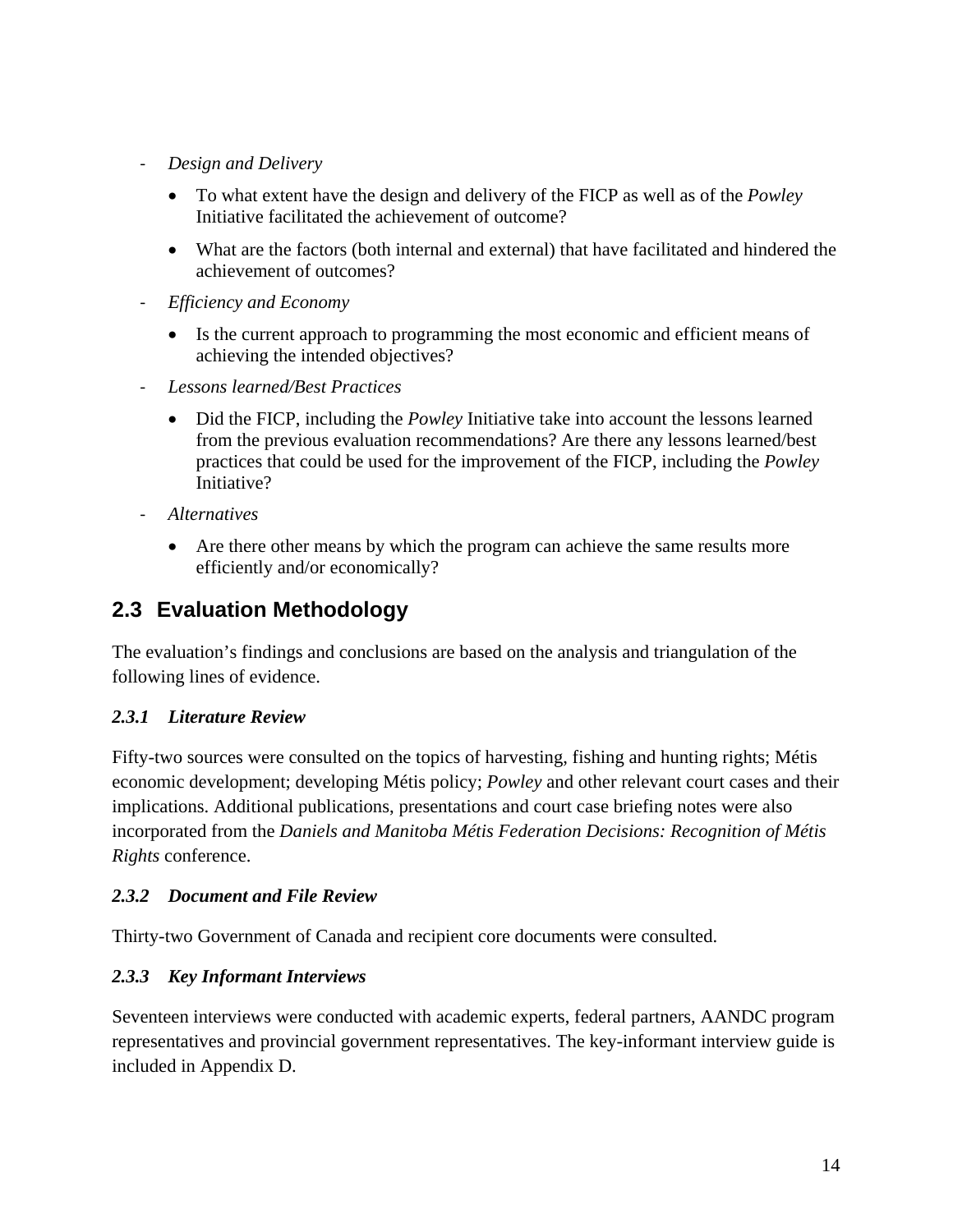#### *2.3.4 Case Studies*

*Stiles Associates Inc*. conducted four case studies. The participating organizations for the case studies were selected in cooperation with the AANDC Evaluation Working Group and AANDC evaluation team. The selection of organizations was intended to account for regional distribution across Canada and strive for representativeness with respect to level of organizational capacity. It was assumed that the two national organizations—Métis National Council and Congress of Aboriginal Peoples—would be among the cases, but in the end only Congress of Aboriginal Peoples agreed to participate. The other organizations selected, and which agreed to participate, were the Manitoba Métis Federation, the Aboriginal Council of Winnipeg, and the Métis Nation of Ontario. Thus, the sample included one small national Aboriginal organization (Congress of Aboriginal Peoples, with about 16 staff), a large provincial Métis organization (Manitoba Métis Federation, with over 600 staff), a medium-sized provincial Métis organization (Métis Nation of Ontario, with about 160 staff), and a small local organization serving the Aboriginal population of Winnipeg (Aboriginal Council of Winnipeg, with only 2.5 staff).

Site visits to organizations and interviews were conducted in April and May. In total, across the four organizations, the findings represent the views of 27 individuals who participated in interviews and focus group sessions, or responded in writing to evaluation questions.

#### *2.3.5 Limitations*

#### *Participation and Engagement*

The process for selecting the case studies was challenging and time-consuming, partially due to the evaluation being conducted roughly at the same time as the finalization of the *Daniels* Case litigation process. As a result, it was extremely difficult to obtain the buy-in for participation among Métis and non-Status Indian organizations for interviews or case studies. Once the organizations were selected, there were further challenges in organizing site visits and interviews for at least two of the organizations. There were also issues of trust given the suspected cuts to program funding.

As a corporate function, Evaluation, Performance Measurement and Review Branch does not necessarily have a relationship with Métis and non-Status Indian organizations or other Aboriginal organizations, and thus, it was difficult to establish the trust and buy-in from organizations without significant assistance from the Métis and non-Status Indian Branch and the Congress of Aboriginal Peoples (Congress of Aboriginal Peoples) (which was represented on the Evaluation Working Group), which at times had competing priorities.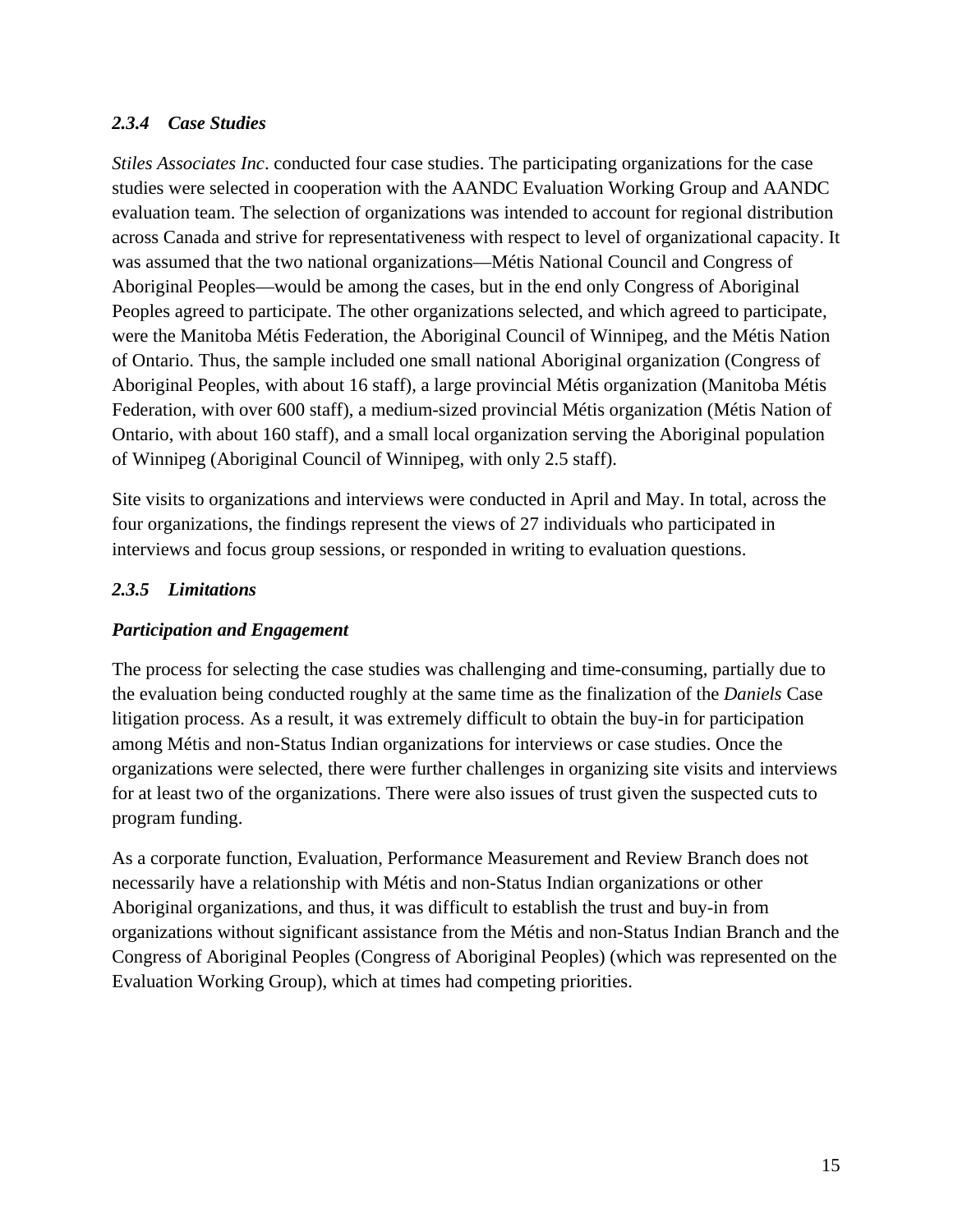#### *Assessment of Outcomes and Attribution*

The impacts of proactive reconciliation are difficult to measure concretely. As currently stated, the outcomes stemming from the bilateral and tripartite processes focus heavily on broad concepts, such as improvements in "ability", "understanding", and "coordination, influence, and management of public affairs." There are little data available specific to program outcomes, as most of the data is transactional and activity-based.

With respect to attribution, the *Powley* Initiative has among its stated outcomes an improvement in participation in the economy, but any change or lack thereof in this indicator could hardly be attributed to harvester rights, particularly considering these rights only apply to federal lands and do not extend to commercial hunting rights.

### **2.4 Roles, Responsibilities and Quality Assurance**

The Evaluation, Performance Measurement and Review Branch of AANDC's Audit and Evaluation Sector was the project authority responsible for completing the evaluation with the assistance of *Stiles Associates Inc.* a consulting firm that conducted the case study component.

Quality assurance activities were put in place to preserve the quality of the data and ensure that the methodology selected was appropriate. These mechanisms included:

- *Internal peer-review process at the AANDC Evaluation Branch:* A member of the Evaluation, Performance Measurement and Review Branch not affiliated with the current evaluation reviewed the study for issues with methodology, data collection and interpretation.
- *The evaluation working group***:** This group, headed by the evaluation manager, was made up of Métis representative organizations, federal partners, and AANDC program representatives. It was responsible for reviewing, validating and commenting on the choice of methodology, the preliminary findings and the final report.
- *The Evaluation, Performance Measurement and Review Committee:* This committee is made up of the Chief Financial Officer, the Senior Assistant Deputy Ministers and external experts. It is headed by the Deputy Minister of Aboriginal Affairs and Northern Development Canada. It was responsible for approving the evaluation's Terms of Reference, Preliminary Findings report, the final evaluation report and Management's Response and Action Plan.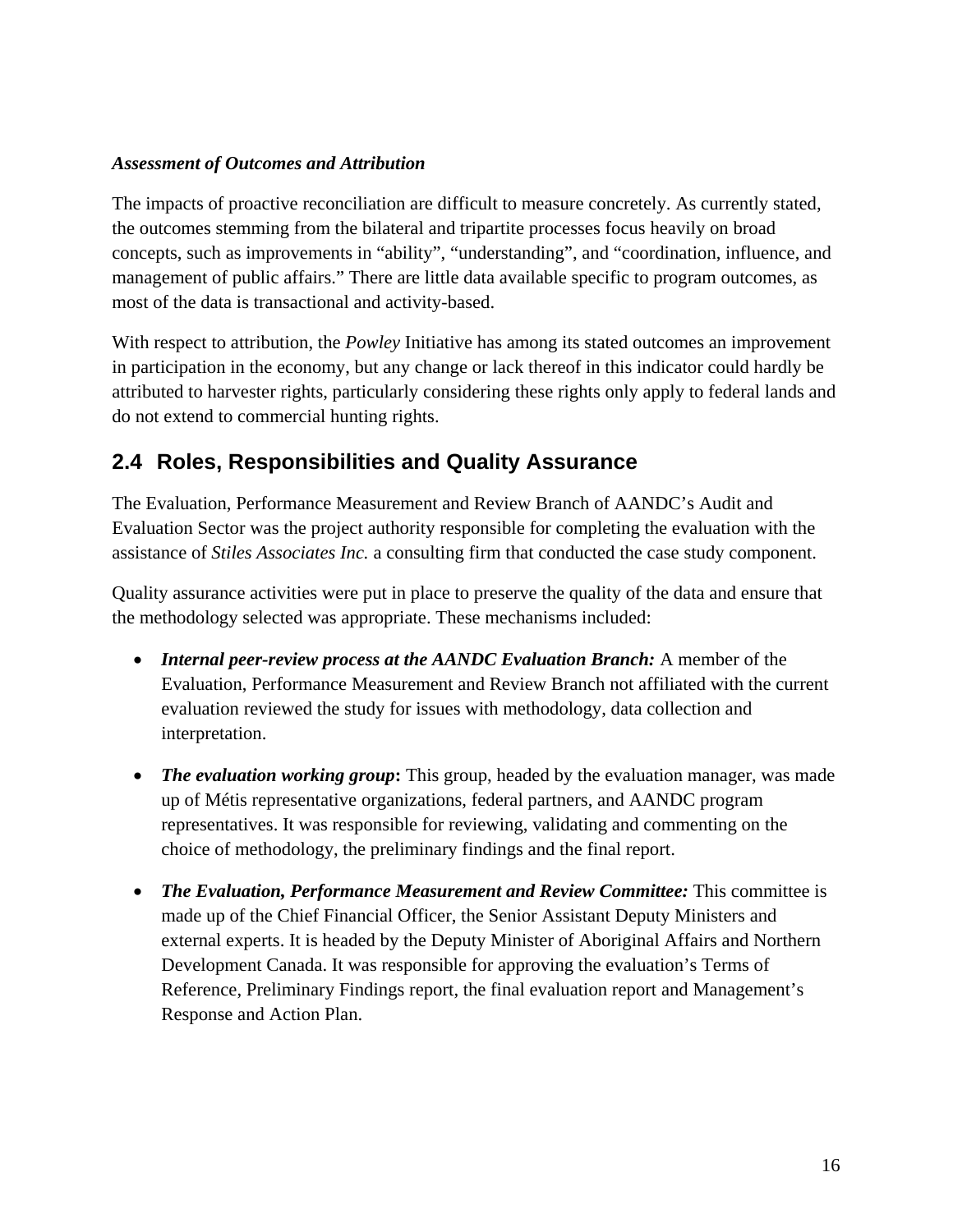## *3. Evaluation Findings - Relevance*

#### **3.1 Continued Need**

#### *3.1.1 There is a need for the Government of Canada to support pro-active reconciliation and management of Métis Aboriginal rights and the management of Métis and non-status Indian litigation*

The current legal and constitutional environment for Métis and non-status Indians remains uncertain and highly contentious. The growing climate of litigation around Métis and non-status Indians "rights" demonstrates that there is a need for the federal government, and specifically AANDC, to be engaged in activities that support reducing tensions and building a relationship based on trust and respect. To that end, interview participants suggested that there was a significant gap between the two main elements of FICP; namely the proactive reconciliation versus the litigation aspect, and in effect, proactive reconciliation and litigation were seen as an odd combination of priorities, particularly given the stated outcomes.

The legal questions are not about whether or not the Métis exist, but whether under Section 91(24) of the *Constitution Act of 1867* the Métis are included as "Indians" and thus, whether the federal government has exclusive jurisdiction over Métis. Métis people allege that the area known as the "historic Métis Nation Homeland" includes the three prairie provinces and extends into Ontario, British Columbia, the Northwest Territories and the northern United States. The Métis Nation is comprised of descendants of people born of relations between Aboriginal women and European men when distinct Métis settlements emerged as an outgrowth of the fur trade along freighting waterways and watersheds. However, since the resistance movements lead by Louis Riel against the Government of Canada in support of Métis rights during confederation, the relationship has continued to be highly tense and often only resolvable in the court systems. Various court cases have sought to answer the questions of: Who are the Métis? Do they have rights? What are their rights? And which government has exclusive jurisdiction over the Métis?

This need for reconciliation is now further reinforced by Justice Michael Phelan in the 2013 Federal Court decision where the Métis were deemed to qualify as being "Indians" under the 1867 *Constitution Act*. The court declined to articulate whether the federal government is obligated to provide services similar to Indians registered under the *Indian Act*, otherwise known as "status Indians"<sup>4</sup> such as health, education and land. The federal government is appealing the decision. According to a prominent Métis lawyer, the implications of the case are that "It comes

<sup>&</sup>lt;sup>4</sup> Importantly, Status Indian is not a legal term and not used in any legislation. It is used in the population to identify people who are on the register of Indians created under the *Indian Act*.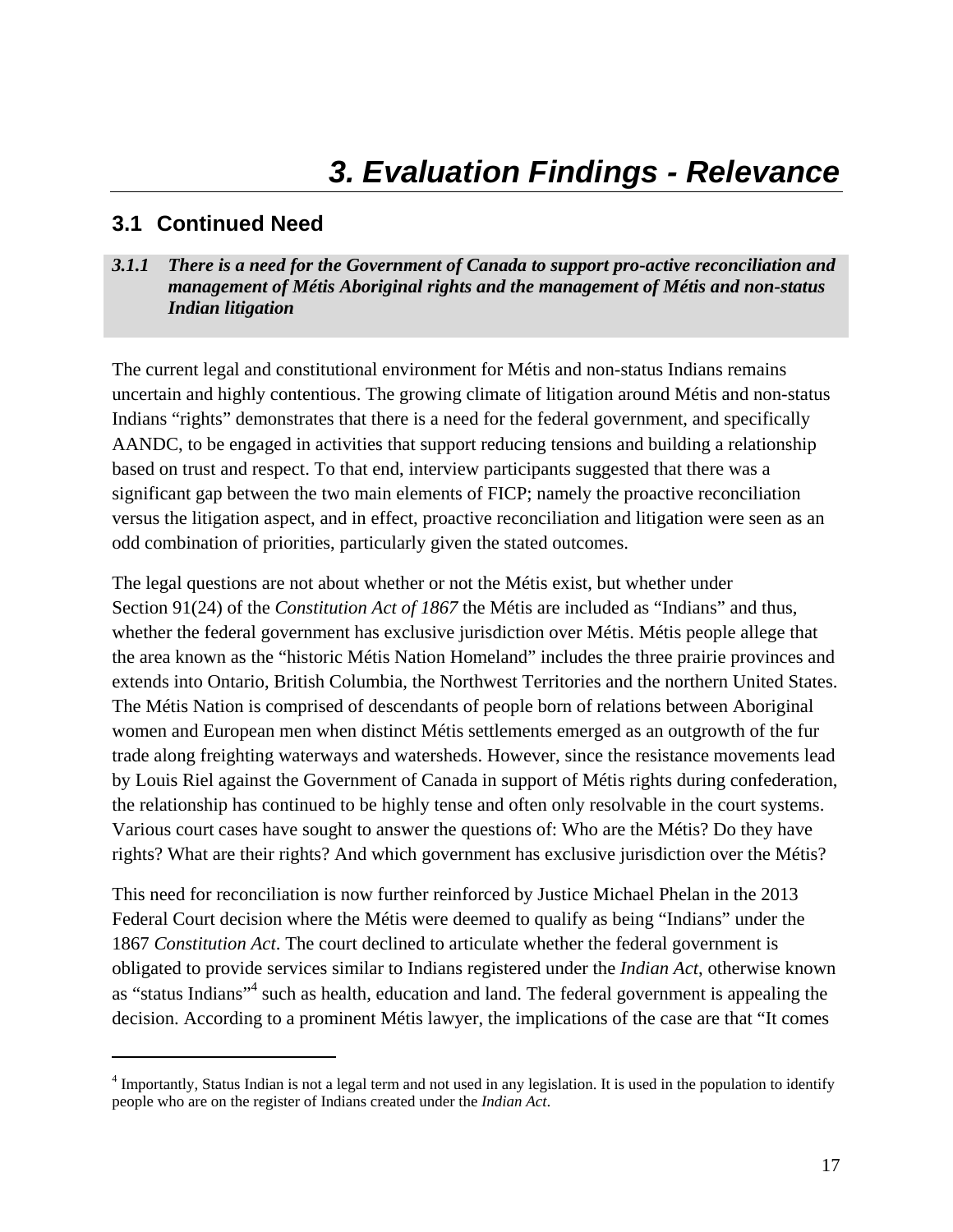down to a question of whose door the Métis go knocking on... It's a classic Canadian dilemma: Are the Métis a federal or a provincial responsibility?"<sup>5</sup> The court case, if upheld, means that the federal government has jurisdiction over the Métis, but how it exercises that jurisdiction remains to be identified.

At this point, it is important to note that having law-making jurisdiction does not compel a government to act. It has been the longstanding position of the federal government that programming off reserve for Métis and non-status Indians have been policy choices and not legal obligations. However, in light of these debates of jurisdiction and the heightening expectations to recognise Métis rights, provincial governments continue to take the position that the off-reserve population falls within federal jurisdiction and are thus, slow to develop policy and programming.

Despite the jurisdictional debate and the potential overturning of the *Daniels* Case, Métis rights are gradually being affirmed by the Supreme Court of Canada. Therefore, reconciling the existence of these rights within the federation in a responsible and pragmatic fashion will be an ongoing responsibility of AANDC in managing federal interests as well as maintaining federal relations with the Métis and non-status Indians.

Similarly, although the federal government may not have a legal obligation to provide the Métis and non-status Aboriginal peoples with programming and services, the Manitoba Métis Federation Supreme Court decision in 2013 reinforces the need for pro-active reconciliation. Specifically, there is a need for strategies that address the historical tensions and disagreements that began with confederation. At the time of the passing of the *British North America Act* in 1876, the Red River Settlement in Manitoba had 12,000 people, about 10,000 of whom were Métis. Today, there are approximately 420,000 self-identified Métis (though it is unknown how many meet the criteria set out in *Powley*) in Canada comprising 30 percent of the total Aboriginal population of 1.4 million. Western Canada and Ontario are home to the majority of the Métis population (86 percent) with the vast majority (71 percent) living in urban centres. Métis representatives continue to look to the federal and provincial governments through the court systems to uphold their "rights" and provide specialized programming and services.

To summarize, "what is at issue is a constitutional grievance going back almost a century and a half. So long as the issue remains outstanding, the goal of reconciliation and constitutional harmony, recognized in s.35 of the Charter and underlying s.31 of the *Manitoba Act*, remains unachieved. The unfinished business of reconciliation of the Métis people with Canadian sovereignty is a matter of national and constitutional importance."<sup>6</sup>

<sup>&</sup>lt;sup>5</sup> Jean Teillet, a Vancouver lawyer with expertise in Métis issues speaking at the 2013 Pacific Business & Law Institute Conference on the *Daniels* Case 6

<sup>&</sup>lt;sup>6</sup> MMF Decision, paragraph 140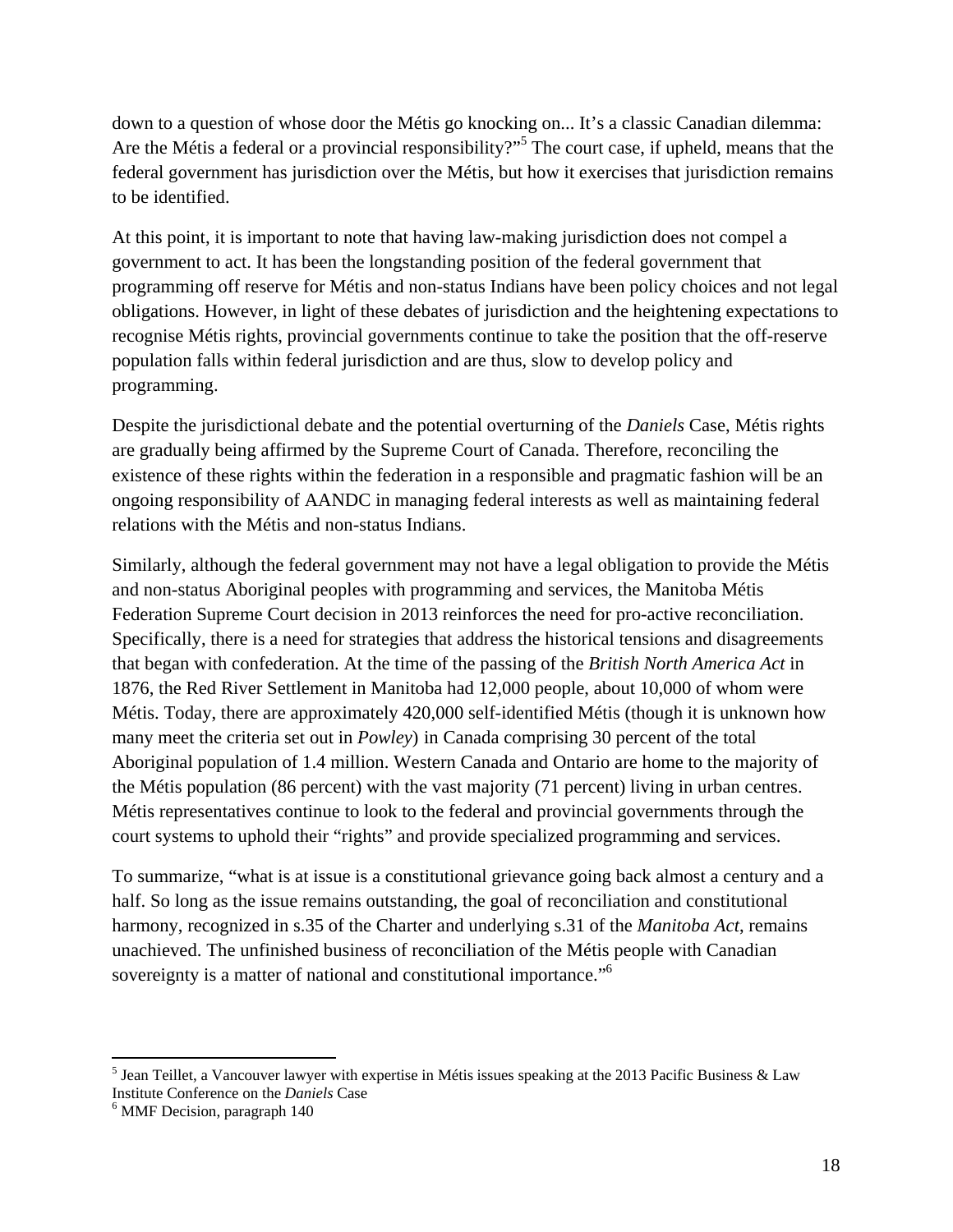#### *3.1.2 There is a need for bilateral and tripartite forums in order to provide a space for open discussion, relationship building and developing practical work plans for improving the socio-economic conditions of Métis and for non-status Indians.*

To respond practically to the assertions of rights by Aboriginal groups, there is a need for regular and formal communication between these key players to articulate how the federal government and provincial and territorial governments will manage communities' demands to harvest when claimants are outside of treaty obligations.

According to representatives at the negotiation tables, AANDC develops policies and programs for Métis and non-status Indians within an unclear legal reality, and the forums provide an outlet for understanding who are the Métis, where they are located and how the federal and provincial governments can respond to demands in a coordinated manner. For example, in July 2013, the Métis National Council and Congress of Aboriginal Peoples, along with other National Aboriginal Organizations leaders, met with Canadian premiers to discuss issues that face Aboriginal peoples living off reserve. The priorities discussed included a call for a national inquiry into missing and murdered Aboriginal women and girls, availability of affordable housing for off-reserve Aboriginal peoples, and the participation of federal and provincial governments, and the Métis National Council in development of a long-term Métis economic development strategy. The leaders of both Métis National Council and Congress of Aboriginal Peoples expressed the benefits of being able to openly discuss these issues, and that "it will help create a solid foundation for moving forward"<sup>7</sup>.

The forums provide a mechanism for building a relationship between all the players - despite divergent opinions about jurisdictions - to foster trust. Additionally, there is the opportunity to focus on practical discussions and to establish mechanisms of self-governance in institutions. They are process tables that help to build relationships and identify practical solutions in a murky and often highly political and emotional environment. The need for these process tables is also supported by the fact that those self-identifying as Métis are growing dramatically, having increased 16 percent between the 2006 and 2011 censuses.

Case studies also revealed that Métis and non-status Indians have often felt overlooked at the provincial and national levels. Forums thus provide a political focus on Métis issues allowing for a partnership relationship between the federal government, the provinces and the Métis and non-status populations. The National Chief of Congress of Aboriginal Peoples stated in June 2013, in response to the *Daniels* case, her belief "that the recognition given by the Court with respect to the identity question has provided [Congress of Aboriginal Peoples] with a unique opportunity to begin a new era of collaboration rather than following a never ending and

<sup>&</sup>lt;sup>7</sup> Lavallée, Betty Ann (Congress of Aboriginal Peoples National Chief). 2013. Remarks on the annual Council of the Federation meeting. Retrieved Aug. 6, 2013 from http://www.abo-peoples.org/caps-national-chief-betty-annlavallee-meets-with-canadian-premiers/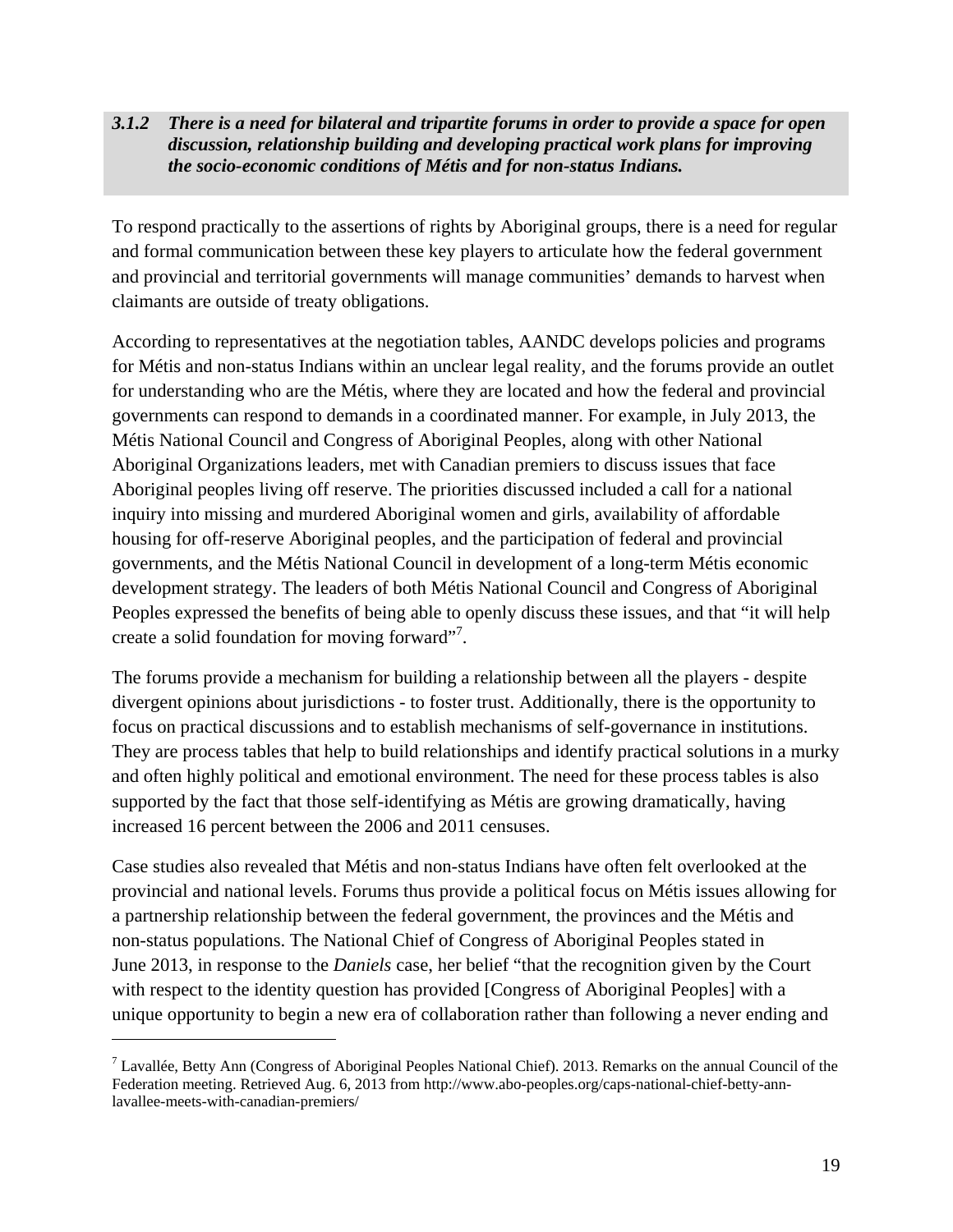expensive course of litigation. However, this can only be accomplished if we are willing to set aside the past, and begin by recognizing that the current *Urban Aboriginal Strategy* does not meet the needs of the over 70 percent of Aboriginal Peoples now living off reserve. Furthermore, our Aboriginal youth is the fastest growing demographic in Canada…To start, we need to have an honest and open dialogue about Aboriginal-specific policies and programs that confront the issues facing the growing Aboriginal migration off reserve… Where are the targeted off-reserve policies and programs in the areas of child and family services, funding for community economic development strategies, job training and skills development, justice services, and health services? This is what we need to talk about as they are of great importance and concern to Aboriginal peoples…."<sup>8</sup>

According to a lawyer working for a provincial government at a discussion table, there are two key reasons that discussion forums and negotiations forums should take place: 1) they establish clear and formal constitutional relationships through agreements; and 2) they address immediate pressures on the relationship. Similarly, forums can be used for a wide scope of discussions, including:

- ‐ Identification of the core historic collective including both demographics and geography
- Identification of modern counterpart to the above
- ‐ Identification of individual members of the community
- ‐ Identification of appropriate modern representative and the internal mandate/organization of that representative
- ‐ Geography of established rights or assertions
- ‐ Nature of rights or assertions
- ‐ Limitations on exercise of established rights/assertions (internal or external)
- ‐ Stewardship of the resources at issue
- ‐ Consultation/engagement regarding any agreement with outside groups, including First Nations and other Métis groups
- ‐ Implementation/Mechanics including use of registries/keepers of registries/ identification cards
- ‐ Any need for additional agreement/work/research
- ‐ Fulfilling Crown's duty to consult

In absence of such forums, interviewees believed that the federal government will face challenges and even violence such as in the development of national and provincial parks in contested Métis territory.

<sup>8</sup> http://www.abo-peoples.org/opinion-from-the-national-chief-of-the-congress-of-aboriginal-peoples-betty-annlavallee-where-do-we-go-from-here-canadas-forgotten-peoples/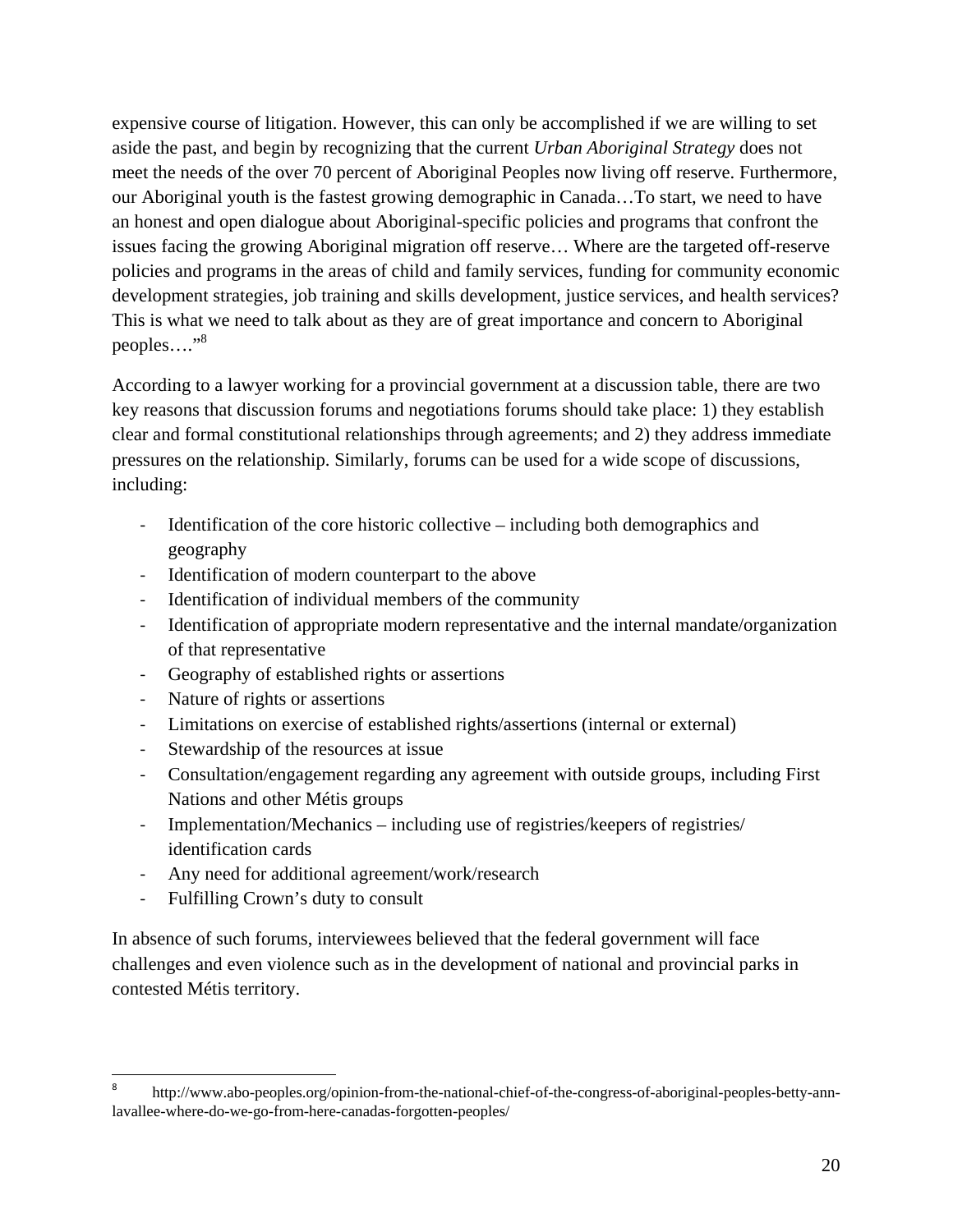#### *3.1.3 There is a need for capacity building support to facilitate Métis and non-Status Indian organizations' ability to meaningfully represent their members in reconciliation discussions at the federal level.*

According to interviewees, meaningful bilateral and tripartite forums cannot take place without Métis and non-Status Indian organisations that are able to represent the priorities of their members. However, the ability of these organisations to do this is largely dependent on funds from FICP as Basic Organizational Capacity Funding was not sufficient for addressing the development of adequate organizational policies, procedures, governance structures and program designs. The capacity building mechanisms supported by FICP funding were considered necessary to allow organizations to provide input and feedback to the federal government, agencies and departments on policy issues and programs that affect Métis and non-status Indians.

As this population continues to grow, extensive capacity building support is a priority for representative organizations as they seek self-governance objectives. Currently, organizations are struggling with governance issues that are interfering with meeting their program and representation objectives. Some national organizations and their affiliates face various governance and internal management issues, including carrying significant financial debt and/or monies owed to the crown, weak financial controls, and internal division between eastern and western affiliates, which threaten their overall sustainability over the long term. The credibility of affiliates has also been seen to be a challenge.<sup>9</sup>

Case study participants cited incongruence between the priority and attention given to First Nations compared to Métis and non-Status Indians, both from the perspective of rights recognition to support for capacity for representation and social programming. Capacity support was seen by these organizations as essential to peaceful and productive relations with governments.

Strong capacity was also seen as essential to enable Métis and non-Status Indian organisations to deliver targeted and practical socio-economic programming to their members in order to improve education, health and employment outcomes. Additionally, a recent study by the Canadian Chamber of Commerce identified the unique opportunities and challenges offered by Métis people in addressing the private sector's labour market needs: "The Métis are young, urban and highly mobile. Relative to the broader Aboriginal population, the Métis have better economic, social and health outcomes, making them an ideal source of labour for long-term engagement... However, Métis education and labour market outcomes are less positive than those of the non-Aboriginal population."<sup>10</sup>

<sup>&</sup>lt;sup>9</sup> Aboriginal Relations and External Relations: MNSI Relation and Policy 101 – Presentation for the PSD ADM June 2012

<sup>&</sup>lt;sup>10</sup> Chartier, Clément. June, 2013. "Métis Nation and Canada's Labour Development. The Hill Times, p. 1. Retrieved from http://www.metisnation.ca/wp-content/uploads/2013/06/draft-PDF2-Newsletter-July-2013.pdf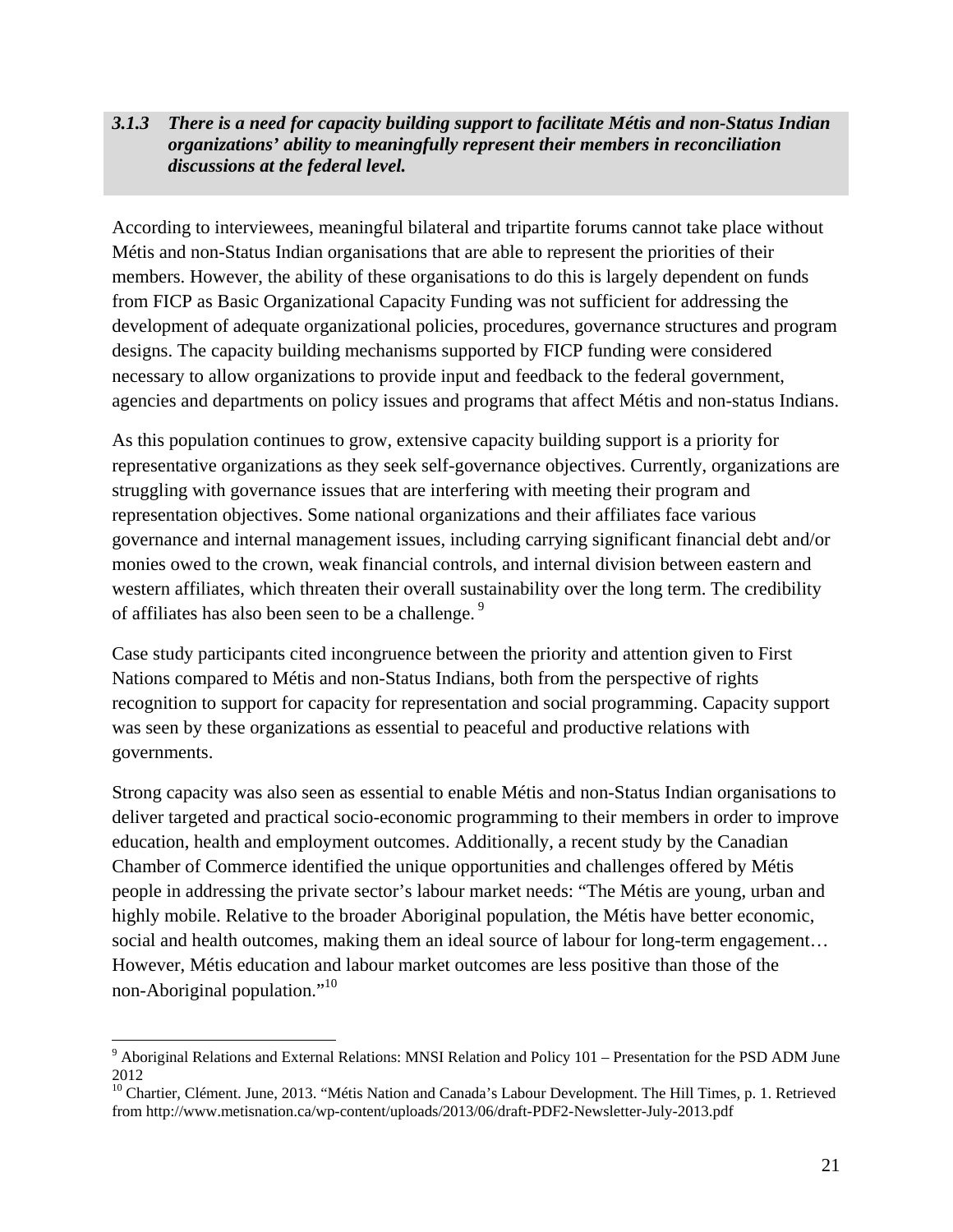#### *3.1.4 There is a need for funding a sophisticated Métis registration system that allows for the monitoring of sustainable harvesting*

The current academic debate on who are the Métis, where are they located and what are their historical "rights" is an intense discourse that highlights the difficult context in which AANDC crafts policy and program responses. The historic legal contentions are illustrated by Jean Teillet of Pape Salter Barristers and Solicitors:

Métis *collectives* were only permitted to take treaty if they agreed to become "Indians." At other times, Métis were told they had to choose. The available choices were to identify as 'Indian' or 'white.' If they chose to identify as Métis collectives, they were generally denied participation in treaty. The treaty process was used not only to contain and define Indians it was also used as a mechanism to eradicate any possibility of the Métis as a people. After 1870, this process was continued when Canada decided to implement a scrip process to extinguish any Indian title individual Métis might possess. This process finally was implemented beginning in 1885. It is notable because even though Canada created no bureaucracy comparable to the Department of Indian Affairs to regulate the Métis as a people, the scrip record contains a thorough record of the Métis who lived in, used and occupied the Northwest. After the scrip process was completed, the Métis virtually disappear from the historic record. In the eyes of the state, the Métis people were henceforth invisible. $^{11}$ 

Prior to the 2003 *Powley* Decision, the concept of Métis Aboriginal harvesting rights was not recognized by federal or provincial governments. Following the *Powley* decision, AANDC took the initiative of assisting Metis organizations in identifying and enumerating their members. The Supreme Court noted in *Powley* that it is not the role of the courts to identify Métis rights holders case by case – rather, that "a more systematic method of identifying Métis rights-holders for the purpose of enforcing hunting regulations is an urgent priority" as to avoid extensive litigation where it is not wholly necessary.<sup>12</sup>

Although it is a priority to identify who exactly has harvesting rights, Métis organizations and their members argue that traditionally the Métis were and continue to be a highly mobile population. Spatial issues regarding the extent of traditional territory belonging to Métis communities continue to be addressed in case law.13 This poses significant identification issues as the Métis migrate from province to province; for example, transferability of legitimate harvesting cards between provinces as well establishing what is the historic Métis harvesting territory. Additionally, although registration systems have been established in Ontario, Manitoba,

<sup>&</sup>lt;sup>11</sup> Teillet, Jean. 2009. Métis Law Summary. Pape Salter Teillet Law, p. 4 http://www.pstlaw.ca/ resources/MLS-2009%20FINAL.pdf)

 $\frac{2009}{12}$  Barr & Schnuerer, 2005

<sup>13</sup> *Laviolette* (2005), *Belhumeur* (2007), and *Goodon* (2009)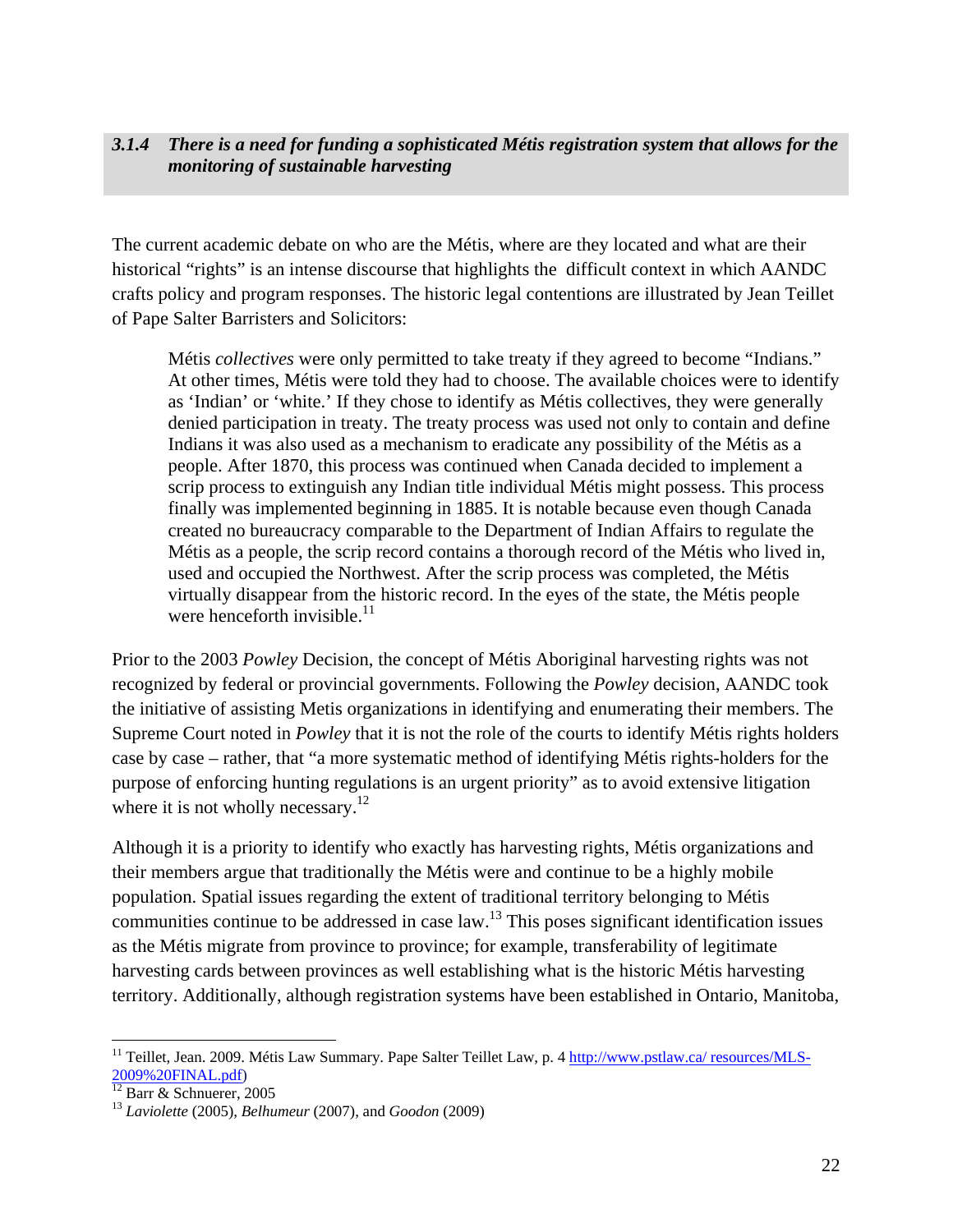Saskatchewan, Alberta, and British Columbia, some Métis political organizations argue that the Métis right to harvest can be proven in other provinces and territories as well.<sup>14</sup> Furthermore, since the *Powley* decision, commercial harvesting rights have not been awarded in litigation, though this issue may be raised in future litigation.<sup>15</sup>

Not only are there complex policy decision to be made by the federal government, other federal departments – particularly the RCMP and Environment Canada, look to AANDC specifically to provide leadership in identifying and clarifying Métis harvesting rights and to provide membership information to enable them to enact the appropriate approach to Métis harvesting rights from a law enforcement and conservation perspective..

AANDC developed an approach of supporting the Métis National Council to develop provincially-based lists of *Powley*-qualified Métis in order to disseminate harvesting cards to vetted members of the community. Approximately 57,238 Métis have been identified so far on the five provincial registration systems. For Environment Canada, tracking Métis with harvesting rights is necessary for sustainable harvesting of migratory birds - which are a federal responsibility and is also of importance to the United States and Greenland - and protecting wildlife biodiversity.

For Environment Canada (Canadian Wildlife Service), understanding the harvests of migratory birds by right bearing Métis communities is important for sustainable harvesting of migratory birds and their continental management. Canadian Wildlife Service provides funding support to Métis organizations in order to build their capacity in tracking the harvesting of migratory birds through surveys. Most of the organizations rely on AANDC supported registries for generating the harvester and harvest related information. Further, Environment Canada (Wildlife Enforcement Directorate) also acknowledges the importance of maintaining the registries for providing national consistency of standards across the country and the accuracy of the information.

For the RCMP, the list and subsequent harvesting cards provided by some of the provinces facilitates law enforcement activities.<sup>16</sup> Although the registries are limited to providing vetted identification, they have been useful in negotiating Métis harvesting Memorandums of Understanding in Ontario (1,250 provincial harvesting cards disseminated) and in Manitoba (5,157 provincial harvesting cards disseminated). Similarly, in Alberta, the case studies found that the Alberta registry has been useful for placing Métis children in Métis foster homes. Federal partners indicated that they are dependent on AANDC supporting the registry.

 <sup>14</sup> (Métis National Council, 2011).

<sup>&</sup>lt;sup>15</sup> Métis National Council, 2011

<sup>&</sup>lt;sup>16</sup> Interim Federal Guidelines: Approach to the Identification of Métis for the purposes of Federal Aboriginal Harvesting Policies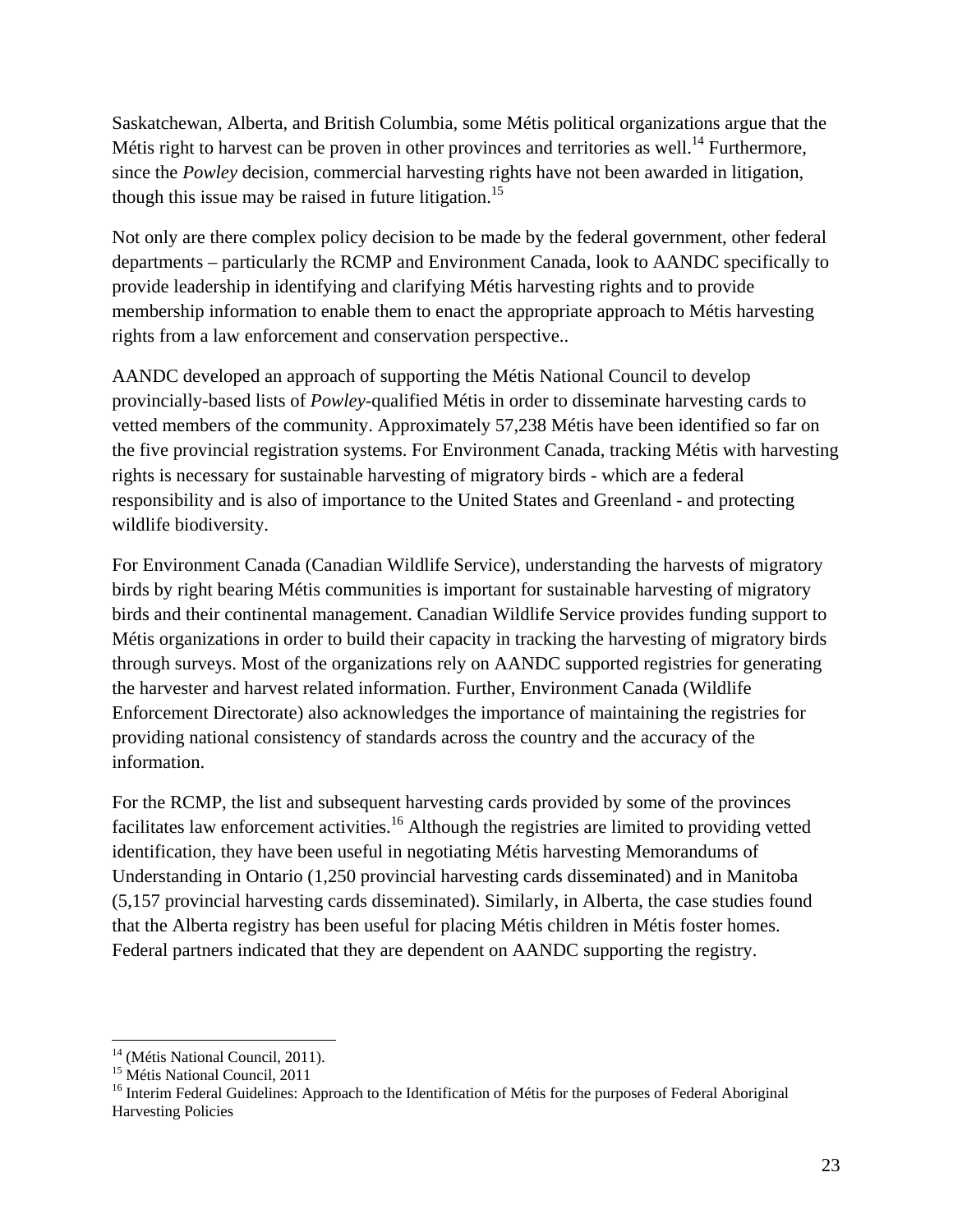For the purposes of engaging in accommodation negotiations, the registries may also be useful for the federal government. Although all federal acts, regulations and policies take steps to accommodate the possible existence of Aboriginal rights to harvest, and to ensure that such a right is not unjustifiably infringed upon, it has been determined that prior to the Métis registration systems there were "little to no tools to identify a Métis individual on-the-ground for the purposes of implementing these regulatory mechanisms"<sup>17</sup> as it is up to the Aboriginal collective to provide the proof of an Aboriginal right, if they so assert one. The Métis registries, thus, provide for a tool to identify members of potential right bearing communities with whom AANDC may have a duty to consult when planning to act in a way that could infringe their Section 35 proven or asserted right.

It is important to note that although there is an arguable need for identifying Métis members in order to accommodate harvesting rights, to engage in targeted consultations, and to potentially aid in facilitating negotiations at the provincial level, some interviewees found the concept of a list to be offensive as it again places the federal government and the courts in the position of deciding who are "the Métis". Jean Teillet, a prominent Métis lawyer writes, "Métis identity is confusing to everyone". According to her assessment, there are two types of individuals claiming Métis identity: those who consider themselves to be of mixed ancestry and originate anywhere in Canada - including the non-historic Métis area of Atlantic Canada - while others specifically trace their ancestry to the historic Red River community. For some identifying as Métis, it is a culturally formulated identity while for others, "it is the default definition for those not permitted to be status Indian and who were rejected as white". <sup>18</sup> Thus, while there is an obvious need for a Métis registrations system for the purpose of harvesting, there are contentious issues with the notion of identification.

### **3.2 Alignment with Federal Government Priorities and Departmental Strategic Outcomes**

*3.2.1 Broad FICP objectives align with Federal Government Priorities, Departmental Strategic Outcomes; however, AANDC has not articulated clear and measureable outcomes and thus, it is not possible to assess the alignment of outcomes with the Government's strategic priorities.* 

The objectives of the FICP are situated within the Program Alignment Architecture under the "Government" strategic outcome, contributing to: "*Good governance and co-operative* 

<sup>&</sup>lt;sup>17</sup> Interim Federal Guidelines: Approach to the Identification of Métis for the purposes of Federal Aboriginal Harvesting Policies

<sup>&</sup>lt;sup>18</sup> Jean Teillet (2009: 3) (https://ejournals.library.ualberta.ca/index.php/aps/article/viewFile/11687/8920)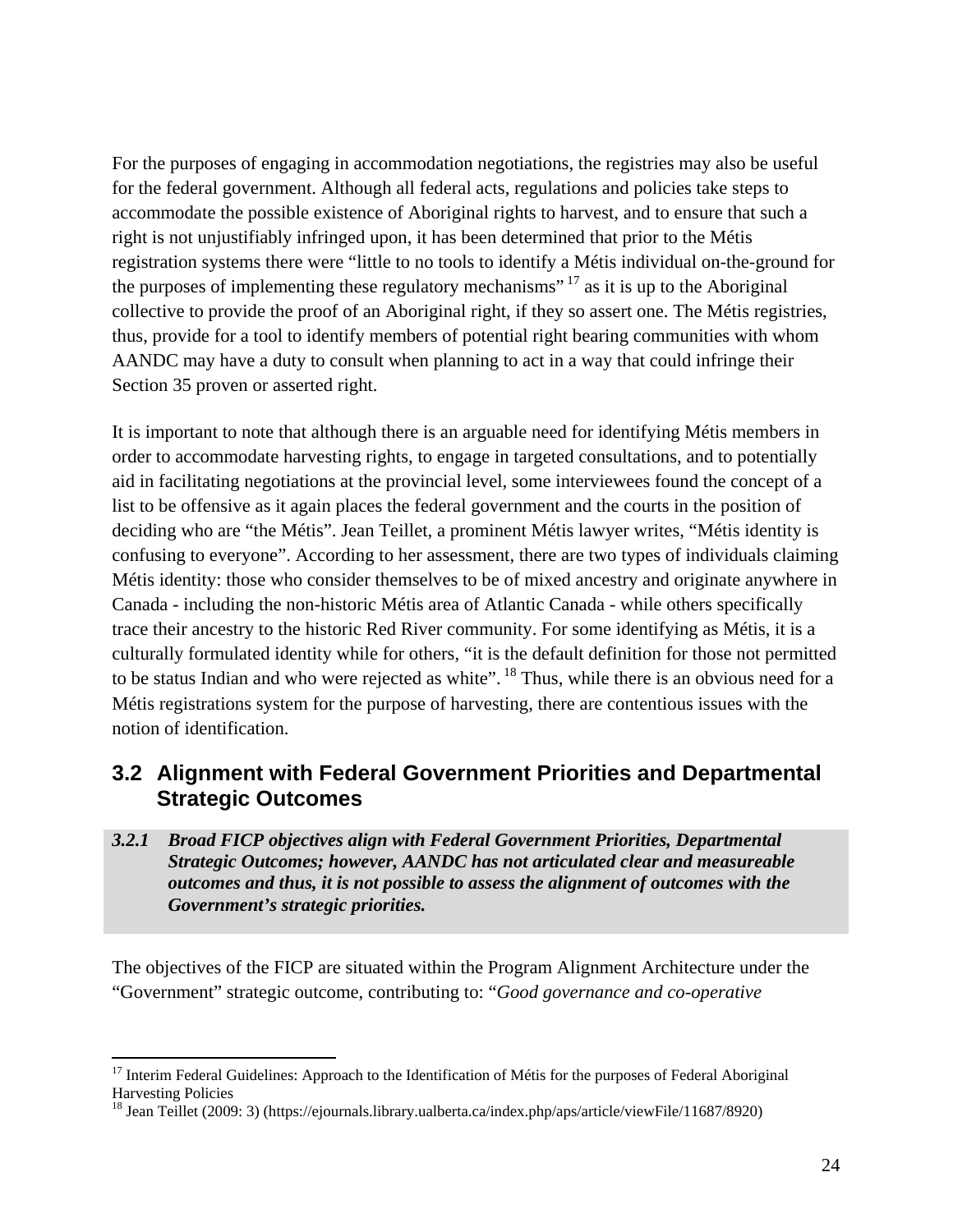*relationships for First Nations, Métis, non-status Indians, Inuit and Northerners.*"<sup>19</sup> The FICP is the primary vehicle for the Government to proactively manage Métis and non-status Indians rights in a spirit of achieving reconciliation consistent with the direction stipulated by the Supreme Court of Canada through a balanced, pragmatic and responsible approach. Of key importance, however, is that while the program has some clearly stated objectives with respect to Métis registration systems and reconciliation activities, there are no clearly stated tangible outcomes and no performance measurement strategy. It is thus not possible to assess the alignment of outcomes with Government priorities.

#### *3.2.2 The roles of each government department, including the leadership role of AANDC, are appropriate.*

Given the general objectives of the FICP and *Powley* activities, the evidence suggests that the general roles and responsibilities of each of the federal departments involved are appropriate. The leadership role of the federal government, and specifically AANDC, was found to be appropriate for five key reasons:

(1) The constitution agreement negotiations of the 1980s created the need for tripartite forums. Seven tripartite processes in six provinces are currently underway, including British Columbia, Alberta, Saskatchewan, Ontario, Prince Edward Island and two in Manitoba. These processes cost a total of \$2,820, 000 annually, which is 50 percent cost shared with the six provincial governments. The negotiations focus predominantly on socio-economic issues and the coordination of Métis-specific services. As AANDC is the lead department dealing with issues of Aboriginal rights, its leadership role was seen as appropriate in this regard.

(2) The 2003 *Powley* Decision to develop more clearly articulated policies and programs, and other similar court cases as indicated above, have provided AANDC with a clear mandate for Métis. Recent Federal and Supreme Court cases have heightened the expectations of Métis and non-status Indians for programs and services.

(3) The recent Department's Reports on Plans and Priorities state a commitment to Métis and non-status Indians organization capacity development. Also, in response to the 2003 Supreme Court *Powley* decision, the Department is also committed to Métis rights management, and "works with non-profit representative Aboriginal organizations that have substantial Métis membership to develop objectively verifiable member systems for Métis members and harvesters in accordance with the *Powley* decision". <sup>20</sup> The Department stated in its Reports on Plans and Priorities that its efforts to meet these priorities will involve tripartite and bilateral relationships, providing funding through both the Basic Organizational Capacity Program and the FICP. The Department committed to strengthening federal-provincial relationships and improving

<sup>&</sup>lt;sup>19</sup> AANDC's Program Alignment Architecture 2013/2014

<sup>&</sup>lt;sup>20</sup> 2010/2011 AANDC Report on Plans and Priorities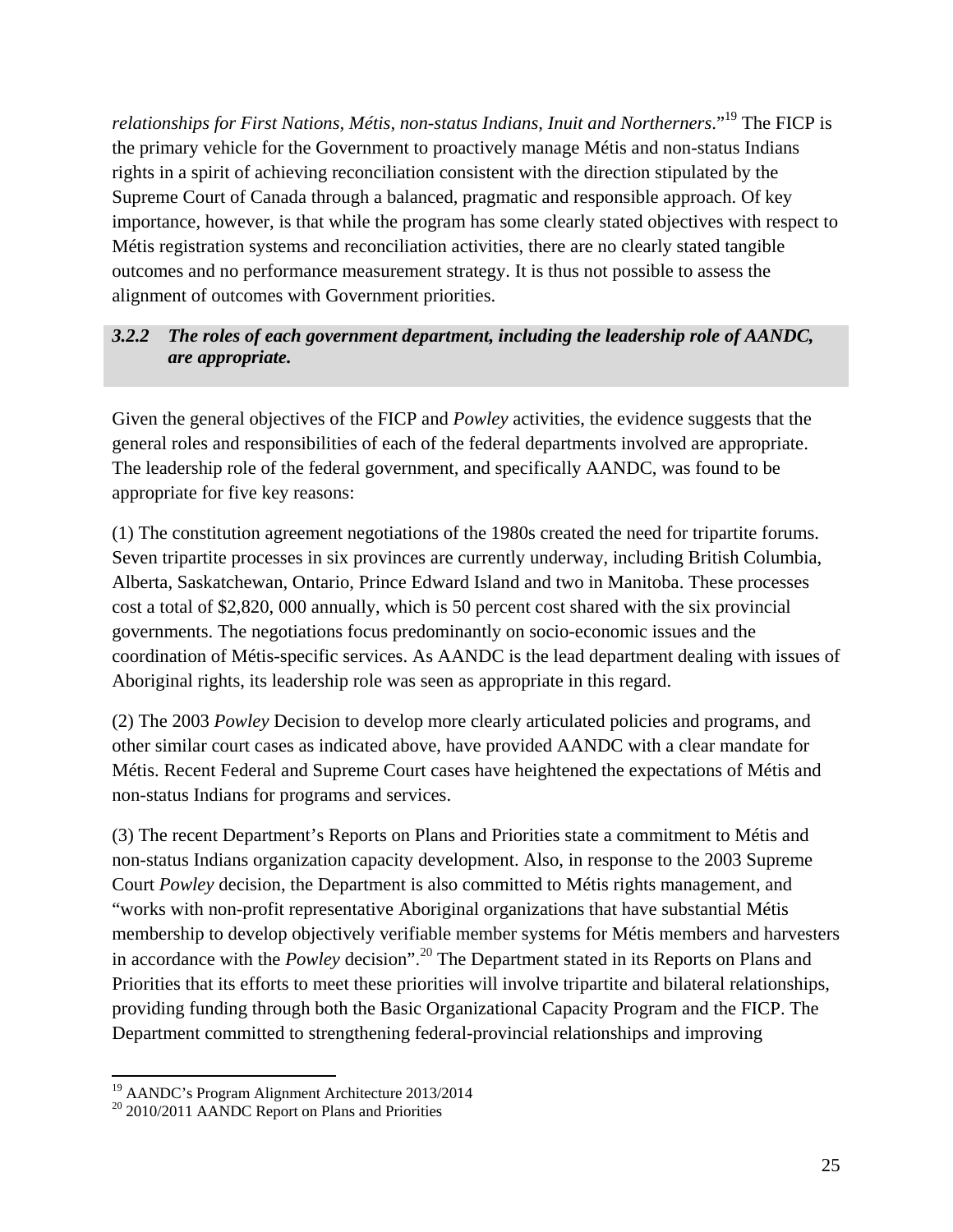communications to develop a greater understanding and a harmonizing federal-provincial approach to Métis Aboriginal rights.<sup>21</sup> It also committed to increasing the economic development capacity within Métis and non-Status Indian and Aboriginal organizations by implementing trilateral economic development strategies. In the 2012-2013 Reports on Plans and Priorities, the Department also stated that it will continue to provide constitutional reform, electoral and governance support to Métis and non-Status Indian organizations so they are better able to take advantage of programs and services and better represent their members. The Department will continue to support the development and maintenance of objectively verifiable membership systems. This will include working with the Canadian Standards Association to develop approaches and standards to evaluate the systems.<sup>22</sup> Finally, AANDC committed to meeting its responsibility as the Federal Interlocutor by advocating within government on behalf of Métis and non-status Indians and Aboriginal organizations to ensure that their interests are reflected in consultation and accommodation matters.<sup>23</sup> In the 2011 Speech from the Throne, the Government made the public commitment to work with Aboriginal communities, provinces, and territories to meet the challenge of addressing barriers to social and economic participation that many Aboriginal Canadians face.<sup>24</sup>

(4) The role has evolved from being the point of first contact between Métis and non-status Indians and the federal government (the bilateral political relationship with the Métis National Council and the Congress of Aboriginal Peoples) to advocating in Cabinet for consideration of Métis and non-Status Indian issues and concerns (1985) for the purposes of working towards achieving practical ways of improving Métis and non-Status Indian socio-economic conditions. According to interviewees, a well-coordinated single point of entry is necessary for these groups to work with the federal government in the management of rights demands.

(5) The heightening expectations of the Métis and non-status Indians for programs and services to be provided at the federal or provincial levels reinforce the importance of having a federal representative working with provincial representations to manage expectations in a coordinated fashion.

#### *3.2.3 Representative organizations found FICP funded activities to not be well-aligned with the priorities of Métis and non-status Indians representative organisations.*

Interviews with federal partners illustrated that Métis and non-Status Indian organisations are dependent on AANDC to provide a list of *Powley*-qualifed Métis with which they will conduct their business. The federal partners are waiting on AANDC to provide further indications of whether or not and how additional programs and services could be incorporated into existing

 $21$  2011/2012 AANDC Report on Plans and Priorities

 $22$  2010/2011 AANDC Report on Plans and Priorities

<sup>&</sup>lt;sup>23</sup> AANDC. 2012, 2011/2012 Departmental Performance Report,

 $24$  Ibid,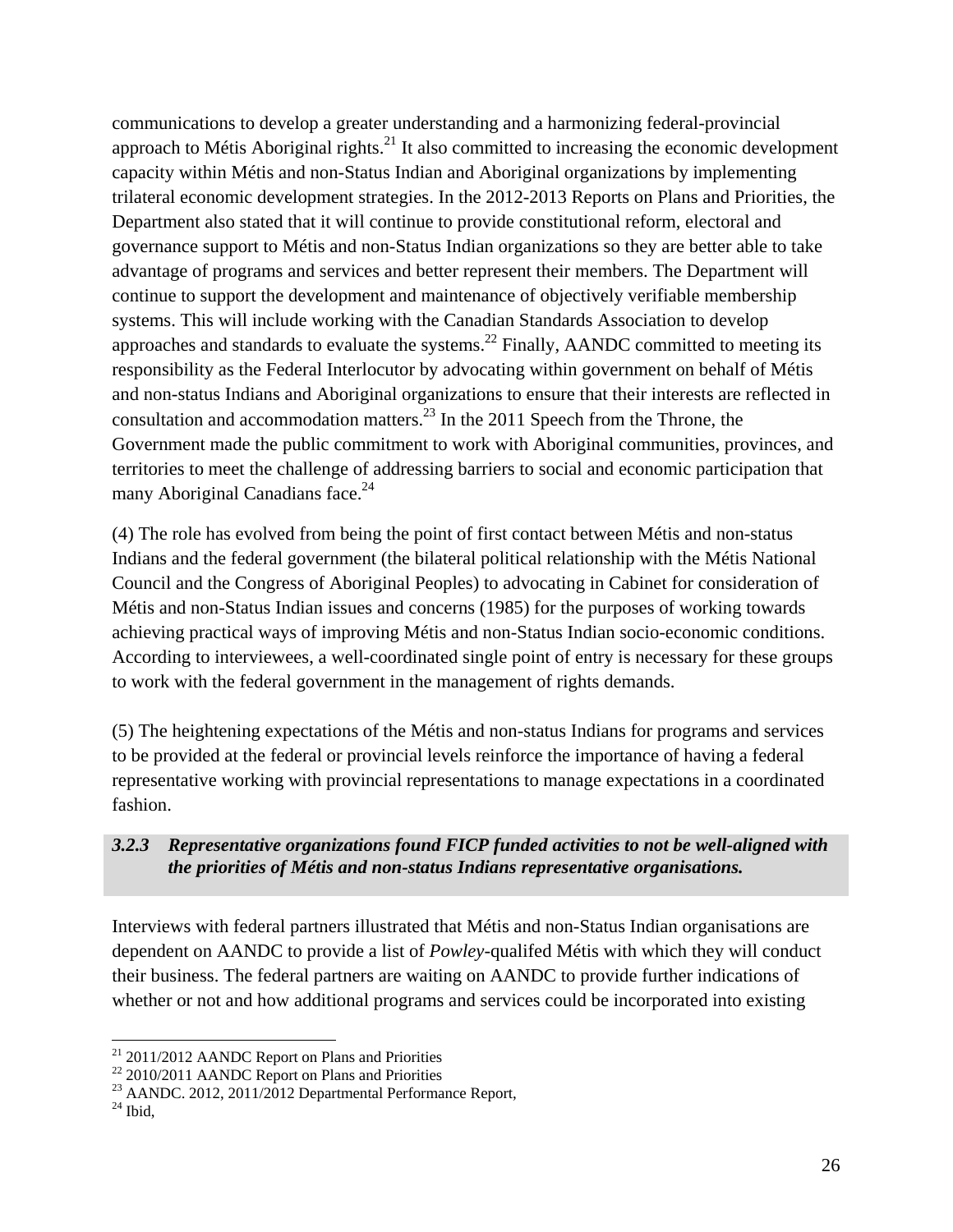programming. According to one interviewee, "The Métis will continue to use the courts until [AANDC] addresses how business is to be conducted with Aboriginal People." Similarly, interviewees suggested AANDC decisions were reactive to legal outcomes instead of resulting from a comprehensive understanding of needs and reconciliation priorities. The evaluators did, however, find anecdotal evidence of the pro-active role of the RCMP through the approach of funding a community liaison position that allows their department to move away from just maintaining law and order to being able to raise awareness, build relationships in the community and conduct outreach and engagement activities.

Even with an established federal responsibility to manage the relationship with Métis and non-status Indians, there are still many questions surrounding the scope of Métis rights such as: could Métis rights be found elsewhere in Canada? Could the nature of Métis Aboriginal rights extend beyond harvesting for food? Could there be Métis groups who may be able to bring credible claims to both commercial harvesting rights and Aboriginal title? And will Métis rights claims receive the same importance by the courts to those of First Nation or Inuit Aboriginal rights? This demonstrates that there is a need for an avenue through which Métis and non-status Indians can work with the Government to address these uncertainties. Otherwise, these issues may be left to court decision-making processes.

Several organizations noted that restrictive or inadequate funding impedes good alignment with their priorities. For example, one organization described the scope of activities that can be funded under *Powley* as too restrictive and the basic organizational capacity program as inadequate and too rigid to meet its needs. Another organization said the FICP mechanisms fail to provide adequate funding for administrative costs, including a comprehensive human resources function, severance pay, legal fees in the case of lawsuits, and other support functions: "*There is no real consideration of what the costs are for the functions they are supposed to be supporting."*

Some organizations expressed the view that the mechanisms do not align because they are implemented in ways that impose heavy government oversight and discourage ownership by the recipient organizations of their own development priorities. One organization said the level of government oversight is such that a funding proposal virtually becomes the Government's document rather than the organization's own document: "*The things we propose are considered too controversial. There are constant revisions and ten levels of approval. It is not an arm's length relationship, it is too controlling... We always have to make sure our bilateral program is meeting current government priorities."* It should be noted that although national and international academic literature points to the necessity of having long-term work plans and consistent funding for achieving those plans in order to make substantial gains in socio-economic well-being of communities, the representative organizations that AANDC supports are primarily political entities. Thus, the organizational views and desires for activities are often at odds with the priorities of the federal government in areas such as supporting rights lobbying activities.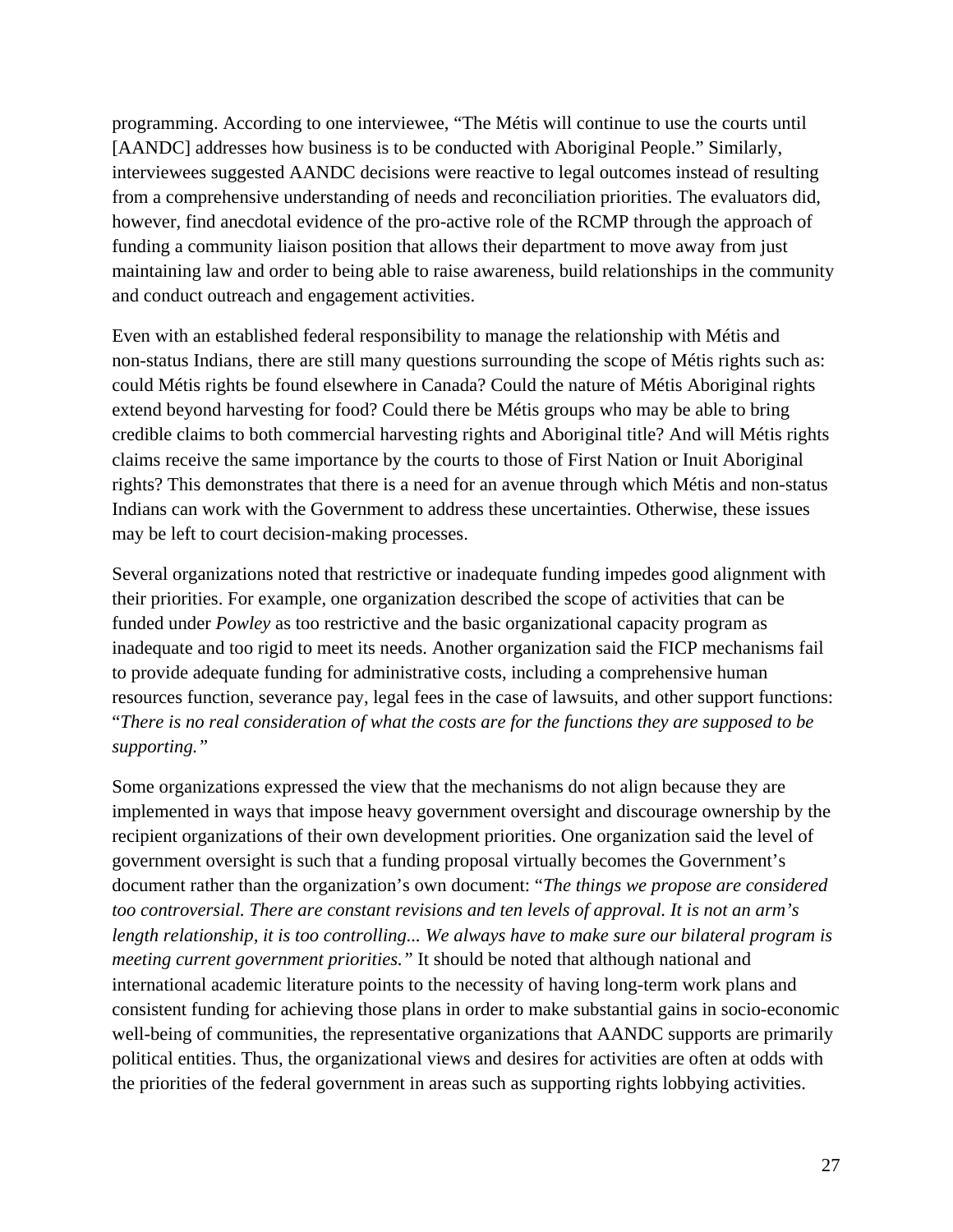This inherent misalignment requires substantial negotiations between the Department and the funded recipients to ensure activities will achieve practical gains for community members.

One organization connected the lack of alignment between FICP and development priorities in Métis and non-Status Indian communities to an absence of infrastructure in the federal government for the Métis. This organization noted that such infrastructure exists for First Nations, citing the examples of registries, Health Canada's First Nations and Inuit Health Branch, and more generous funding for elections.

Only one organization recognized some alignment with Métis and non-Status Indian priorities, noting that the tripartite process gave Aboriginal people more voice and addressed employment priorities. However, the same organization noted that priorities raised through the tripartite process did not always translate to action and services on the ground.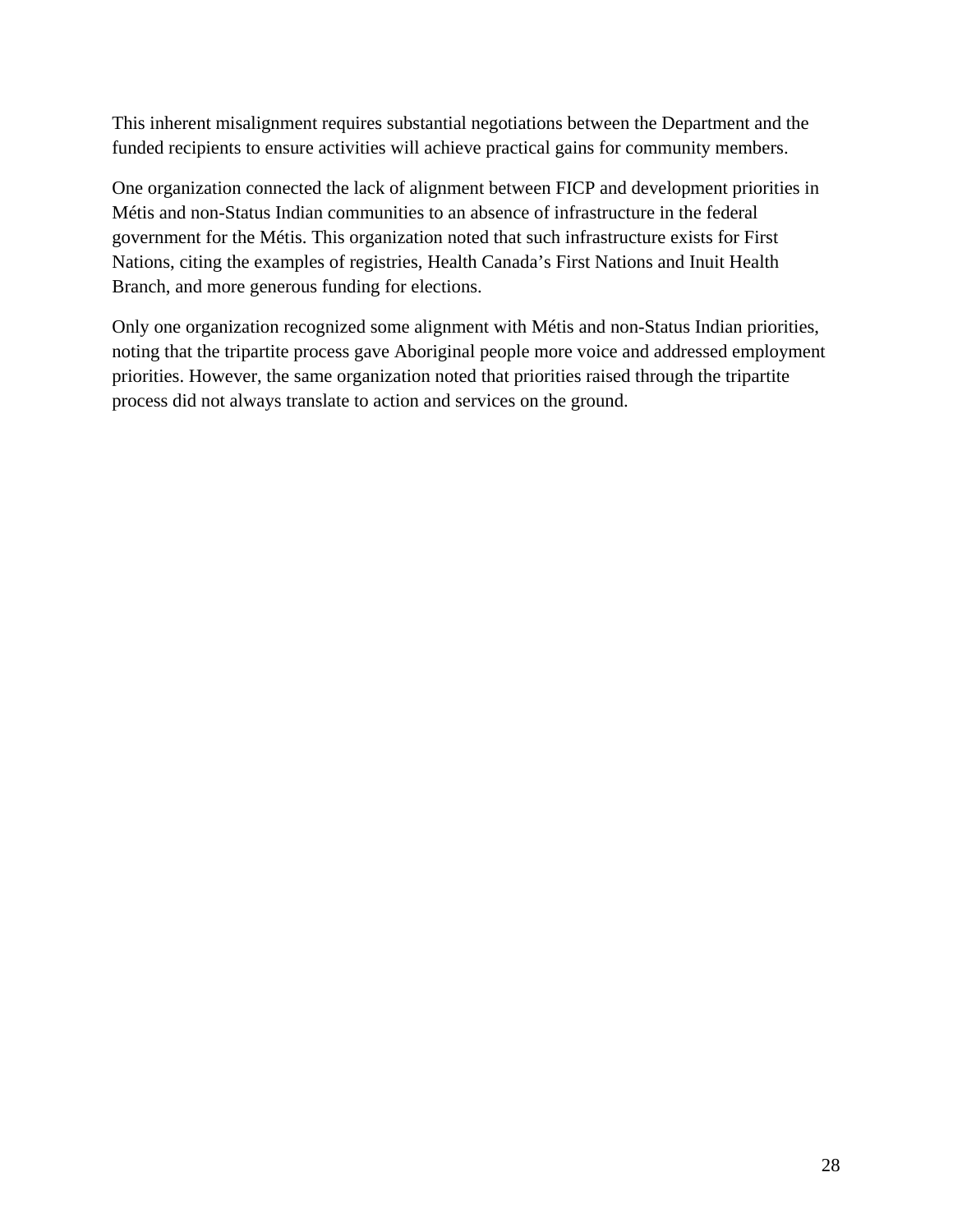## *4. Evaluation Findings – Performance (Effectiveness and Efficiency)*

## **4.1 Effectiveness**

Overall, the funding of Bilateral and Tripartite Forums, cultural celebrations/commemorative/ reconciliation events, community engagement of RCMP officers, organizational capacity building for representative organizations and the development of registration systems has produced some considerable gains: (1) the Métis have gained rights to harvest freely without regulation, including ability to harvest all year round, on federal territory; (2) the Métis have gained free federal park entrance, including abilities to perform spiritual/ceremonial traditions; (3) over the past five years, the Métis have gradually been recognized as another key group in Canada that should be awarded rights and as such, are being engaged on the co-management of the environment along with First Nations and Inuit; (4) practical socio-economic work plans have been established at the provincial levels to address Métis and non-Status Indians needs; (5) representative organizations have built their capacity to better represent and provide services to their members; and (6) by providing additional harvesting access, the federal government has validated the Métis existence – an important step for fostering reconciliation.

*4.1.1 Discussions and negotiations occurring within the bilateral and tripartite forums are allowing partners to (1) better understand Métis and non-status Indians issues; (2) to manage demands for rights in a consistent manner; (3) develop institutions of selfgovernance; (4) develop economic development strategies; and (5) develop culturally appropriate education programs to promote secondary school completion.* 

*Section Note: Although the previous evaluation was able to identify key successes and challenges from the bilateral and tripartite forums, this evaluation struggled to gain access to the representative organizations due to a heightened level of mistrust of the federal government because of recent AANDC funding cuts and the federal government's appeal of Daniels case. Despite these limitations, the evaluation was able to make some general observations based on case studies with four representative bodies, interviews with federal and provincial partners, and annual forum reports.* 

The previous evaluation found that the Canada-Métis Nation Framework Agreement between the Métis National Council and the Government of Canada signed in 2005 and the Accord on Cooperative Policy Development, signed in 2005 between Congress of Aboriginal Peoples and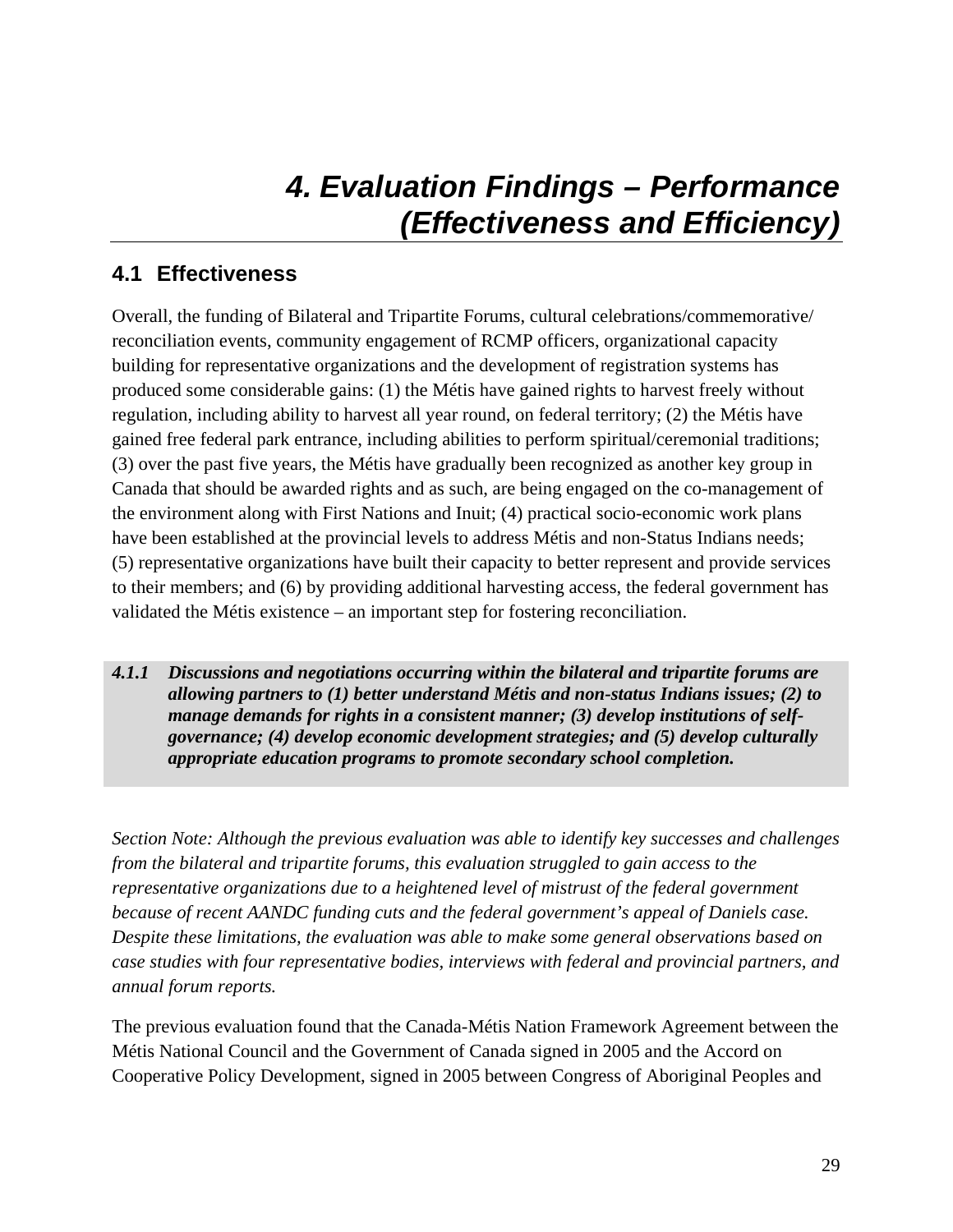the Government of Canada, marked major progress in those organizations' relationship with the Crown. Additionally, the previous evaluation concluded that:

Office of the Federal Interlocutor was pivotal in successfully leading the federal government's response to the *Powley* decision. Office of the Federal Interlocutor brought a single point within the federal system for dealing with the management of Métis Aboriginal rights, both externally and as a point of cohesion within the federal family. When asked whether the *Powley* Initiative had succeeded in developing and implementing a coordinated whole-of-government approach to managing Métis Aboriginal rights, officials of the federal departments interviewed uniformly attested 'yes.' One senior enforcement official stated that the initiative marked "probably the best practice in a long, long time in terms of integrating the federal departments."

The previous evaluation provided evidence of a coordinated federal approach, which was found to remain strong in the current evaluation. Interviewees indicated that the federal partners are well engaged at the bilateral and tripartite forums, that AANDC was seen as "a good partner at the discussion tables" and that the federal interdepartmental working group is useful for information sharing. The coordinated approach at the forums was found to be extremely useful for the federal and provincial government representatives to understand the desires of the Métis and Non-status Indian communities and to develop stronger relationships with the Aboriginal representative bodies: "because we are at the table or on the phone weekly with the organizations, this gives us a good idea of what their needs are and what issues they are struggling with."

Program documentation indicates that tripartite processes have supported the creation of institutions of self-governance in the areas of education, economic development, child welfare and justice:

| <b>Province</b> | <b>Education</b> | <b>Economic</b>    | <b>Child and</b>      | <b>Justice</b> | <b>Other</b>   |
|-----------------|------------------|--------------------|-----------------------|----------------|----------------|
|                 |                  | <b>Development</b> | <b>Family Welfare</b> |                |                |
| Alberta         | Rupertsland      | Apetogosan         |                       |                | Métis Urban    |
|                 | Institute        |                    |                       |                | <b>Housing</b> |
|                 |                  |                    |                       |                | Corporation    |
| Manitoba        | Louis Riel       | Métis Economic     | Métis Child,          | Métis Justice  | Pemmican       |
|                 | Institute        | Development        | Family and            | Institute      | Publications-  |
|                 |                  | Organization       | Community             |                | to promote     |
|                 |                  |                    | <b>Services</b>       |                | Métis          |
|                 |                  |                    | Agency                |                | authors        |
|                 |                  |                    | Métis                 |                |                |
|                 |                  |                    | Generation            |                |                |
|                 |                  |                    | Fund for              |                |                |
|                 |                  |                    | Resource and          |                |                |
|                 |                  |                    | Energy                |                |                |
|                 |                  |                    | Development           |                |                |
| Saskatchewan    | Gabriel Dumont   | Clarence           |                       |                |                |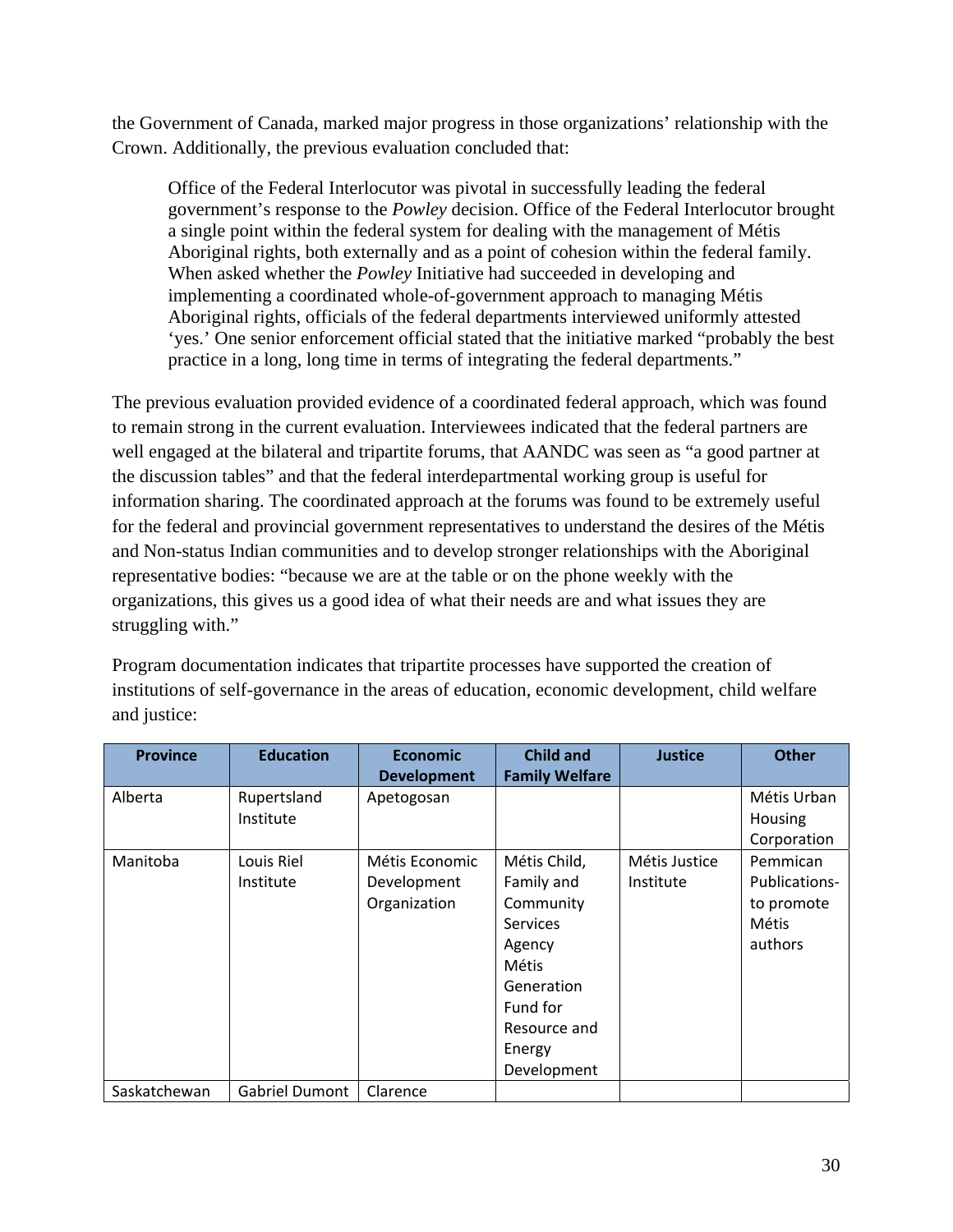|         | Institute | Campeau      |  |  |
|---------|-----------|--------------|--|--|
|         |           | Saskatchewan |  |  |
|         |           | Métis        |  |  |
|         |           | Development  |  |  |
|         |           | Corp         |  |  |
| Ontario |           | Infinity     |  |  |
|         |           | Properties   |  |  |

The forums have had several key accomplishments (see Appendix A), which have advanced the issues.

Additional impacts of the forums have been the conceptualization and coordination of the Métis Economic Development Symposia held in 2009 and 2010 and partnership work on developing culturally appropriate curriculum to reduce school drop-outs rates.

The first multi-stakeholder economic development strategy process was initiated by the Government of Manitoba who invited Minister Chuck Strahl to participate in the process with the Manitoba Métis Federation. A Métis Economic Development Table was established to oversee and provide direction for the preparation of the Strategy. Recognizing that this Manitoba model was useful and necessary for Métis organizations, the Office of the Federal Interlocutor initiated discussions to develop similar economic development strategies with the assistance of provincial governments and Métis National Council affiliates in Ontario and British Columbia. Strategies have now been completed with the following:

| Manitoba Métis Federation        | Completed in 2007/08 |
|----------------------------------|----------------------|
| Métis Nation of Ontario          | Completed in 2008/09 |
| <b>Métis National Council</b>    | Completed in 2009/10 |
| Métis Nation of Saskatchewan     | Completed in 2009/10 |
| Métis Nation of British Columbia | Completed in 2009/10 |

These initiatives led to the first Métis Economic Development Symposium being hosted in Calgary in 2009 by the Honourable Chuck Strahl and then by Honourable John Duncan in Vancouver in 2011. The meetings of ministers and Métis leaders stem in part from the Métis Nation Protocol that was first signed in 2008 between AANDC and the Métis National Council (Métis National Council), committing the two parties to work on a range of issues, and the Federal Framework for Aboriginal Economic Development, which represents a fundamental change in how the Government of Canada supports Aboriginal economic development. Since the launch of the Framework, the Government has contributed over \$45 million annually to support Aboriginal business development, Aboriginal participation in large scale resource and energy development projects, and Aboriginal access to capital for business development opportunities.

In terms of curriculum development, four of the forums (Ontario, Manitoba, Alberta and British Columbia) are actively working to develop appropriate education strategies through after school programming, mentoring support and providing incentives for enrolling in post-secondary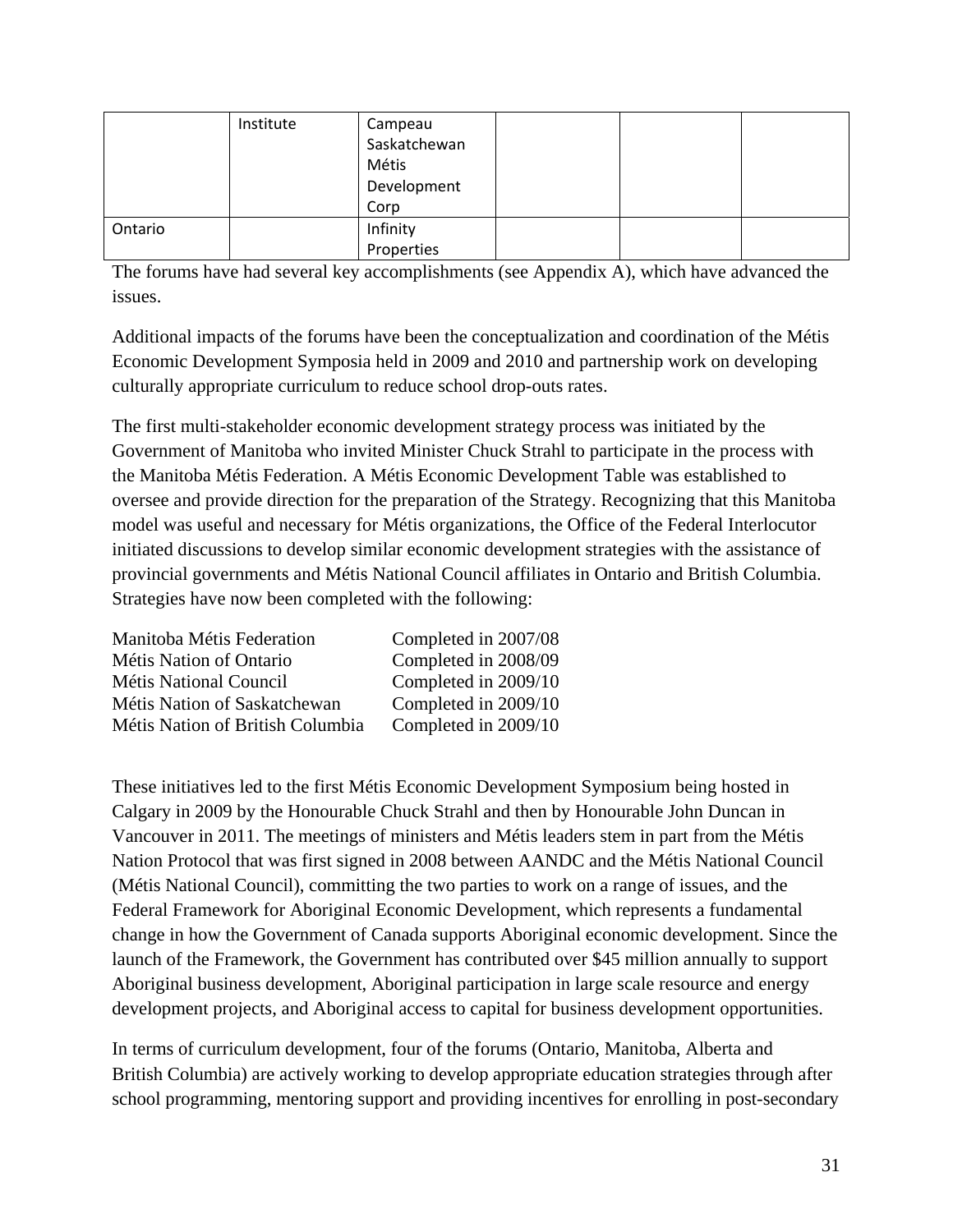education. The FICP is specifically helping to fund initiatives such as the Pathways to Education programming and the First Nations, Métis and Inuit High School Graduation Coach Program to target urban Aboriginal students.

Key challenges to achieving practical gains in the forums included:

- Organizations' current debt levels continue to plague ability to productively move forward.
- Competing Métis organizations.
- High staff turn-over, inconsistent leadership, divisions within the Board of Directors within organizations.
- Reporting and audit challenges within organizations.
- Managing the organizations' high expectations for funding and programming and thus the parameters of discussions/negotiations.

This evaluation was unable to assess the extent of the practical gains at the community level as a result of the seven tripartite forums and the two bilateral forums. However, provincial representatives sitting within these forums did express that despite many of the jurisdictional issues that continue to prevent more concrete activities, AANDC is seen to be a good partner at the table and that it has been important for all stakeholders to see federal faces represented so as to build trust and respect "and see that the Government is in fact ordinary people". Interviewees also noted that the forums are operating in a similar manner with the goal of achieving practical gains. Templates are used to guide discussions that include identifying priority areas where the representative organizations will choose priorities, and then together negotiate long-term objectives, activities, expected results, budget, and expected date of completion. Additionally, the services delivered by the institutions created by the tripartite process are seen by participants to be of great value and importance to constituents as well as having significant symbolic value. According to the case studies, however, recipient organizations identified a lack of funding for new initiatives as a challenge in achieving their goals.

### *4.1.2 The federal government is doing more to recognize Métis contributions, but there is a general acknowledgement that Métis contributions go unrecognized in Canada.*

One of the FICP activities is to organize commemorative events and engage in gestures of reconciliation across Canada in order to recognize Métis contributions and increase understanding of Métis history and culture within Canada. (Appendix B identifies completed activities since 2008)

The Parks Canada Agency also holds the mandate of increasing awareness of Métis history and culture and does so through storytelling activities within federal parks. Parks Canada's role of storytelling was found to be appropriate as they are uniquely placed to support the Métis to interact with and tell their story to the Canadian population. This was found to be especially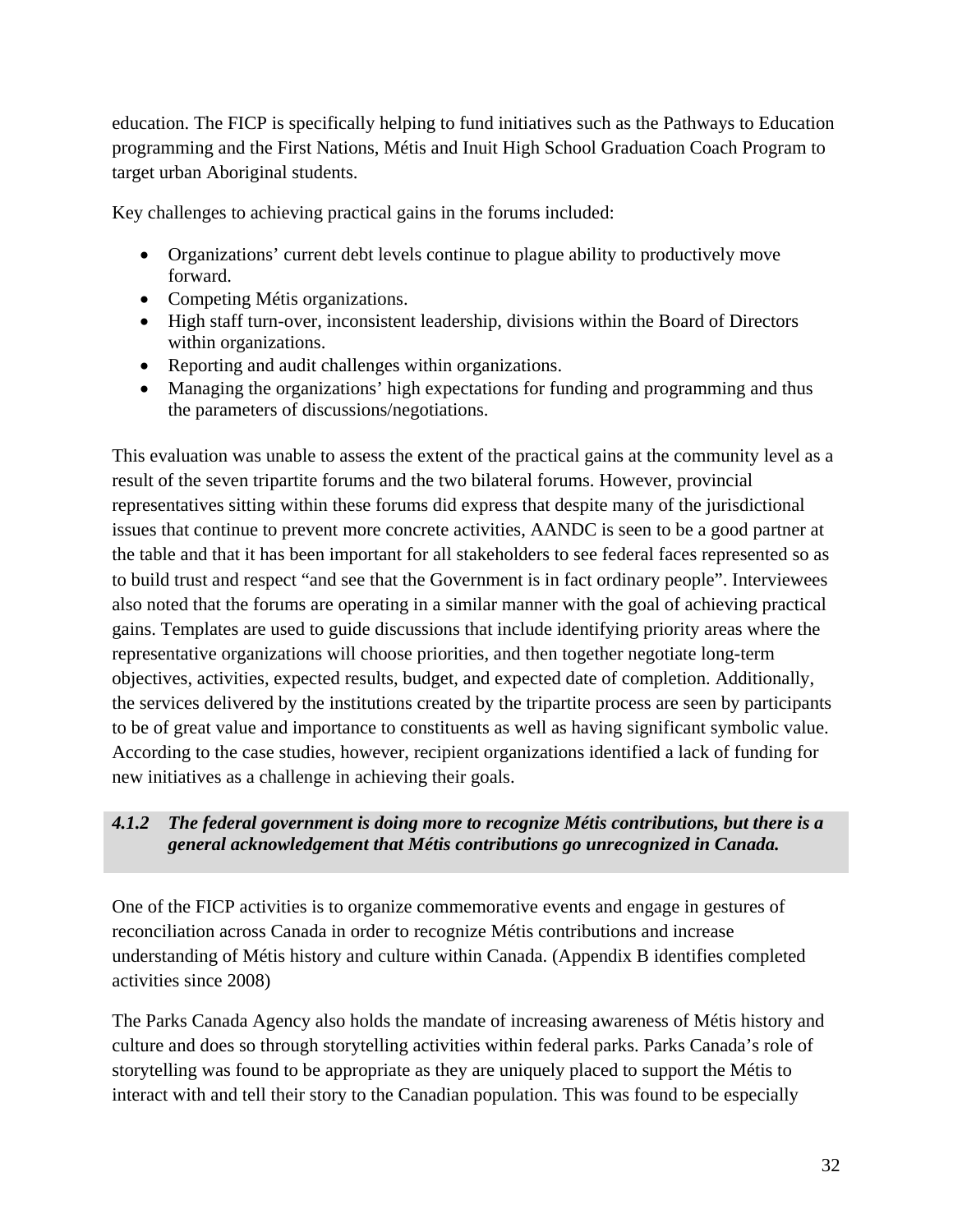important when explaining why Métis have harvesting rights in the parks, as interviewees indicated that there is a need for a common understanding that FICP is providing historicallybased rights instead of providing race-based rights. However, interviews with provincial representatives demonstrated that there is a lot of public discourse about who are the Métis and their place in Canada as a result of court cases occurring across the country and that media coverage is displaying a lack of understanding on behalf of the general public. Some provincial representatives discussed backlashes due to a lack of empathy in the general public.

### *4.1.3 Powley registration databases have been developed and are functioning; however, they are not standardized across regions and lack the capacity to accommodate the volume and complexity of Métis identity issues.*

The previous evaluation found that:

The membership registry element of the *Powley* Initiative was critical in complying with the Supreme Court instructions. "As Métis communities continue to organize themselves more formally and to assert their constitutional rights," the *Powley* decision stated, "it is imperative that membership requirements become more standardized so that legitimate rights-holders can be identified." The evaluation results indicate progress in this regard although the membership registries are now at varying stages of completion and rigour across the provinces.

From a legal perspective, the previous evaluation also noted that, "federal litigation experts suggested that registries will prove important in future cases. If properly developed and maintained, such registries will provide invaluable evidence indicating who are rights-holders."

This evaluation has found that *Powley* registration databases have been developed and are functioning in Ontario, Manitoba, Saskatchewan, Alberta and British Columbia, with approximately 57,238 *Powley* qualified members now registered at a cost to AANDC of approximately \$1 million per organization per year (\$40 million over nine years) or \$700 per registrant. The membership systems allow for five outcomes:

- 1. Determining who is eligible to vote and hold office in the organization;
- 2. Helping to determine and monitor who has access to programs and services (note that the registries do not themselves provide access to programs and services but facilitate the negotiation and proof of identity for agreements);
- 3. Facilitating communications with the organization's members;
- 4. Identifying those members with specific rights and benefits; and
- 5. Providing statistical information for policy purposes.

Interviews and case studies confirmed that although functional systems have been developed, there is a need to develop a more standard, credible, and practical system. The case studies also revealed that there may be difficult relationships between the Métis National Council and its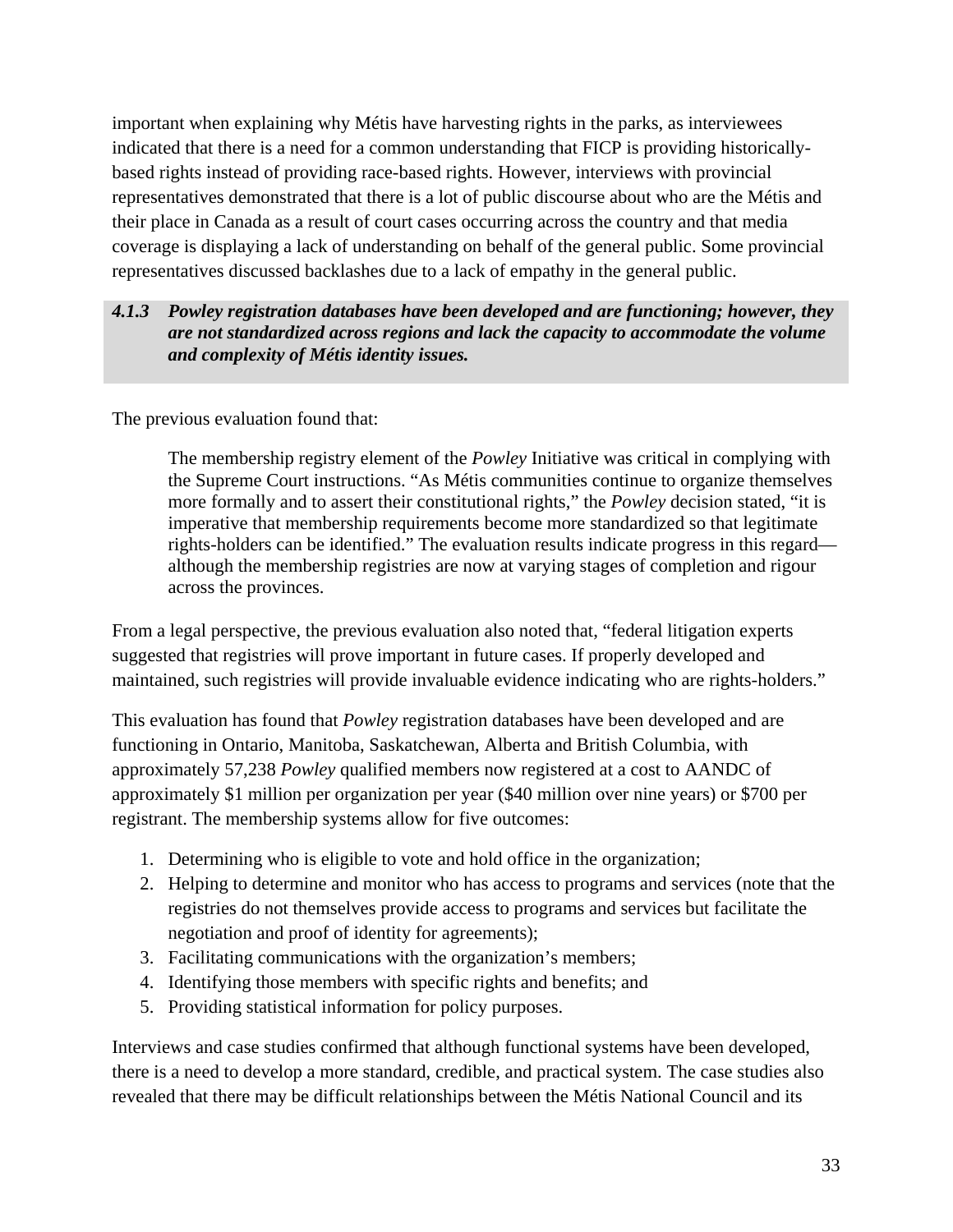affiliates managing the databases. As a result, efficiency gains may be made if AANDC were to work directly with those affiliates in standardizing and maintaining those systems.

To be registered as Métis, one must apply to the Métis Registry operated by the Métis National Council Governing Member in the province in which that person resides. Each Registry has its own application forms and application process. Application forms can usually be downloaded from the Registry's website or can be obtained in person at the provincial office or regional offices of the Governing Member in question or can be mailed to the applicant. However, current application processes differ between provinces and are not verifiable, and the new registries sometimes conflict with the pre-existing non-*Powley* membership registration systems in the same organizations, as well as with the registries maintained by other non Métis National Council affiliated Métis and non-status Indians and other Aboriginal representative organizations operating in the same areas (for example, Congress of Aboriginal Peoples' affiliates' membership registries).

At the moment, the registries: (1) allow the members to participate in the governance process of the representative organization; (2) provide a starting point for negotiations at the provincial level to determine harvesting rights; and (3) they provide proof of ancestry for access to various regional and federal programs and services. Agreements have been signed with Ontario and Manitoba, thus providing 1,250 harvesting cards in Ontario since 1999 and 5,157 in Manitoba since 2004. Additionally, other federal departments will potentially use the list to understand the scope and demographic information of Métis communities in order to design more targeted policies and programs. Provinces have started to explore other uses for the list. For example, in Alberta, the province is using the system to place children during child intervention and apprehension with Métis foster families.

The process for establishing the registries was led by AANDC providing funding to each of the Métis National Council affiliates who were then responsible for vetting membership applications based on the *Powley* established criteria. Although this approach was seen by interviewees to be more efficient than the federal government holding a centralized registry and that it provides the Métis with more autonomy, interviewees with provinces and the federal departments indicated that there are concerns about how membership assessments were carried out and that an external evaluation of each system will be necessary in order for the provinces to feel comfortable in using the list for further negotiation purposes. AANDC is currently looking to fund such an assessment of the system, with the goal to have membership cards that are verifiable and can be used like status cards with solid proof of background attached to them.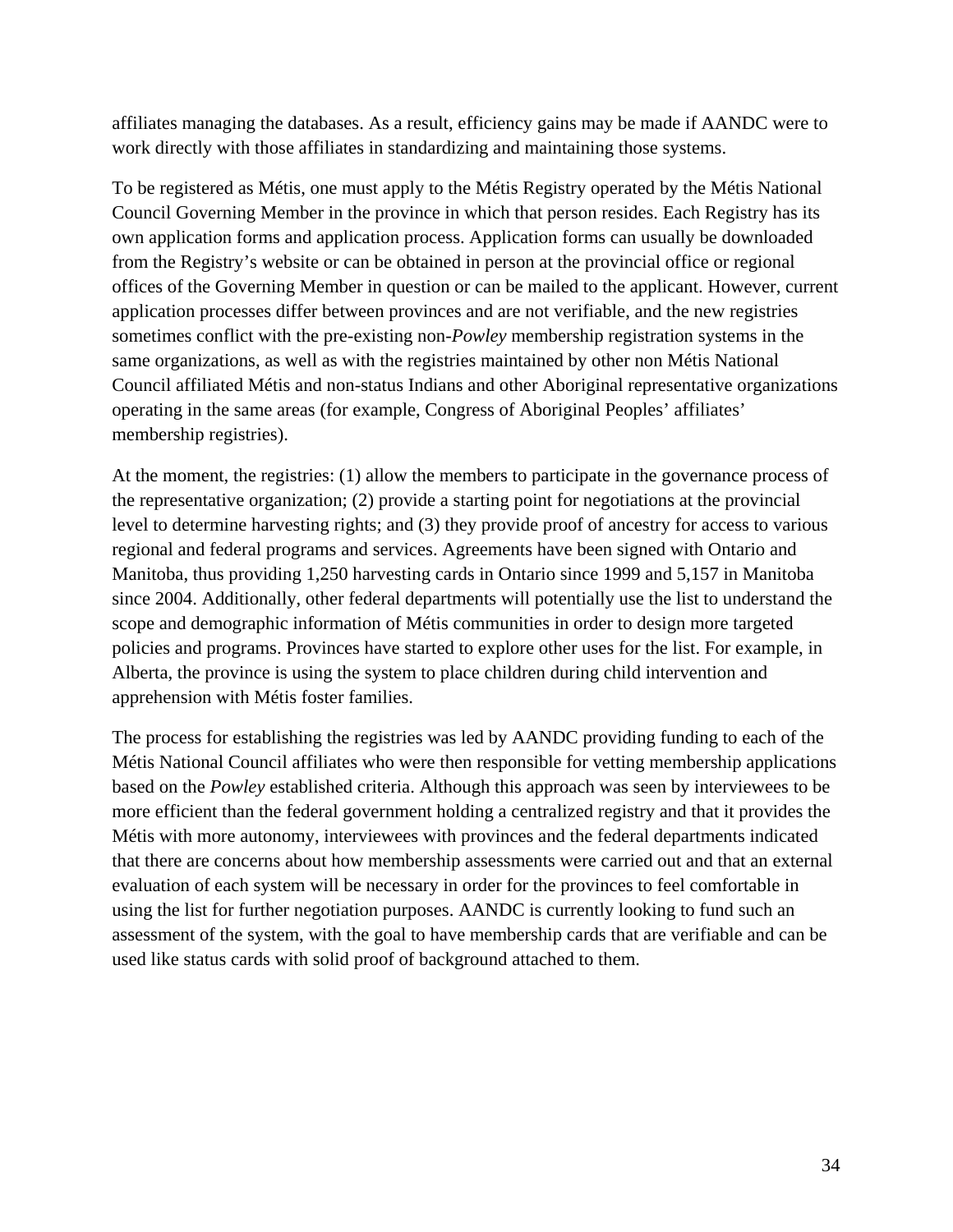In 2008, the Institute of Governance and the Office of the Federal Interlocutor conducted an initial review of the Métis membership systems, analyzing five Métis National Council regional affiliates: Métis Nation of British Columbia, Métis Nation of Alberta, Métis Nation of Ontario, Manitoba Métis Federation, and Labrador Métis Nation (now the NunatukaVut Community Council, which is no longer being funded under this stream as a result of revisions to its membership criteria making it no longer eligible). This assessment scored each registry system based on indicators for six key elements of an objectively verifiable membership or harvester system: 1. Coherent and standardized membership codes; 2. Effective and transparent registration process; 3. Accessible, independent review and appeals; 4. secure information; 5. Secure identification; and 6. Adequate resourcing and review of procedures. With the exception of Métis Nation British Columbia, which scored high, the Métis organizations scored adequate or lower on their conformance to the assessment standards. The general conclusions of this assessment were that those registry systems, which have matured more quickly than others, possessed superior internal capacities such as early and strong support of political leadership, sustained attention of registrars to establish policies and procedures to guide the registration process, early attention to securing the required staff to manage the registry, and an abiding sense of the further uses and larger purpose of the registry as the foundation of the organization.<sup>25</sup>

Since this Initial Assessment, AANDC has continued to work with Métis organizations to develop harmonized registry standards across provinces. Additionally, the Canadian Standards Association is working with the Government and with funded Métis groups to design a method for verifying the quality and integrity of membership systems. AANDC is working towards having the five Métis registration systems objectively verifiable by a target date in 2017.<sup>26</sup> However, interviewees pointed out that the assessment may lead to the need to establish a more standardized approach that could result in the need to revoke some memberships, which would cause further tensions amongst Métis members. Similarly, tension is already being felt within these organizations that have pre-established members that do not meet the *Powley* test and are thus offended by the implication that they are not truly "Métis". In response to this challenge, representative organizations have created separate lists of members that are not *Powley*-qualified members so as to not alienate these individuals claiming Métis status. These processes thus carry a risk of de-stabilizing AANDC's intentions to build stronger relationships. As such, the Department needs to be prepared to engage Métis and non-Status Indian organizations to mitigate this risk. Challenges are also being faced due to opposition from the Métis National Council, which has resulted in time delays.

<sup>&</sup>lt;sup>25</sup> Institute on Governance. 2008. Review of the Métis Membership Systems: An Initial Assessment.

<sup>&</sup>lt;sup>26</sup> AANDC. 2012. 2011/2012 Departmental Performance Report. http://www.aadncaandc.gc.ca/eng/1351797851955/1351797915650.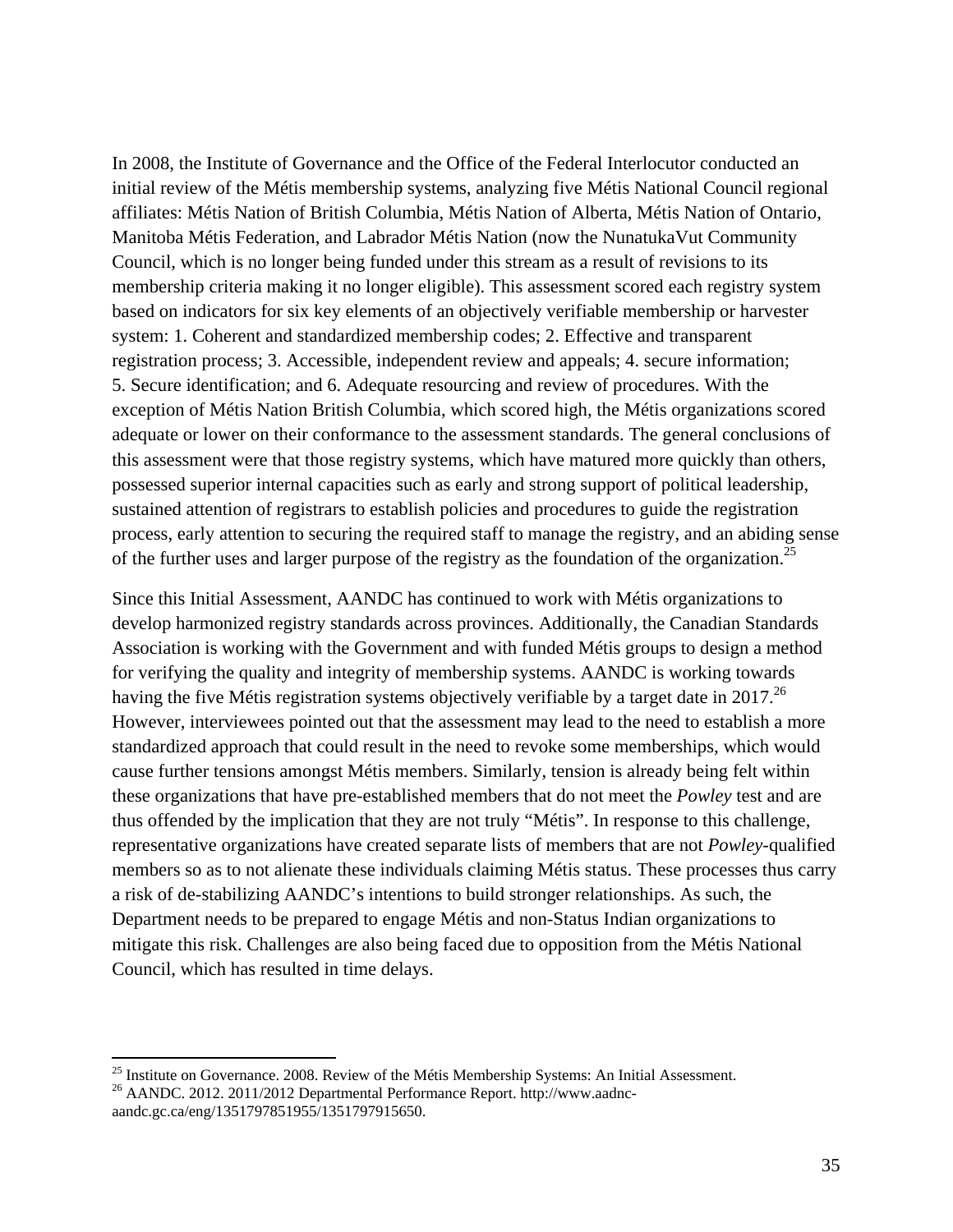An additional challenge of the established registries is their limitations in geographic accessibility. As one academic writes, "The evidence suggests that the Métis who lived in, used and occupied this vast area, the Northwest, were connected and formed one large historic society founded on kinship, a shared economy and a common way of life. Mobility, one of the primary characteristics of this Métis community, was the glue that kept the people connected throughout this vast territory."27 However, the registries are limited by provincial boundaries. One must go to their originating territory to apply for membership. According to Arsenault & Sharp writing on the subject, "The growth in the Métis population since 1996 (nearly doubling by 2006) suggests that this disaffected group of Métis is large and growing. Although increased Métis self-identification can be interpreted as encouraging in that it means that Métis people feel increasingly secure and justified in self identifying, it poses significant statistical challenges to the accurate tracking of Métis socio-economic progress."28 Similarly, a lot of background information is needed to verify a Métis individual, and membership requests are increasing substantially as a perceived result of the very public Federal and Supreme Court cases. Proof of identity was found to be a barrier for many individuals but was seen as the only way to prevent over-registration and fraudulent use of harvesting rights.

Organizations stated that they do not have the funding and human resources to keep up with the number of new applicants resulting in extremely long waiting times for applicants to receive membership confirmation. Similarly, documents reviewed demonstrate that registry systems require a long term financial commitment to be verifiable in order to appropriately inform policy. Given the infancy of the systems, the funding mechanisms, and year-to-year capacity issues - the implementation of systems, processes and keeping trained personnel has been a challenging task. To date, developing objective membership systems of this complexity has been funded at just under \$1 million per year per organization (\$30 million over seven years). An objectively verifiable process requires many steps in the process for each application, with checks and balances, competent staff, and a requirement for rigorous data collection. Applicants often are challenged to, or do not have the means to, provide the information required by the organization, thereby delaying the processing of the application.

On the other hand, without a clearly defined legal and policy framework for Métis identification, the Department, as well as Métis organizations, run the risk of high influxes of applications as well as multiple upstart organizations, where there is a high degree of contention over the definition of what constitutes a rights-bearing Métis person.

<sup>&</sup>lt;sup>27</sup> (http://www.pstlaw.ca/resources/MLS-2009%20FINAL.pdf)<br><sup>28</sup> Arsenault & Sharpe, 2009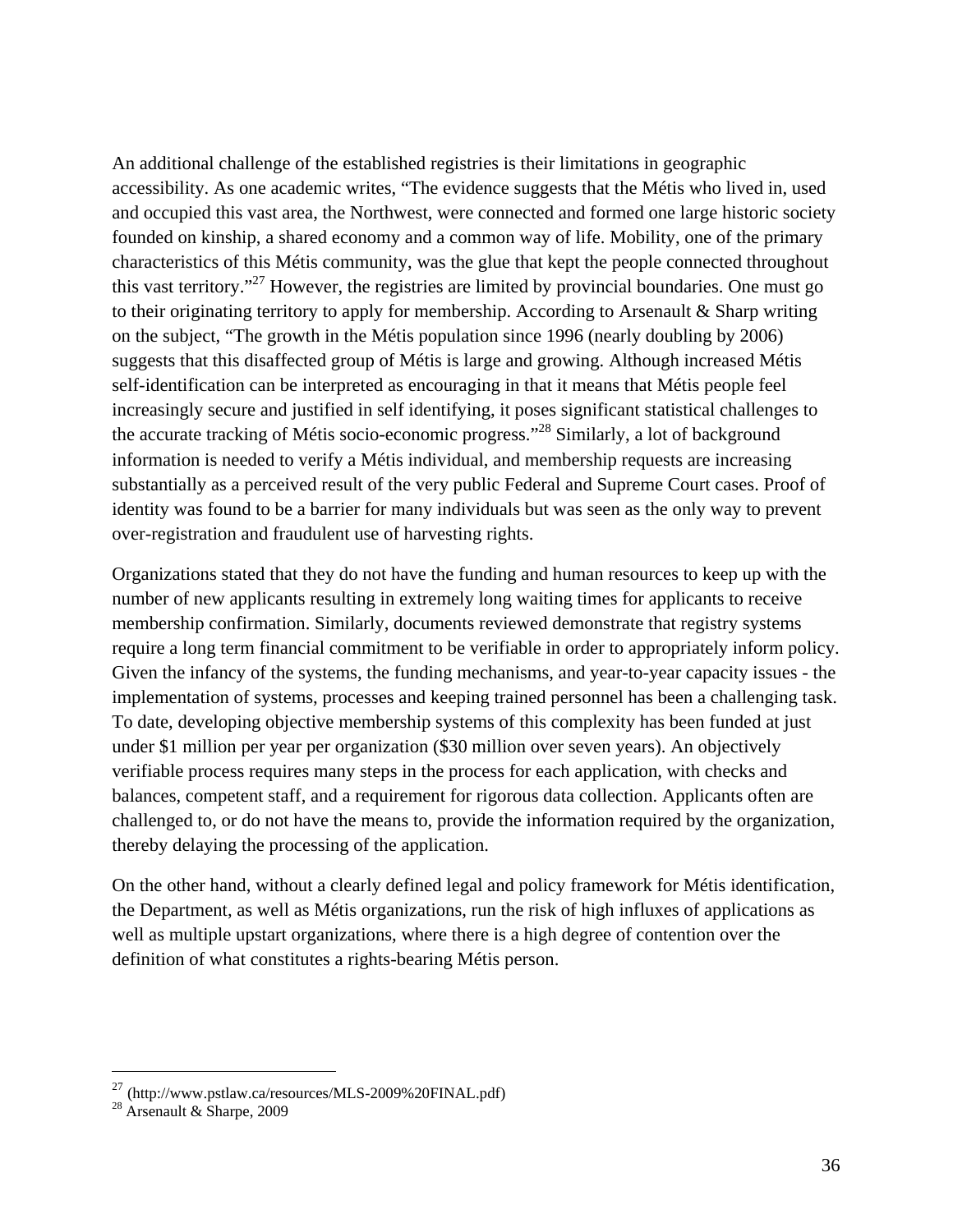According to a lawyer working on Métis litigation, "After the *Daniels* case, all of a sudden people are remembering that they are Métis".29 These events, combined with overwhelmed registration systems, create a high risk environment for managing harvesting activities. Similarly, although there have been approximately 12 unsuccessful cases in the east coast for individuals claiming Métis rights in the courts<sup>30</sup>, the *Daniels* case may heighten the desire of individuals to try to seek rights through organizations or through the courts.

#### *4.1.4 There is some evidence that representative organizations' capacity is improving, particularly in stronger organizations with low staff turn-over rates.*

The case studies found that the FICP processes and the *Powley* Initiative have helped organizations be more effective in key functions. At the same time, lesser successes were found in helping organizations set objectives and priorities and improving accountability. Yet, in a few cases, such as tripartite negotiations with the Manitoba Métis Federation, organizations are increasingly displaying improved governance and are able to provide comprehensive and tailored services to their members. As one of the oldest tripartite tables, the Manitoba Métis Federation table created the Louis Riel Institute in 1995 and oversaw the devolution of Child and Family Services from the province of Manitoba to the Métis Child and Family Services Authority from 2004 to 2006. The Saskatchewan tripartite table, however, continues to be challenged by regional politics as was the case in the previous evaluation. Overall, organizational capacity trends were as follows:

- $\triangleright$  Performance of financial functions: Organizations have benefited from funding support, including developing policy manuals, implementing better financial management controls, carrying out current state assessments in finance and in human resources, and linking human resources data for employees to automated payroll administration.
- Ability to set objectives and priorities: Organizations reported that support received through FICP processes had contributed in this area by aiding in such matters as developing a strategic plan and formulating an economic development strategy. However, it was noted that the year-to-year nature of funding for bilateral processes impedes the ability of an organisation to plan for longer-term outcomes. The lack of predictable funding is one of the greatest impediments organizations face when attempting to foster sustainable socio-economic development.

<sup>&</sup>lt;sup>29</sup> A lawyer working on a local Métis harvesting court case presenting at the 2013 Pacific Business & Law Institute conference

<sup>&</sup>lt;sup>30</sup> Jason Madden of Pape, Salter Teillet Barristers and Solicitors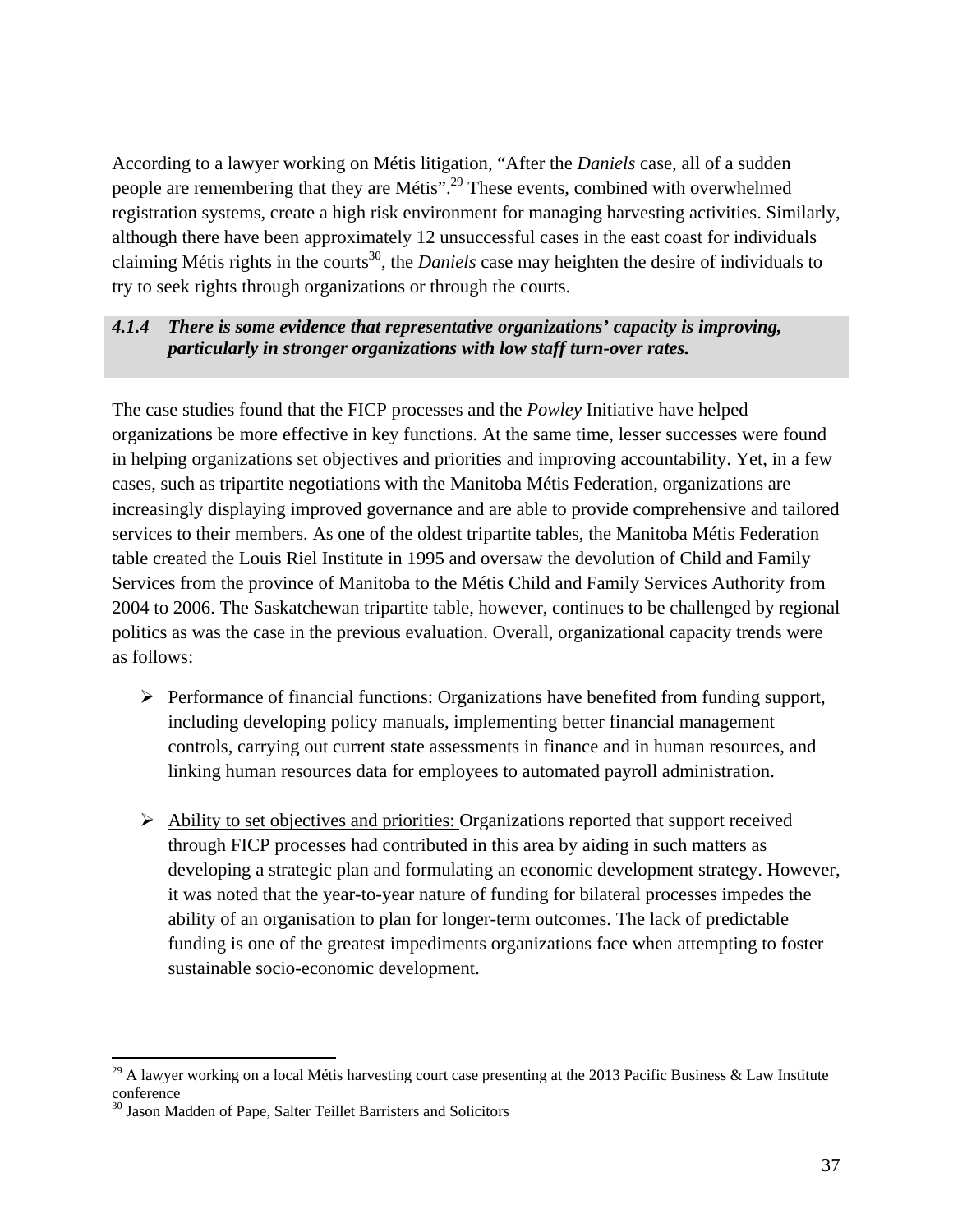$\triangleright$  Accountability to membership and federal government for funding: Support through FICP and *Powley* did help organizations in their accountability to membership. For instance, one organization held a workshop on Aboriginal governance, representation and accountability and is planning to hold town hall meetings with its regional affiliates. Another organization was able to develop tools to be more accountable in reporting to citizens and government and to consult communities to improve its registry system.

However, one organization expressed the view that restrictions in the bilateral program funding are an obstacle to being accountable to affiliates, for instance when it wants to consult affiliates on current rights cases however, AANDC will not cover travel costs for this purpose. Another organization said it had become more accountable, but considered the extensive reporting required from the federal government to be a challenging.

Provincial interviewees noted that organizational transparency and accountability remain huge challenges for the organizations especially in provinces where there are differing entrenched positions. Interviewees noted some issues with elections and the funding of executives. For example, in Saskatchewan the Hallux Report 2011 was necessary due to political struggles within the Métis population and accusations of executive fraud. The report found evidence of poor tracking and financial reporting, but did not support allegations of fraud.

 $\triangleright$  Organizational governance: Organizations reported that progress had been made in strengthening organizational governance through improving internal governance processes by creating a policy manual for operations, splitting political roles from roles in administration, delivering governance training to board members, conducting research on governance issues, developing bylaws, membership codes, policies and procedures.

One organization noted that AANDC ultimately decides what can be funded in this area. This organization said it is not permitted to deliver the same workshop two years in a row. Another organization said the FICP processes and *Powley* had made no difference to its organizational governance since it had already established these structures before the processes were launched.

 $\triangleright$  In spite of capacity gains, there were some major concerns expressed by interviewees and representative organizations about the sustainability of the organizations and their abilities to effectively represent their membership in the long term. The organizations noted that they find it challenging to locate other sources of revenue and that they are unable to carry out the responsibilities expected of them from the federal and provincial governments and their members with their current funding levels. The case studies identified that the representative organizations struggle with attracting and retaining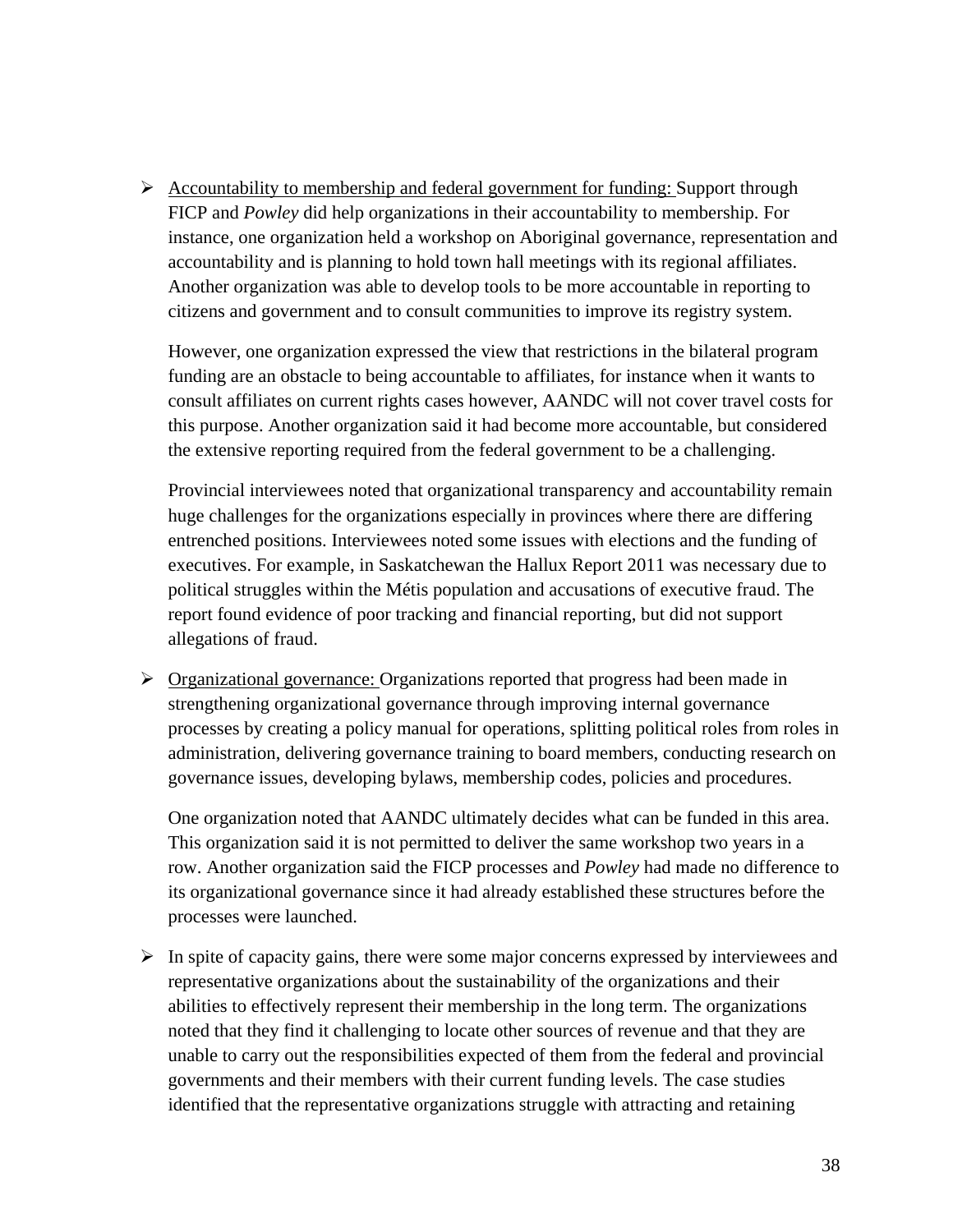qualified personnel due to the uncertain funding reality and the context in which they operate, which includes elections for board members every four years. These capacity limitations make organizations inherently unstable, potentially acting as an impediment to organizational capacity. Some organizations are looking to increase their funding through innovative approaches (i.e. Manitoba Métis Federation's Mother Earth program that involves mattress recycling) and through private partnerships.

Authoritative studies on capacity development suggest that organizational capacity is best developed when driven by the organization itself, rather than by external actors (See, for example, Baser and Morgan [2008], *Capacity, Change and Performance*, available at www.ecdpm.org) The Baser and Morgan study and others (see for example, Boesen and Therkildsen [2005], *A Results-Oriented Approach to Capacity Change*, available at www.evaluation.dk) suggest that organizational capacity development of the kind FICP is intended to foster requires timelines of 10 years or more. In international development circles, capacity development is recognized as a long-term process that is not amenable to rigid delivery pressures, quick fixes and short-term results seeking.

A growing body of literature points to the success of alternative models in tackling deep-seated social and economic problems faced by marginalized groups, such as Aboriginal youth. Collective Impact, one such model, contends that large-scale social change requires broad, cross-sectoral, coordinated interventions rather than isolated initiatives by individual organizations (see Kania and Kramer "Collective Impact," *Stanford Social Innovation Review, Winter, 2011*, available at www.ssireview.org).<sup>31</sup> Best practices for the FICP to consider include the development of long-term capacity building plans for each supported organization that includes the ability to track the capacity gains being made for each organization.<sup>32</sup>

### *4.1.5 FICP funded research activities are expanding the body of knowledge on Métis and non-status Indian issues. The information could be organized and disseminated more effectively*

The FICP has regularly supported the funding of university professors and their students, as well as representative organizations and consulting firms to conduct relevant research in order to provide evidence for policy making. However, the research funding recipients interviewed were critical of the timelines imposed on contracts and of how the research is disseminated and stored once completed. Funded research topics have included the following:

 $31$  The seeds of this model are apparent in the ACW case study.

<sup>&</sup>lt;sup>32</sup> AANDC need not look only at international examples. Some of the most innovative models have been tested by Canadian foundations. See, for example, the work of the J. W. McConnell Family Foundation (www.mcconnellfoundation.ca/).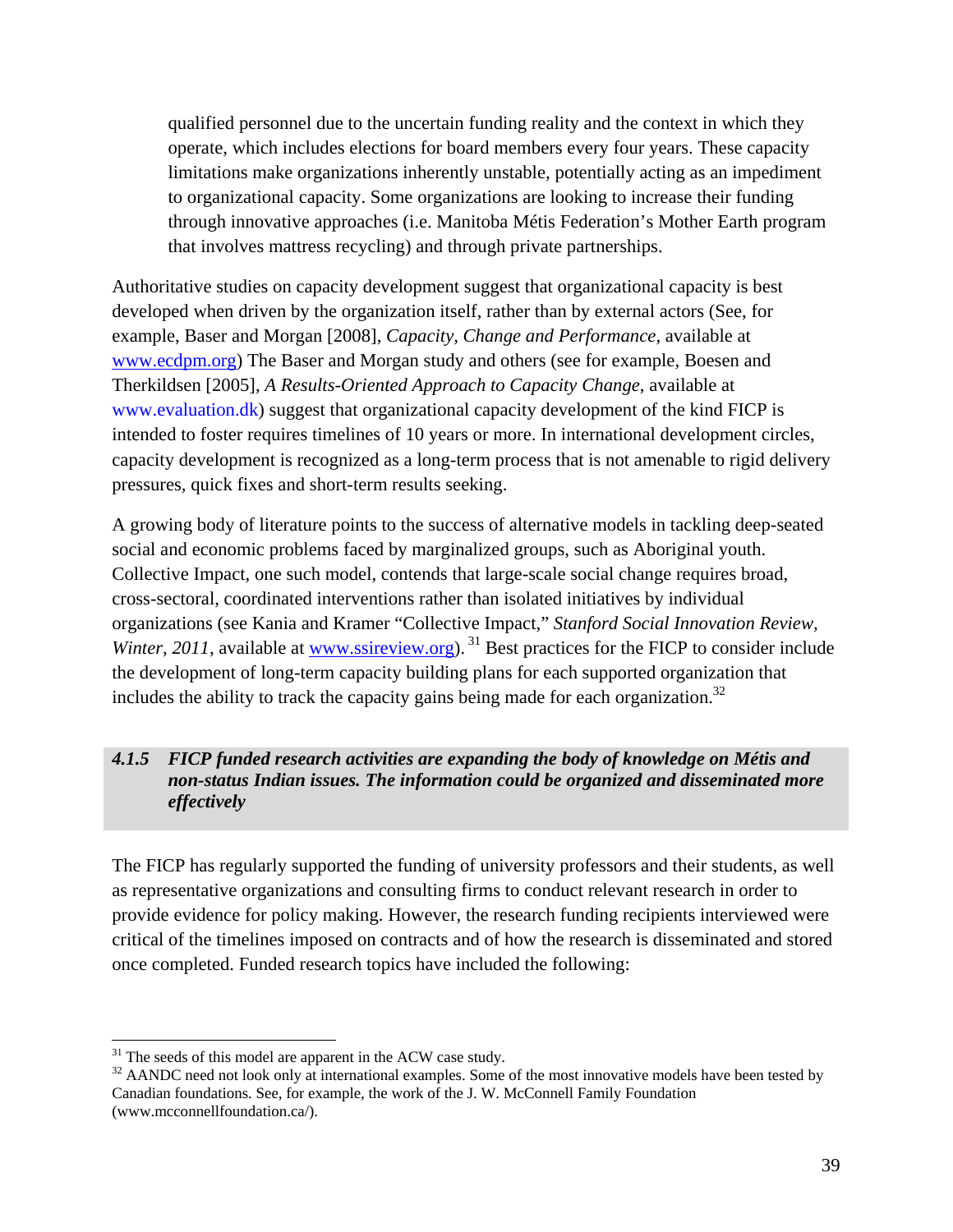- The Métis registration system including standards and policy options
- Emerging Realities of Métis, non-status Indians and Urban Aboriginal Populations: Building a New Policy Research Agenda
- The Well-Being of Communities with Significant Métis Population in Canada
- Best practices in the provision of education off reserve
- Best practices in the provision of health services off reserve
- Possible policy options for Métis Self-governance
- Defining Contemporary Métis Communities
- Economic development frameworks
- Urbanization and migration patterns
- Managing Aboriginal Rights Implementation Among Métis and non-Status Indians including Issues of Representation and Dissent

Interviewees stated that AANDC has "been really proactive in pursing research and establishing an intellectual scholarly approach" but it was unclear as to why AANDC is funding the research. There were questions about what AANDC is trying to accomplish with the research and if their work is actually making a difference. The evaluation team could not find evidence of where the research was applied in a systematic fashion to the development of policies or programs.

### *4.1.6 The evaluation identified a number of additional community impacts.*

### *As a result of Powley, individuals are gaining pride and enthusiasm about their Métis*

*heritage:* According to provincial representatives, it is unclear at this time if hunting practices have actually increased with the dissemination of harvesting cards. However, there was general consensus through anecdotal information that people are more open about talking about their heritage and being excited about their heritage.

*RCMP coordinators that are funded by the authority for the pro-active reconciliation and management of Métis Aboriginal rights and that are placed in communities allow for better community engagement instead of punitive measures:* Officers situated within the communities, and some having offices within the representative organizations' buildings, is allowing for better understanding and collaboration on a variety of community safety issues.

*Funding research projects has provided an outlet for engaged communities to learn about and connect with their own history:* The original intention of funding research was to provide the federal government with the information necessary to make informed policy decisions. However, academics being funded by the FICP are striving to include community members in their research by also hosting community information sharing workshops and including community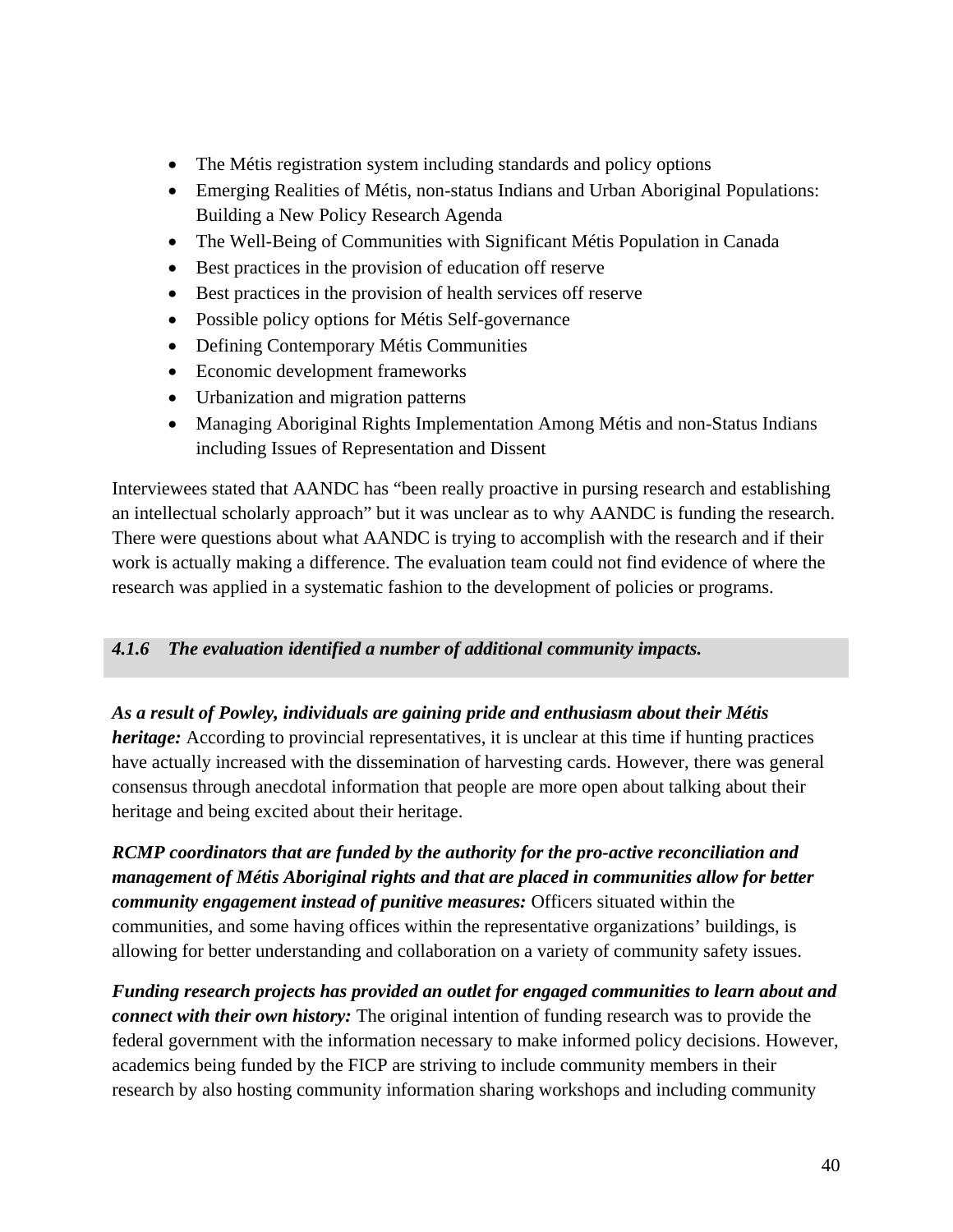members where possible in assisting in the data collection work. It was recommended by some of the funded academics interviewed that this should be a best practice that could be regular practice if the research timelines could be extended. A major challenge in conducting research for the FICP was the often unpredictable and late timelines of funding contracts as well as short turn-around times that were at inconvenient times of the school year. It was also noted that a lot more could be done by the FICP to amalgamate and disseminate the research conducted so that it could be more useful for communities, the federal and provincial governments and for the academic community at large.

One notable negative unintended outcome is the concern that some representative organizations are dependent on FICP funding for core operations. According to the case studies and interviews, organizations were thought to be vulnerable to closure given the pending federal funding cuts. One interviewee stated that "organizations were encouraged in the beginning to create a governing structure that may not be sustainable without permanent federal government [support]."

### **4.2 Program Design and Delivery**

### *4.2.1 There is a need for improved coordination of efforts among various FICP-funded activities.*

Interviewees noted areas in which research activities, commemorative events and the activities of the federal partner organizations could be better interconnected and collaborative to achieve additional program performance gains. It was suggested that an annual research findings symposium that includes Métis communities as well as a centralized online platform would be helpful as it could allow for the dissemination of research, court case updates, overviews of bilateral and tripartite work plans and their progress, discussion forums, and for stakeholders to connect.

A challenge noted by interviewees for the continuation of a coordinated approach was the dissolution of the Office of the Federal Interlocutor and the subsequent moving of FICP to the Policy and Strategic Direction directorate of AANDC. Federal partners, AANDC staff, provincial representatives and representative organizations felt that the role of the Federal Interlocutor is diminished as it has moved from a perceived prominent and politically-engaged position at the Privy Council Office to now a sub-program at AANDC. It was stated that when the branch was within the Privy Council Office, the office reported directly to the Minister with a minister's liaison. This was useful to have the direct line of communication, especially when negotiating among several parties. The liaison remained intact when it became a part of AANDC, however, with the dissolution of Office of the Federal Interlocutor, interviewees found that the Federal Interlocutor's role has been hindered by added levels of bureaucracy in that it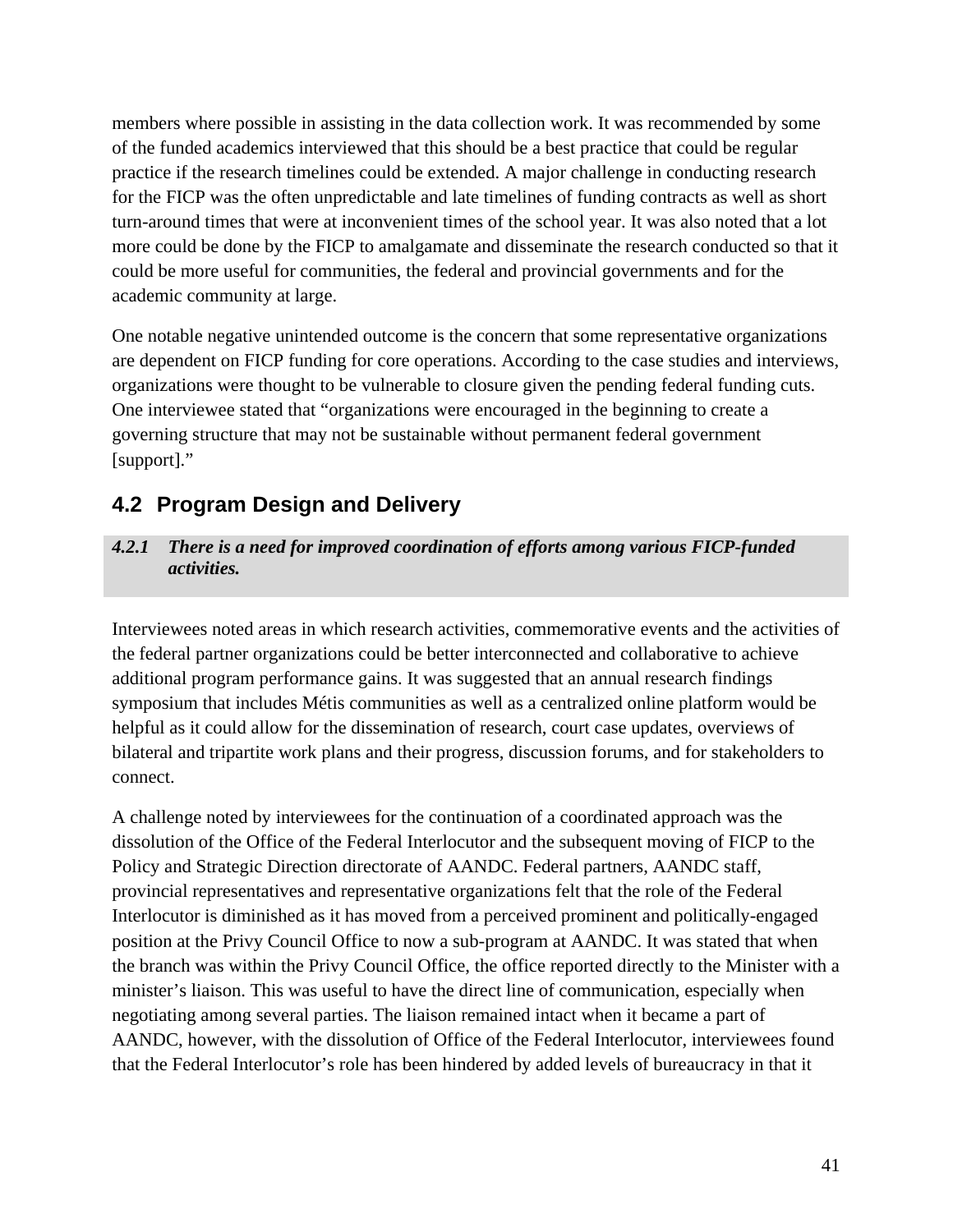has been increasingly more challenging to work with the FICP and to get updates on how the federal partners should be moving forward on the horizontal mandate.

### *4.2.2 Difficulties in achieving current program objectives suggests the need to reflect on whether the current FICP design is the appropriate approach moving forward*

Some interviewees believe that a centralized program allows for strategic policy making and the nurturing of fragile relationships, while on the other hand, it was felt that if more practical gains are to be made on the socio-economic well-being of individuals, the regions would be better placed to expand some of their current programs and services. The policy debate is as follows: The FICP is unique in comparison to how AANDC typically conducts its activities. The centralized program develops policy, engages in advocacy, conducts negotiations and delivers capacity building programs and services to representative organizations who theoretically may then deliver specialized programs and services to their membership. Normally, each of these program activities would be conducted in a different sector or branch. For the FICP, it was seen as a "one stop shop for Métis and non-status Indians". This approach was believed by some to be necessary for maintaining a high-level and strategic relationship with representative organizations in order to build trust. However, others expressed that the Department should consider expanding targeted regional programs and services to Métis and non-status Indians instead of having a centralized program. This approach would focus less on maintaining higher level relationships with representative bodies and engaging in forums that are often extremely political and more on providing identified community members with some of the programs and services accessed by on reserve and Inuit communities.

Additionally, the priority of focus for Aboriginal organizations is somewhat unclear, as there are simultaneous pressures to advocate and litigate for rights recognition, while at the same time focusing on programming intended to improve socio-economic well-being. At the moment, the case studies revealed that not all organizations are able to be highly active in providing programs and services as they are mainly preoccupied with supporting litigation cases, being advocates at the provincial/territorial and national level, and providing feedback to various levels of government on existing or proposed governmental policies and programs.

### *4.2.3 Expectations in terms of program outcomes are unclear, particularly considering changes in the governance and focus of FICP activities.*

AANDC along with Environment Canada, Parks Canada Agency and RCMP jointly established a mandate to carry out "a pro-active reconciliation and management approach for Métis Aboriginal rights that is in keeping with the Government's intent to maintain calm and order by managing Aboriginal rights issues, avoid litigation and the court process." However, the various articulations of objectives, activities and expected outcomes for all federal partners and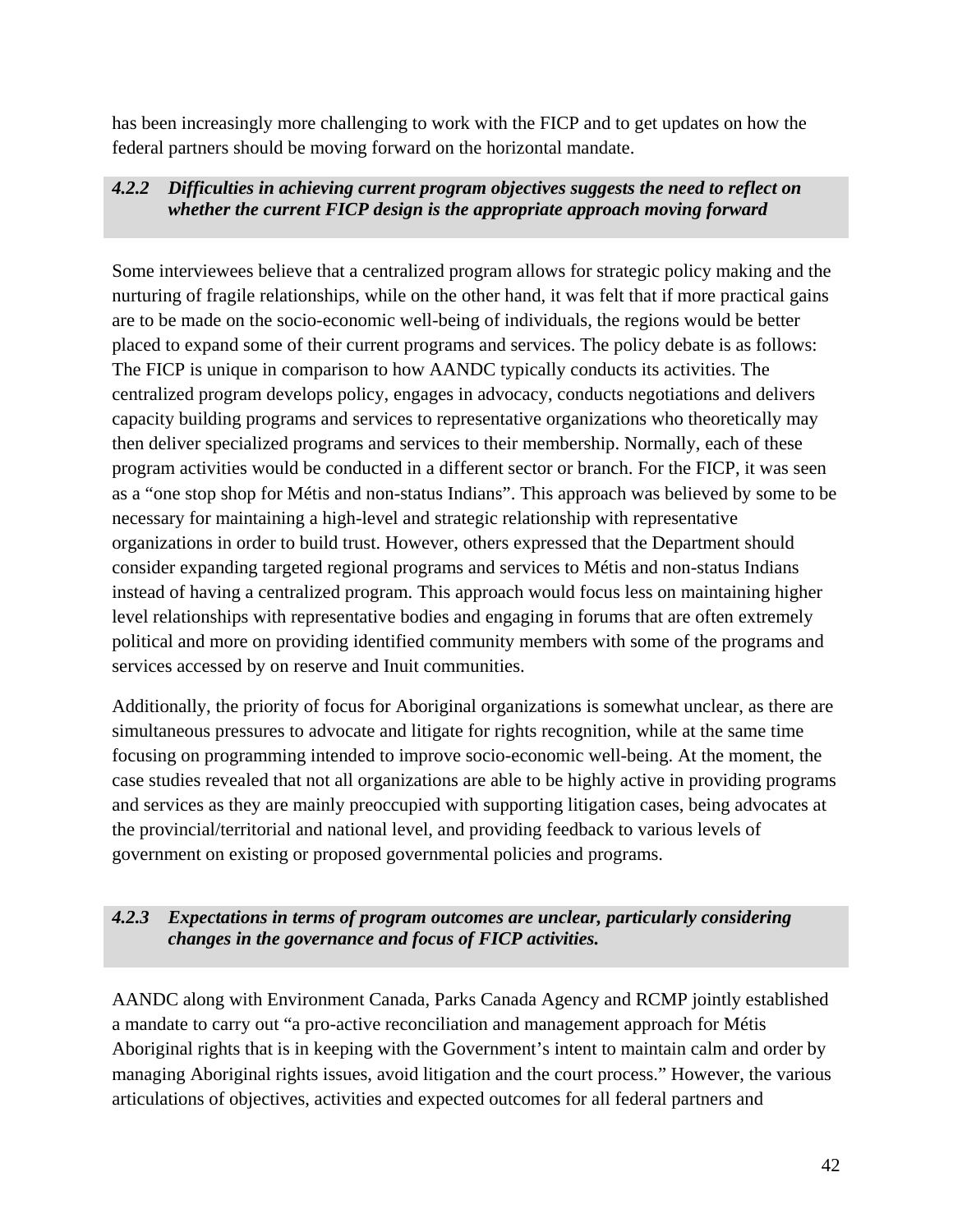AANDC's FICP specifically, indicate that there is a need to review and consolidate the program's core performance measurement documentation.

With the FICP no longer within the purview of the Office of the Federal Interlocutor, there is no longer a political relationship specific to this program, and there is unlikely a strong link to Cabinet. There remains a focus on improving socio-economic conditions, increasing self-reliance and reducing dependency; however, according to interviewees, organizations are dependent on AANDC for funding core operations, and the availability of targeted socio-economic programs. Given the recent move of Office of the Federal Interlocutor sunder Social Programming, AANDC has not yet articulated how it may support MNSI organizations to improve socio-economic well-being. There remain tensions between the various activities of the program to avoid litigation, engage in litigation, build the capacity of Métis and non-Status Indian organizations (which also results in an improved ability of Métis and non-Status Indian organizations to litigate against AANDC), represent Métis and non-Status Indian organizations interests, conduct research to support litigation, build co-operative relationships , support a registry and to then ultimately see better socio-economic outcomes for these populations.

An Integrated Results-Based Management and Accountability Framework and Risk-Based Audit Framework was developed in 2008, however, the evaluation found little evidence that the program is tracking, monitoring and assessing its activities and performance in a routine and organized fashion. The various stated objectives and expected outcomes of the FICP and the Federal Interlocutor's Mandate are as follows:

### **Various Program Objectives:**

- To help to build capacity, and to maintain a relationship based on trust and respect between Métis and non-status Indian people and the Government of Canada (2010 Originating Documents, RMAF)
- To be seen as proactive and working collaboratively with all interests involved and develop common understandings, where possible, of the implications and significance of the decision, and related issues (Program Documentation)
- To clarify issues, ascertain stakeholder views, and facilitate informed and sustainable policy development regarding an orderly process to deal with Métis Aboriginal rights issues (Program Documentation)
- To identify opportunities to enhance socio-economic conditions of Métis without creating the perception those programs are based on rights and entitlements (Program Documentation)

### **Various Expected Outcomes:**

 Maintain calm and order by managing Aboriginal rights issues, avoid litigation and the court process, and to transfer the Métis and non-status Indian litigation portfolio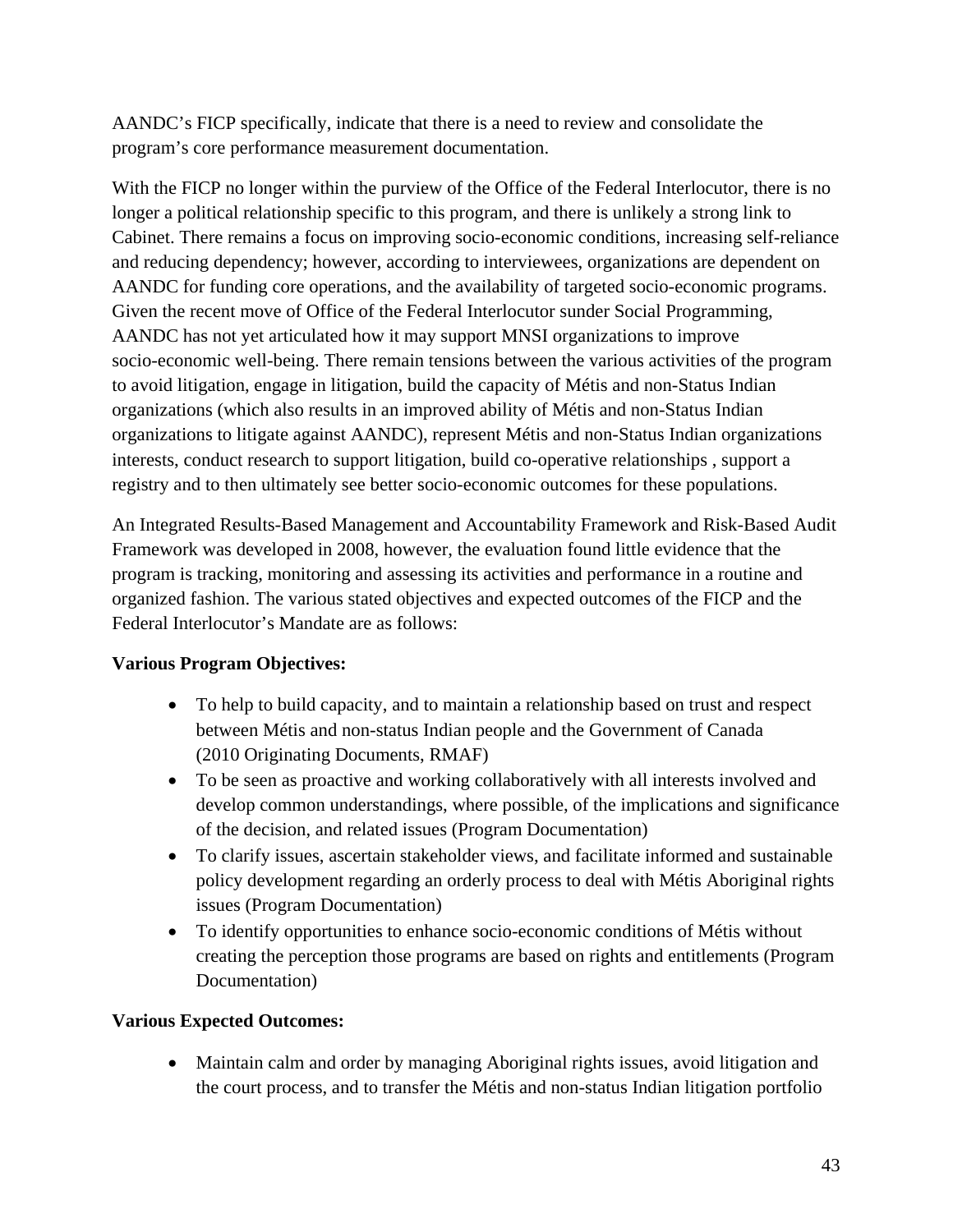from Justice to Indian Affairs and Northern Development (2010 Originating Documents)

- Relationships between parties based on trust, respect, understanding, shared responsibilities, accountability and dialogue (2014-15 PMF)
- Working relationships with the national, provincial and regional off-reserve Aboriginal organizations (Program Documentation)
- Good governance and co-operative relationships (2013-14 PAA)
- Improve socio-economic well-being of Métis, non-status Indians and urban Aboriginal people (Terms and Conditions, 2008-2013 Program Alignment Architecture, RMAF)
- Achieving practical ways of improving Métis and non-status Indians socio-economic conditions (Terms and Conditions)
- Increased participation for Métis and non-status Indians in the Canadian economy (Program Documentation, RMAF)
- The participation of Métis people in the Canadian economy is increased (Program Documentation)
- Increasing self-reliance (Terms and Conditions)
- Reducing dependency (Terms and Conditions)
- Enhanced co-ordination of federal program delivery (RMAF)
- Increase participation in public government increase input and influence of Aboriginal people in key matters that are of importance to them (RMAF)
- Legal and historical research to better determine scope of federal legal exposure (Program Documentation)
- Enhanced federal understanding of Métis and non-Status Indian people and their needs. Identification of program overlaps. (RMAF)
- The federal government's understanding of the needs and priorities of Métis, nonstatus Indians and off-reserve Aboriginal peoples is enhanced, and program duplications are identified. (Program Documentation)
- Improved ability to advocate for Métis and non-Status Indian organizations (RMAF)
- Improved ability to advocate for Métis, non-status Indians and off-reserve Aboriginal peoples, and the understanding of relevant issues is improved (Program Documentation)
- Improved ability to represent and advocate on behalf of membership (RMAF)
- Improved understanding of relevant issues (RMAF)
- Enhanced understanding of Métis and non-Status Indian people, and their needs, by other levels of government (RMAF)
- Policy changes based on facts increased responsiveness to Aboriginal needs (RMAF)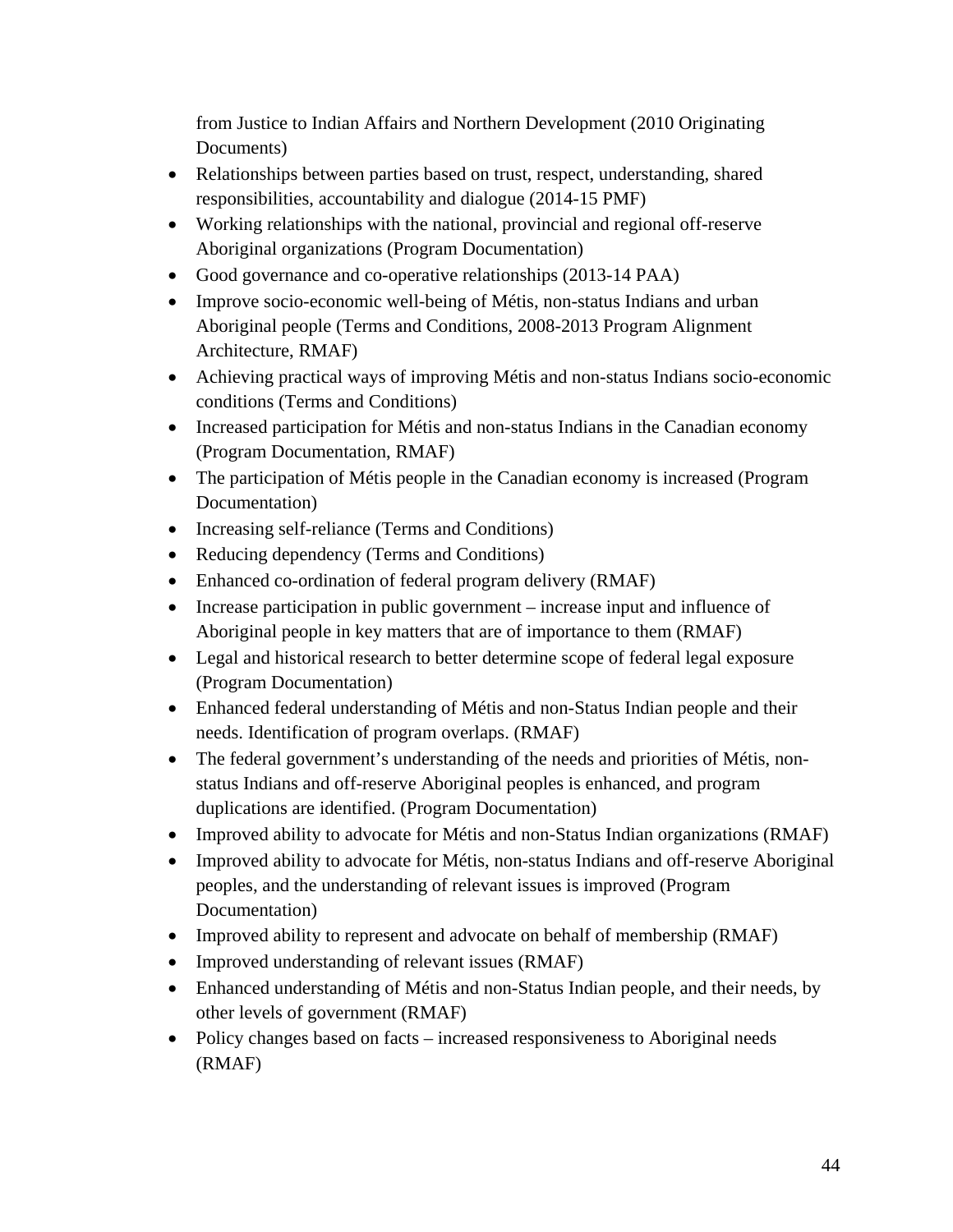- Improved federal/provincial relations and coordination on Métis and non-status Indian issues (Program Documentation)
- Enhanced understanding of Métis, non-status Indians and off-reserve Aboriginal peoples and their needs, by other levels of government. (Program Documentation)
- Improved ability to represent and advocate on behalf of membership (Program Documentation)
- Enhanced co-ordination of federal program delivery, and policy changes are based on facts (Program Documentation)
- Increased responsiveness to Aboriginal needs (Program Documentation)
- Increase participation in public government, and increased input and influence of Aboriginal people in key matters that are of importance to them (Program Documentation)
- The participation of Métis, non-status Indians and off-reserve Aboriginal peoples in the management of public affairs is increased (Program Documentation)
- Departments support the federal government's policy through appropriate policies and financial support (Program Documentation)
- Maintaining calm and order on the ground in response to harvesting claims removed a driver for litigation through implementation of Interim Federal Harvesting Guidelines for all federal resource departments (Program Documentation)
- Working with provinces to harmonize harvesting systems working to remove another driver for litigation (from inconsistent approaches  $- s.15$ ). (Program Documentation)
- Working with Métis organizations to develop systems to identify Métis members (Program Documentation)
- The intervening period since *Powley* decision has been successfully managed for Canada (Program Documentation)
- The Communications Strategy is finalized (Program Documentation)
- The system for identifying Métis and Métis rights holders is implemented and the database is operational (Program Documentation)

### **Various Activities of FICP:**

- Maintaining political relations with their representative organizations (Terms and Conditions)
- Acting as the point of contact within the federal government (Terms and Conditions)
- Acting as an advocate of their issues within Cabinet (Terms and Conditions)
- Building stronger linkages with provincial governments. (Terms and Conditions)
- Entering into contribution agreements to help to build organizational and institutional capacity (Terms and Conditions)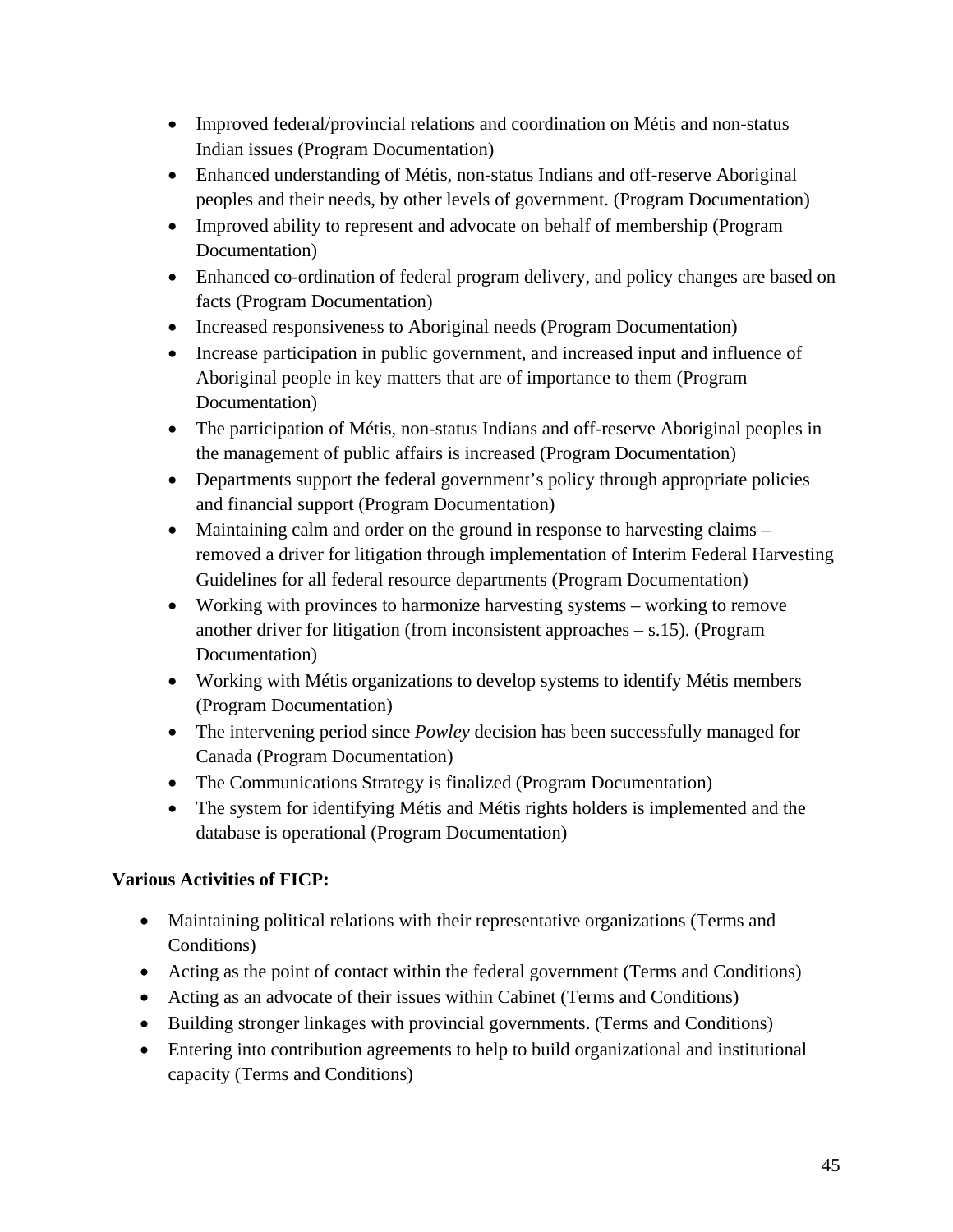- Supporting organizational development within representative Métis and non-status Indian organizations, so that they will reach a level of self-sufficiency in order to better represent and advocate on behalf of their members (RMAF)
- Building mutual understandings with provincial governments and representative Métis and other off-reserve Aboriginal organizations with respect to the needs of their memberships, and the nature of federal and provincial programming in order to improve access to relevant programs and services (RMAF)
- Building healthy, productive working relationships with representative off-reserve Aboriginal organizations, so that they can take advantage of partnership opportunities. (RMAF)
- Building capacity in representative Métis organizations to identify Métis and Métis harvesters in keeping with the criteria set out by the Supreme Court of Canada in order to assist in the management of Métis Aboriginal rights and avoid conflict and civil unrest. (RMAF)
- Maintain calm-and-order on the ground with respect to the exercise of hunting and fishing activities, train and inform enforcement officers, maintain interdepartmental coordination (2010 Originating Documents)
- Work with provinces to harmonize harvesting systems, seek common messages and understandings, and develop working relationships to manage issues (2010 Originating Documents)
- Engage Métis organizations to develop systems to identify Métis members in keeping with the Supreme Court of Canada decision (2010 Originating Documents)
- Engage in historic and policy research as required to develop policy (2010 Originating Documents)
- Engage Métis organizations to strengthen representation and legitimacy through enhanced governance mechanisms that support the identification systems being developed, such as strengthened electoral, financial and management accountability (2010 Originating Documents)
- Maintain an Interdepartmental Response Group to ensure effective leadership and coordination in response to Métis rights, it includes (at a minimum); Office of the Federal Interlocutor, Department of Justice, RCMP, Environment Canada/Canadian Wildlife Service, and Parks Canada Agency (2010 Originating Documents)
- Engaging in historic and policy research to develop policy and inform AANDC and other federal departments on off-reserve (Métis and non-status Indian) issues (Program Documentation)
- Engaging Métis organizations to strengthen representation/legitimacy to improve socioeconomic conditions of Métis and non-status Indians through capacity building funds (Program Documentation)
- Serving as a point of contact between the federal government and Métis and non-status Indians via bilateral discussions with the Métis National Council and the Congress of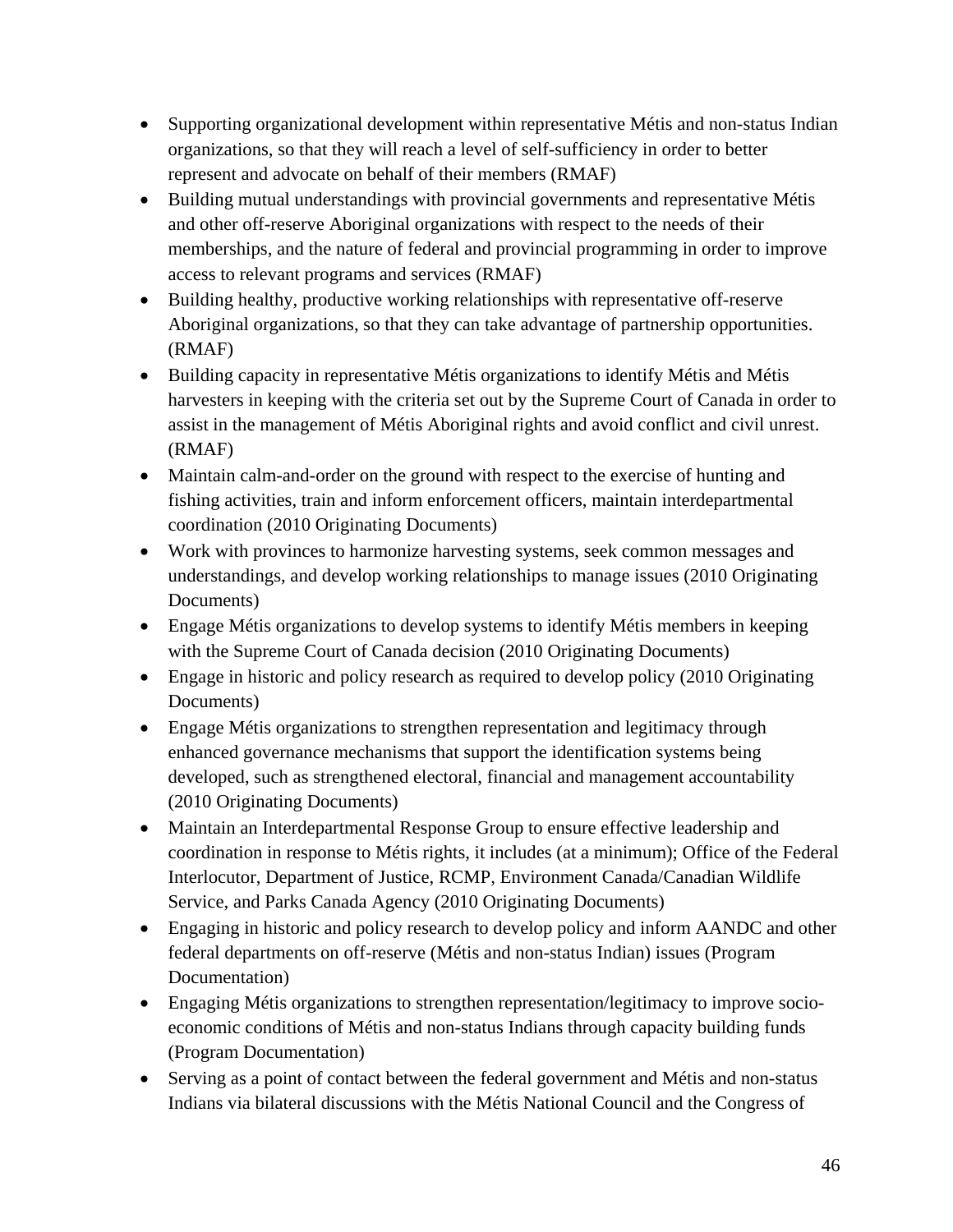Aboriginal Peoples to inform federal policy and identify common areas of mutual interest to address (Program Documentation)

- Undertaking exploratory discussions towards reconciliation involving provincial governments and Aboriginal organizations to mutually agree on paths towards reconciliation and where possible, tripartite negotiations (Program Documentation)
- Implementing The *Powley* Initiative by supporting Métis organizations in the development of systems to identify Métis members in keeping with the Supreme Court decision so as to provide members with harvesting rights (Program Documentation)
- Representing the interests of the Government of Canada in all discussions (Program Documentation)
- Liaising with other government departments as necessary (Program Documentation)
- Representing the interests of the Government of Canada in all discussions (Program Documentation)
- Liaising with other government departments as necessary (Program Documentation)

Given the relative lack of clarity in objectives, a comprehensive performance measurement strategy is needed. Additionally, interviews and case studies found that the program's objectives regarding reducing litigation and improving socio-economic well-being may be too lofty of expectations.

While conducting the case studies, the organizations interviewed were not aware of the FICP's expected outcomes. One organization said AANDC should make organizations aware of these objectives so they can work toward them and measure their own progress.

### **4.3 Internal and External Factors**

*4.3.1 The high volume of litigation and the extremely political environment around the Métis/Aboriginal rights and jurisdictional responsibility of non-status Indians question have resulted in conflict amongst stakeholders and has caused most of the attention to be focused on rights and litigation.* 

The subject matter surrounding the issue of Métis and non-Status Indians rights is often highly political and contentious. There is a lot of tension and mistrust between multiple stakeholders, and even between the representative organizations. The relationship between the federal government and representative organizations is extremely fragile. (Appendix C outlines notable national and regional court cases around questions of Métis rights.)

The case studies revealed that there is a lot of mistrust of government officials. The additional impact of funding cuts also fueled suspicions and feelings of the federal government conspiring to close down representative organizations. It was evident that the relationship between AANDC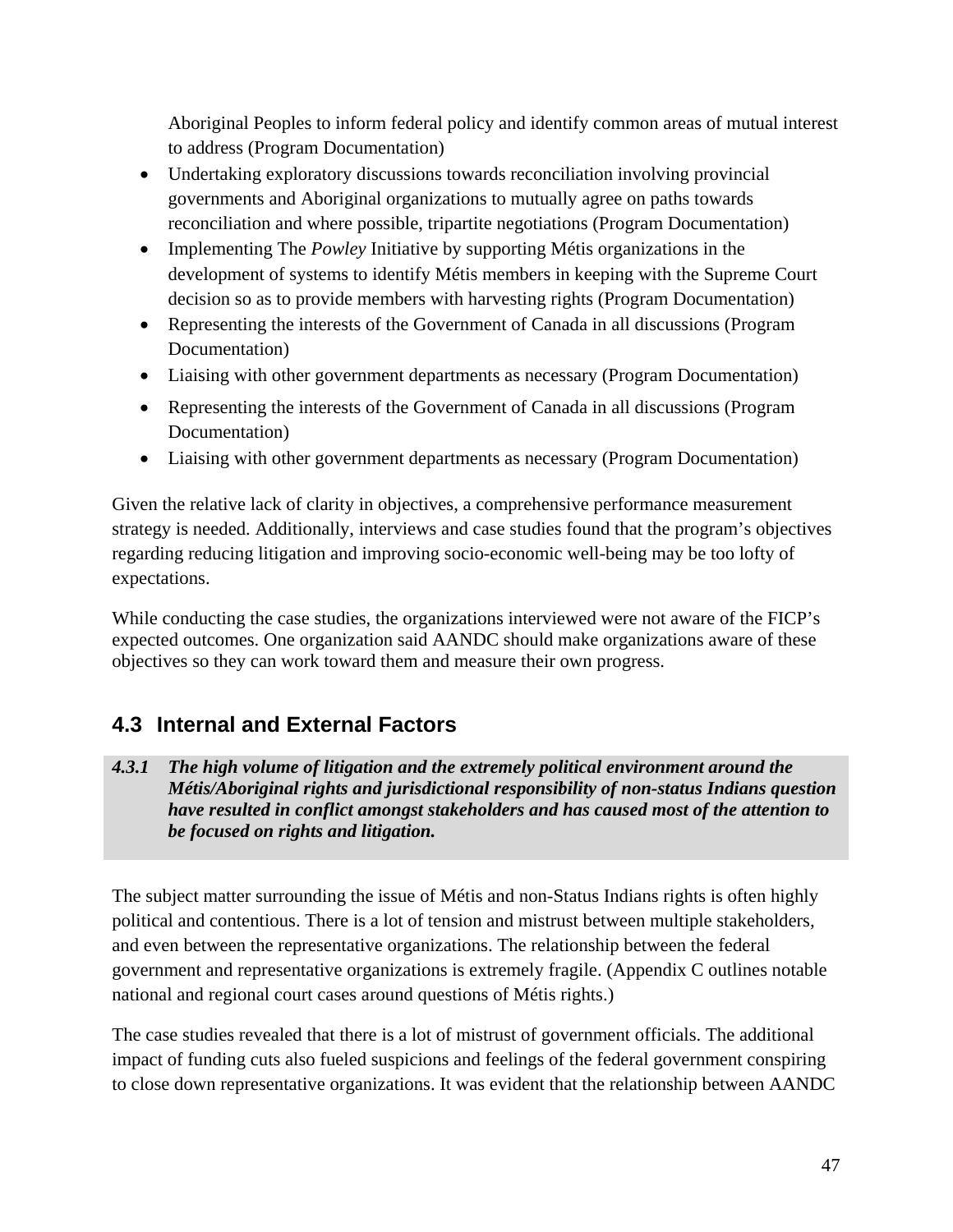and representative organizations deteriorated severely as a result of the cuts and how they were informed about the cuts. AANDC was also criticized by externals for poor communication.

The Métis National Council, the Congress of Aboriginal Peoples and their provincial affiliates have a highly coordinated litigation strategy where they are testing the following arguments in various court systems:

- federal responsibility for Métis under s.91(24) of *Constitution Act, 1867*
- $\triangleright$  constitutionality and management of scrip system
- potential Métis Aboriginal title
- portability and scope of Métis rights not related to title
- $\triangleright$  Land base/reserves or corresponding band support funding similar to First Nations<sup>33</sup>

The reason for the high volume of litigation is that the Métis feel that they have been excluded in the past and now see litigation as the only available mechanism to pressure governments to take their issues seriously.  $34$ 

In the Federal Court Manitoba Métis Federation case, the Court provided a decision without specifically instructing the Crown on a recommended course of action. The Crown is only required to apply the decision in-general leaving the practicalities of developing policies and programming in the hands of politicians and bureaucrats. The FICP, thus, operates in an environment with many stakeholders that have divergent perspectives on who are the Métis, whether they have rights and what those rights may entail, resulting in several points of conflict:

- *Métis and First Nation communities:* There are First Nation communities that refuse to acknowledge that the Métis have rights similar to their own.
- *Métis and hunters (local and international):* When rights are granted to specific groups for hunting, it can be expected that other groups may not agree with the rationale. Anecdotal evidence suggests that Canadian and American hunters have expressed concern and have complained about the Métis rights to harvesting.
- *Métis Nation member and non-status Indians:* The Métis Nation tries to distinguish itself as the true Métis Rights holders having descended from the families and specific culture derived from the Red River region. The *Powley* decision, although recognizing the emergence of Métis people in the Red River region, did not limit the test of determining who is a Métis for the purpose of Section 35 to that region. However, this

<sup>&</sup>lt;sup>33</sup> Effective Management of Métis Aboriginal Rights Strategy February 2011

<sup>&</sup>lt;sup>34</sup> Effective Management of Métis Aboriginal Rights Strategy February 2011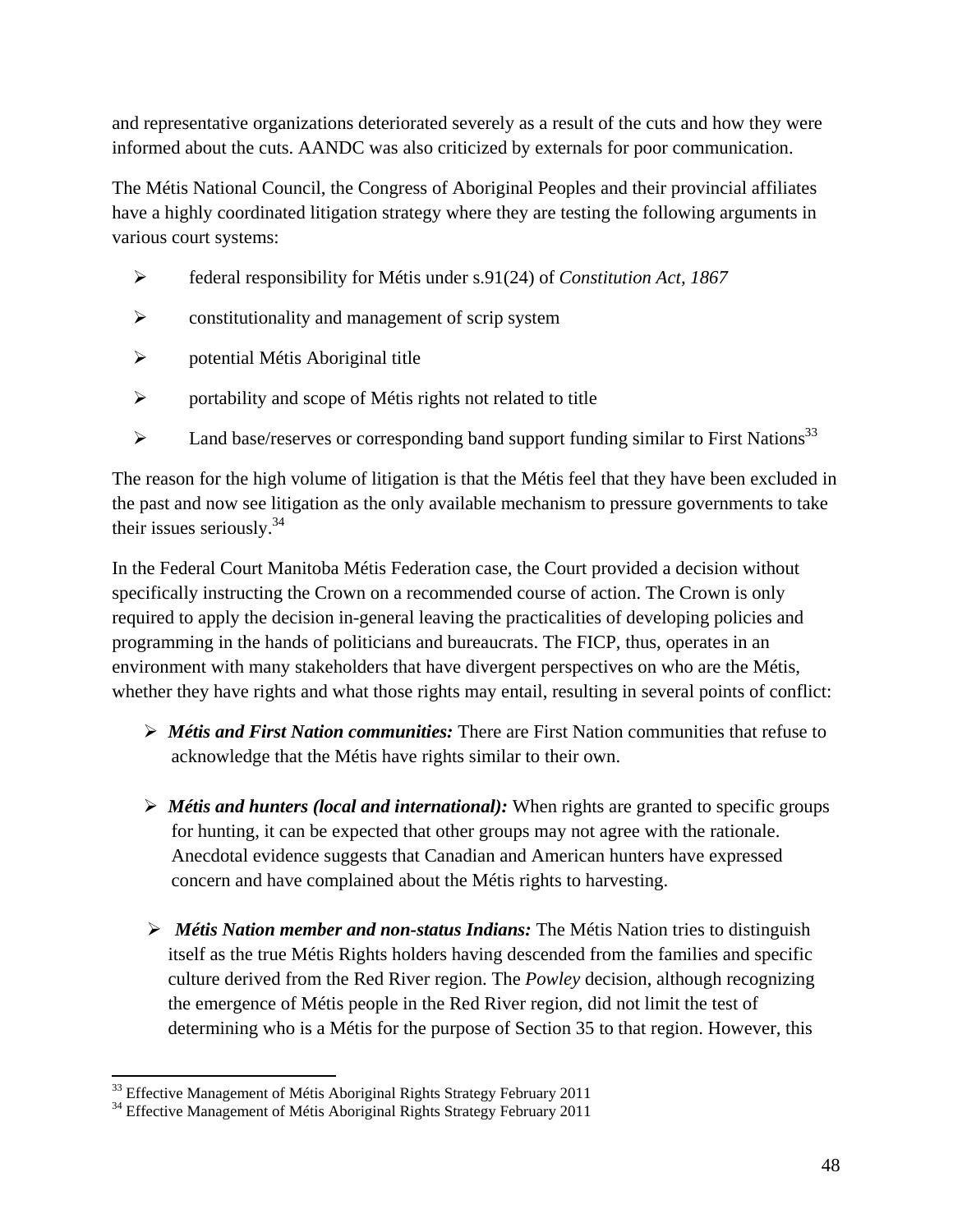strict identification of "who are the Métis" causes great stress for individuals who selfidentify as Métis. Further, if the *Daniels* decision is upheld as-is, it moves the debate from identifying Métis as a historical community to identification as an individual because on genealogical connections. Since the FICP Grants and Contributions respond to both Métis and non-status Indians socio-economic causes, the need to identify a cohesive Métis group may have little bearing on program delivery per se; however, when it comes to the creation of Métis identification systems for harvesting rights, this potential change in definition could be problematic for those seeking harvesting rights that are outside of the *Powley* definition.

 *Métis community members and representative organizations:* The political and often volatile situation of many Métis and non-Status Indian organizations has led some vocal community members, to actively represent themselves nationally. For example, the North Slave Métis Alliance is now the first Aboriginal group to sign an Impact Benefit Agreement for the Gahcho Kue diamond mine in the Northwest Territories. The agreement sets out hiring and contracting targets, scholarship funding, and annual financial payments the Métis will receive. In June 2013, the Northwest Territories Supreme Court gave its decision on a case launched independently by the North Slave Métis. The court recognized the Métis' constitutional right to be consulted on matters affecting their traditional lands and hunting rights.<sup>35</sup>

#### *4.3.2 Jurisdictional debates continue to impede the provision of practical activities to improve socio-economic well-being of community members*

When discussing the FICP with the provinces, overall, AANDC is seen as a good partner at the table but sometimes it just is not possible to overcome jurisdictional arguments, to agree on what are the "rights" of the Métis, and to come to consensus on the way forward. The following table illustrates the divergence in Métis recognition and collaboration in each region: 36

  ${}^{35}$ CBC news online. "North Slave Métis sign on to new NWT diamond mine". Accessed July 11, 2013. http://www.cbc.ca/news/canada/north/story/2013/07/11/north-metis-sign-iba-nwt-diamond-mine.html <sup>36</sup> Effective Management of Métis Aboriginal Rights Strategy February 2011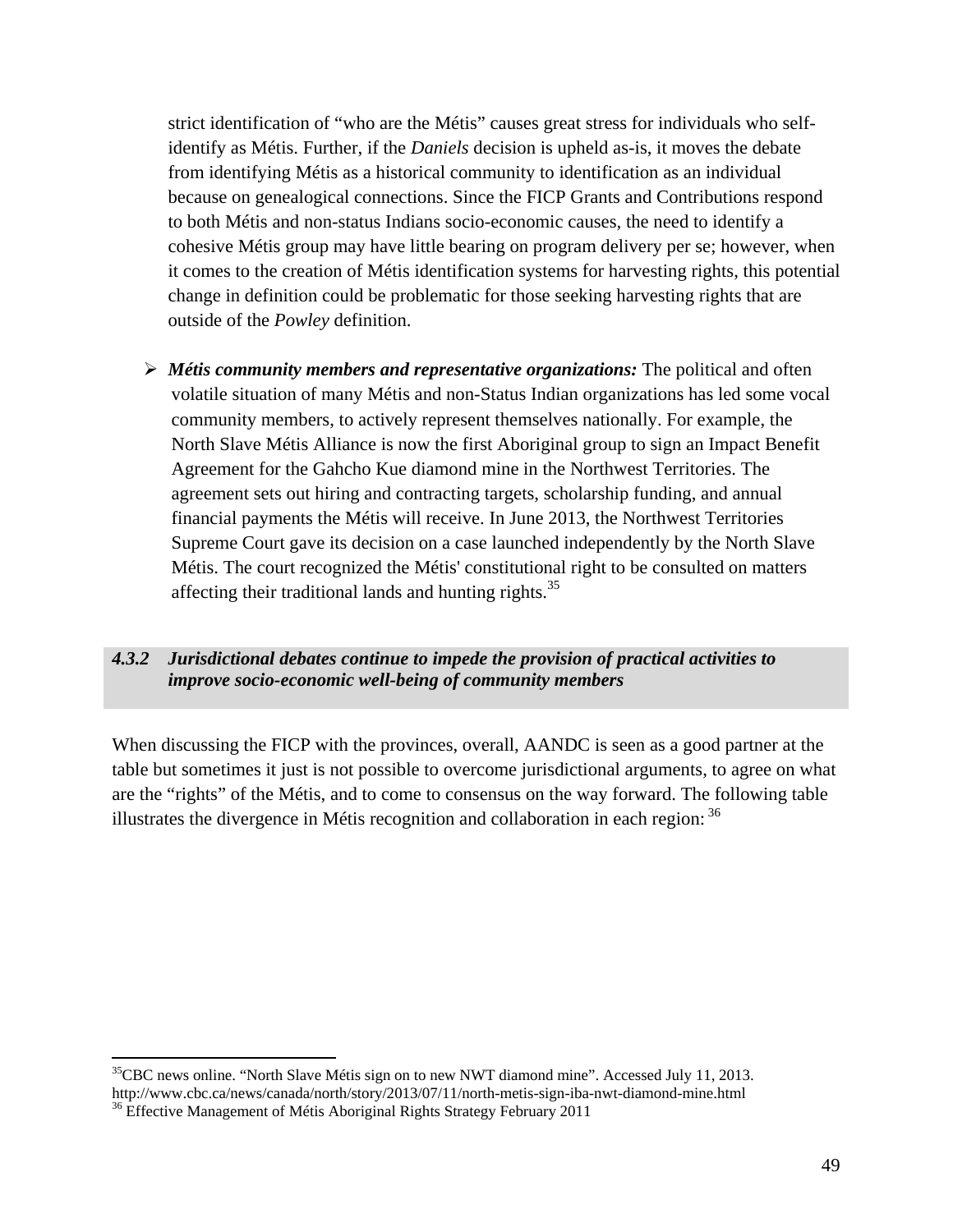| <b>Region</b>              | <b>Perspective</b>                                                                                                 |
|----------------------------|--------------------------------------------------------------------------------------------------------------------|
| <b>Alberta</b>             | The Alberta-Métis Settlements Accord (1989) was a political agreement                                              |
|                            | between Alberta and the Federation of Métis Settlement Associations                                                |
|                            | (now called the Métis Settlements General Council), which described                                                |
|                            | both parties' intentions to develop a new land-based governance model                                              |
|                            | for the Métis Settlements. Eight Settlements were established by the                                               |
|                            | Métis Settlements Act. Outside of these settlements, the province does                                             |
|                            | not acknowledge the existence of other Métis communities.                                                          |
| <b>British Columbia</b>    | Several cases that have found insufficient evidence to establish a rights-                                         |
|                            | bearing Métis community in the province (i.e., Howse, Nunn, Willison                                               |
|                            | cases)                                                                                                             |
| <b>Atlantic Canada and</b> | There is no recognition by courts of Métis right-bearing communities;                                              |
| Quebec                     | Vautour (NB) and Babin (NS) (both at appeal stage), Corneau (QC - early                                            |
|                            | stage of trial)                                                                                                    |
|                            |                                                                                                                    |
|                            | Quebec historically does not recognize the existence of Métis.                                                     |
|                            |                                                                                                                    |
|                            | Maritimes have declared the Powley decision has no application in their                                            |
|                            | provinces.                                                                                                         |
|                            |                                                                                                                    |
|                            | Pressure continues to build in Quebec (Parks), the Atlantic (Fisheries),                                           |
|                            | and Labrador (Claims).                                                                                             |
| <b>Western Provinces</b>   | There is a lot of litigation where provinces are waiting for court decisions                                       |
|                            | before recognizing the existence of Métis Aboriginal rights. The lower                                             |
|                            | courts are finding rights in Manitoba and Saskatchewan with an                                                     |
|                            | important case before the courts in Alberta.                                                                       |
|                            |                                                                                                                    |
|                            | There is the willingness to discuss how to address assertions of Métis                                             |
|                            | Aboriginal rights and there is a spirit of co-operation and willingness to                                         |
|                            | involve the federal government.                                                                                    |
|                            |                                                                                                                    |
| <b>Ontario</b>             | Tensions and harvesting pressures are low.<br>Has addressed identification of Métis harvesters with Métis National |
|                            | Council affiliate.                                                                                                 |
|                            |                                                                                                                    |
|                            | Is conducting joint research with federal government and Métis.                                                    |
| <b>Territories</b>         | North of 60 <sup>th</sup> parallel is under a different policy approach. Métis and                                 |
|                            | non-status Indians are included in land claim processes.                                                           |
|                            |                                                                                                                    |

As the above table illustrates, creating a common federal/provincial approach is sometimes challenging as provinces do not generally recognize Métis rights in the same way as the federal government. Federal and provincial partners also find it challenging to know with whom exactly the Crown has an obligation to consult and may disagree on who needs to be at the forums.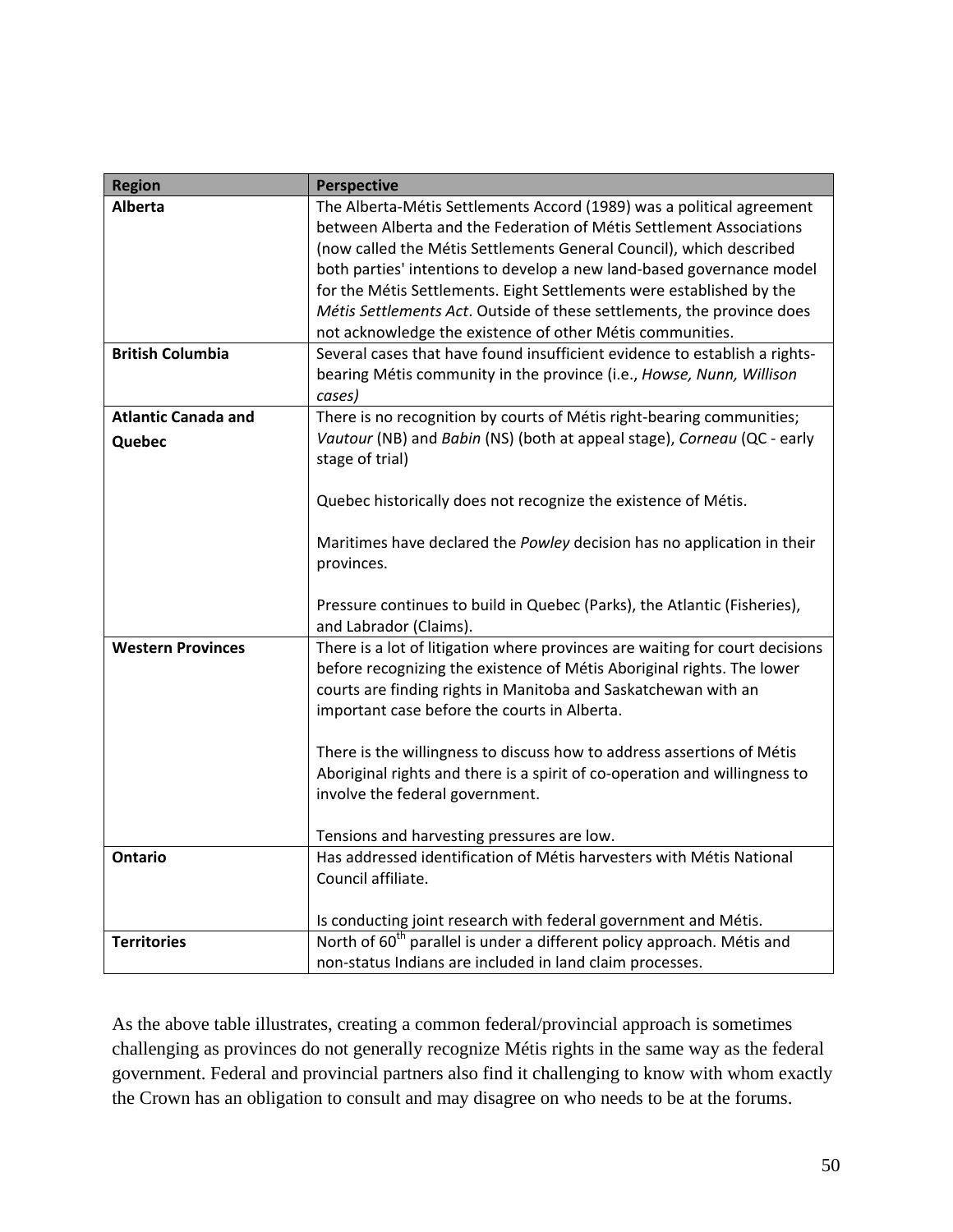### *5. Evaluation Findings - Efficiency and Economy*

*5.1.1 The evaluation found no obvious evidence of overlap or duplication of efforts with other levels of government and within the federal government.* 

Office of the Federal Interlocutor was designed to be the first point of contact and to work with the Federal Interlocutor and as such the program has remained the single window of entry for the Métis and non-status Aboriginal communities. The Urban Aboriginal Strategy also delivered by AANDC and also once delivered through the Office of the Federal Interlocutor was found to be working with Métis and non-Status Indians in their targeted cities. Although interviewees thought that their activities do not overlap, it will be necessary to ensure that both programs' activities continue to be well coordinated, especially now that they are located in different areas of the Department.

### *5.1.2 Funding delays are making it difficult for academics and representative organizations to plan and carry out their intended activities.*

The case studies revealed that some organizations regularly take a loan through lines of credit and that they will pay interest on when funding from AANDC is late. One organization also stated that it is spending money on Human Resources court cases as they hired someone based on expected funding levels from AANDC and were subsequently forced to let the new employee go once the funding cuts were announced. For organizations that have taken on debt in preparation for 2013-14, the funding cut announcement may make it difficult for them to pay off their current debt levels. The previous evaluation similarly stated that:

Almost all Aboriginal organizations interviewed stated that they had difficulty obtaining funds from the Office of the Federal Interlocutor on time. Throughout the country, Aboriginal organizations reported the same scenario: long delays in signing agreements and processing funds, which led in some cases to overdrafts and interest on overdrafts due to financing by banks. In cases where the organization had no bank to turn to, they simply did not achieve planned work. In some instances, the delays incurred threats to the organization's stability and credibility—such difficulties as missed payrolls and bad credit with banks.

Although the previous evaluation and this evaluation attribute some of the delays to challenges with recipients' reports, the fact that this remains a problem and that one of the key activities of FICP is to support the capacity development of these organizations points to major challenges to the effectiveness and efficiency of the program. Organizations found it challenging to complete all the required evaluation, auditing and financial reporting. FICP program staff often identified inconsistencies in the reporting. Additionally, the negotiations to establish a work plan were thought to be onerous. Although AANDC has supported organizations in developing their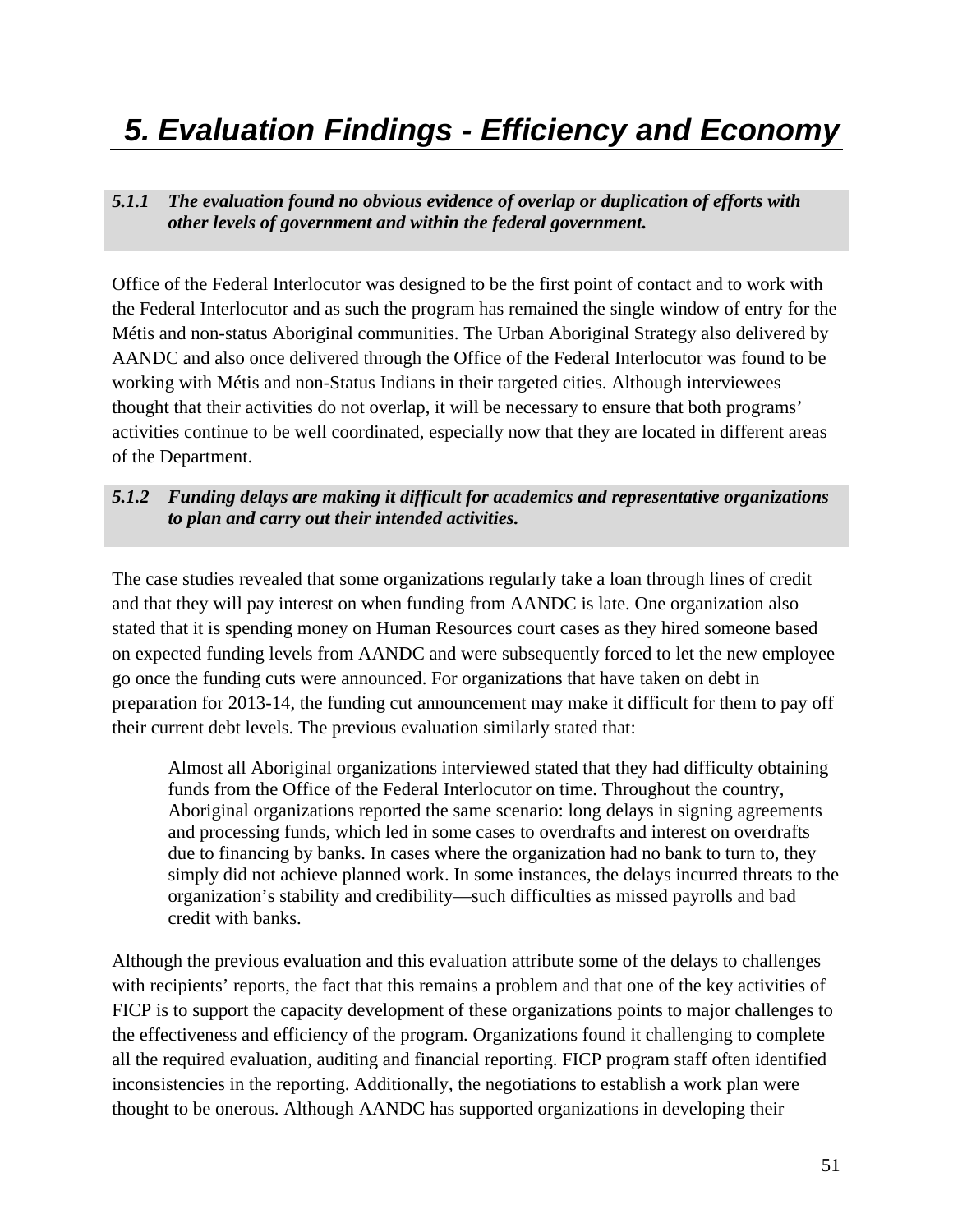financial management and auditing functions, organizations suggested that the support has not been enough to increase efficiencies and that AANDC should consider funding internal evaluation activities as most are able to report solely on their activities with their members (transactional) and not on their results (impacts).

### *5.1.3 While there are no official benchmarks or indicators for cost-effectiveness, the majority of funds for the pro-active reconciliation and management of Métis Aboriginal rights and the management of Métis and non-status Indian litigation are for contributions.*

As shown in Table 1, the relative proportion of all funding for the Métis/non-status portfolio used for salary and operations and maintenance, relative to that used for contributions increased steadily from four percent to 13 percent from 2009 to 2012, but has since decreased in 2012-13 and 2013-14 to eight percent and six percent, respectively. While there have been no indicators for cost-effectiveness developed for these programs, it is clear that as the mandate of Métis and non-status Indian Relations Branch has evolved, a steadily increasing proportion of their total costs has shifted to contributions to the Métis and non-status Indian organizations. Additionally, the current proportion of funds for operations and maintenance relative to contributions is on par with other contributions-based programs in the Department.

*Powley* funds for Parks Canada, the RCMP and Environment Canada are largely used for operations and maintenance, which seems appropriate given their roles in the process.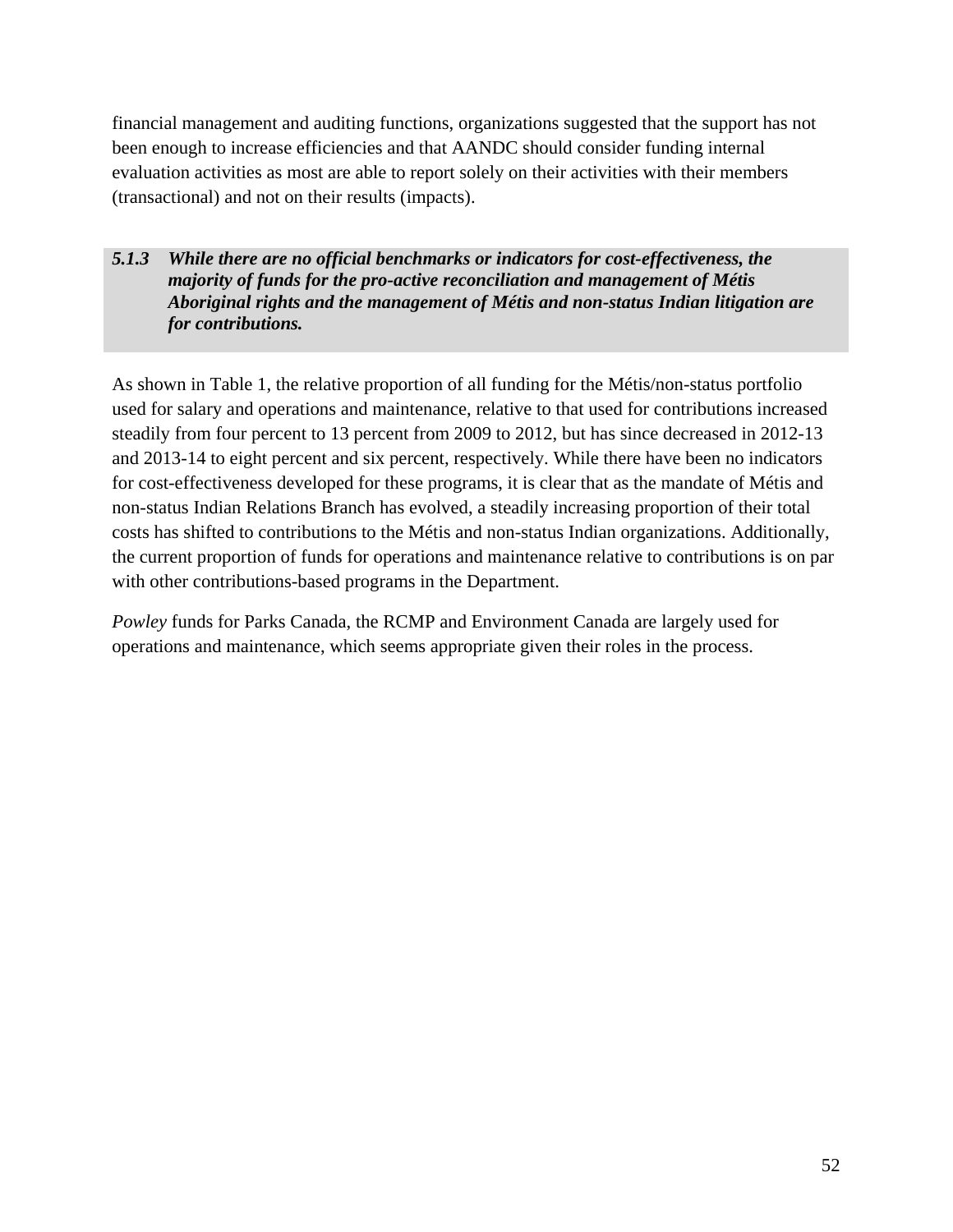The need for ongoing support of pro-active reconciliation and management of Métis rights and the management of Métis and non-status Indian litigation is amply demonstrated. Additionally, it is clear that achieving this depends on the ability to have open dialogue and practical work plans, which are theoretically facilitated in part by bilateral and tripartite discussions. In order for Métis and non-status Indians to be represented in such discussions, they need representation and thus, there is a need for organizational capacity for Métis and non-Status Indian organizations. While there has been evidence of capacity improvements, concerns persist that they are vulnerable due to a high degree of dependence on federal funding, and some face considerable challenges with respect to debt and financial management.

Based on the *Powley* decision and the need to maintain calm and order among affected peoples, there is also a need for a Métis registration system. While there has been some success in this regard, registration systems are not currently standardized and lack the capacity to accommodate the expected volumes and the ongoing and evolving issues of Métis status and rights recognition. This is particularly pertinent with respect to recent legal decisions, the position of Métis organizations, the positions of provincial governments, and the position of the Government of Canada.

As a program, which is part of the Government's broader reconciliation efforts and litigation, the purpose of FICP needs to be better articulated; particularly in light of the move from the Office of the Federal Interlocutor to AANDC's Policy and Strategic Direction, and the resultant change in its strategic outcome to governance. There is a plethora of purpose and outcome statements on FICP and the program generally lacks focus in terms of clearly identifying a specific set out objectives and outcomes. There is a need for AANDC, with the engagement of its federal and Aboriginal partners, to clearly articulate the purpose and objectives of FICP in its current form under Policy and Strategic Direction, and to develop a comprehensive Performance Measurement Strategy to reflect this.

### *It is therefore recommended that AANDC:*

- 1) Work with Métis and non-Status Indian organizations and federal and provincial partners to establish a clear set of objectives for the FICP moving forward that clearly delineates roles and responsibilities and expectations of stakeholders; and
- 2) Develop a comprehensive Performance Measurement Strategy specific to the FICP and *Powley* Initiative.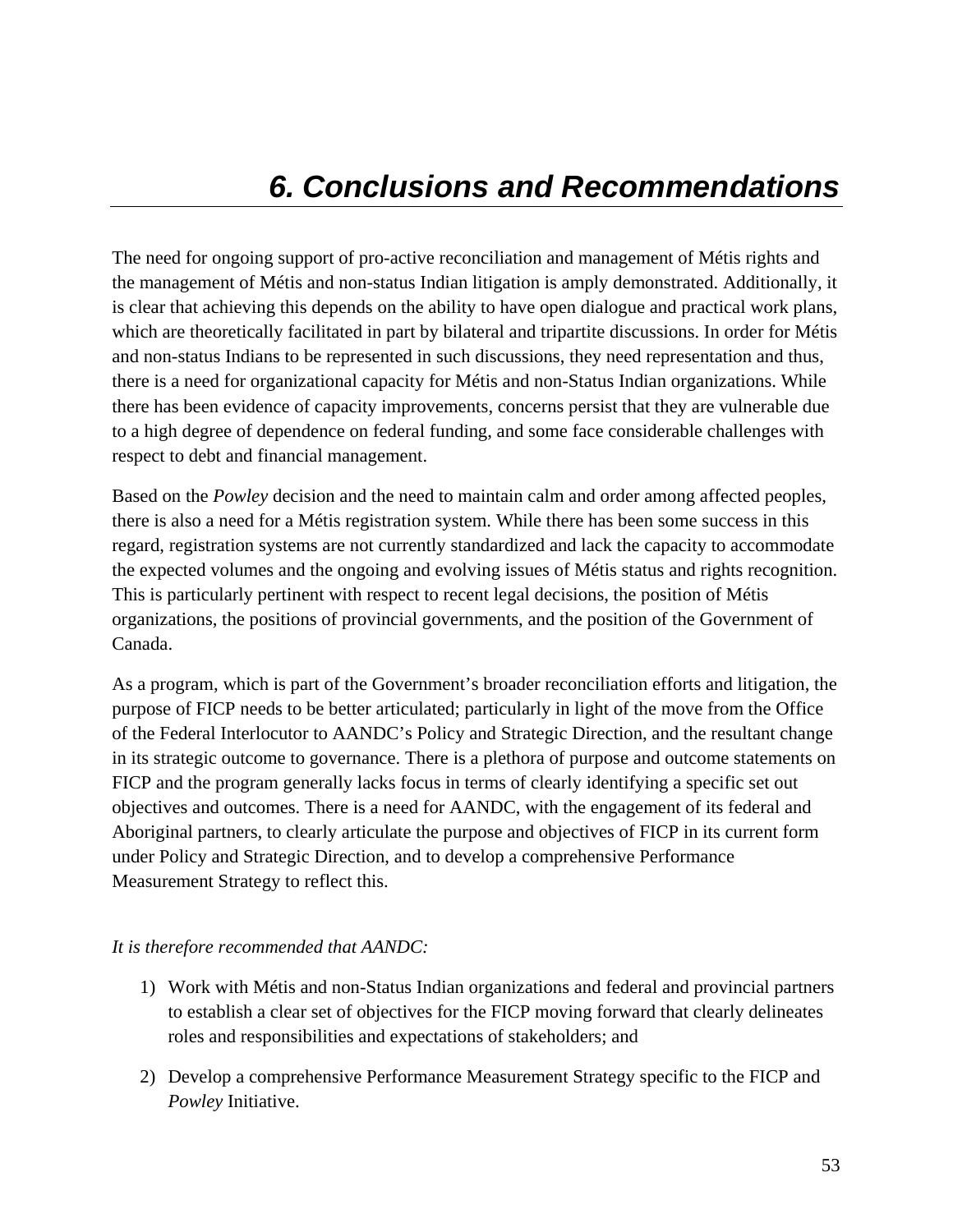# *Appendix A – Provincial Fora*

| <b>Province</b>  | <b>Organizations</b>                                                                                               | <b>Dates</b>       | <b>Current</b><br>amount | <b>Key Areas of</b><br><b>Focus</b>                                                                                                                    | <b>Key Accomplishments</b>                                                                                                                                                                                                                                                                                                                                                                                                                                                                                                                                                                                                                              |
|------------------|--------------------------------------------------------------------------------------------------------------------|--------------------|--------------------------|--------------------------------------------------------------------------------------------------------------------------------------------------------|---------------------------------------------------------------------------------------------------------------------------------------------------------------------------------------------------------------------------------------------------------------------------------------------------------------------------------------------------------------------------------------------------------------------------------------------------------------------------------------------------------------------------------------------------------------------------------------------------------------------------------------------------------|
|                  |                                                                                                                    |                    | of<br><b>Tripartite</b>  |                                                                                                                                                        |                                                                                                                                                                                                                                                                                                                                                                                                                                                                                                                                                                                                                                                         |
| $\underline{BC}$ | <b>Métis Nation</b><br><b>British</b><br>Columbia                                                                  | 1996 to<br>present | 250k                     | Governance,<br>Economic the<br>Development,<br>Financial<br>Reform                                                                                     | -Developed a strong governance<br>structure.<br>-Key pieces of Métis Nation British<br>Columbia legislation developed:<br>Citizenship Act, Senate Act, Governing<br>Assembly Act, Electoral Act and Natural<br>Resources Act.<br>-Long term strategic plan based on input<br>from all their chartered communities.<br>-Policy pieces on economic development,<br>education (e.g. Métis curricula) and child<br>welfare all for Métis people.<br>- 2006 Métis Nation Relationship Accord<br>signed by the Government of BC and the<br>Métis Nation of British Columbia<br>committing them to work on matters of<br>importance to the Métis people in BC. |
|                  | <b>United Native</b><br><b>Nations</b><br>(Tripartite<br><b>Process</b><br>Suspended in<br>2010)                   | 1996-<br>2010      | 0                        | Governance,<br>Membership<br>(prior to<br>relationship<br>being<br>suspended).                                                                         | -Economic strategy, including Aboriginal<br>tourism.<br>-Development of training materials for<br>United Native Nations board.<br>-Development of policy and procedure<br>manuals.<br>- Development of long-term strategic<br>plan.<br>-Development of a Youth and Women's<br>council.                                                                                                                                                                                                                                                                                                                                                                  |
| Alberta          | <b>Métis</b><br><b>Settlements</b><br>General<br>Council<br>(Tripartite<br><b>Process</b><br>suspended in<br>2011) | 1997-<br>2011      | 0                        | Economic<br>Development,<br>Education,<br>Child and<br>Family, Long-<br><b>Term Strategic</b><br>Planning<br>(Prior to<br>process being<br>suspended). | -Economic development strategy<br>exploring opportunities for all eights<br>settlements.<br>-Feasibility studies and business plans for<br>Economic development opportunities.<br>-Created a policy forum to discuss issues<br>of importance to Métis people such as:<br>health, education, economic<br>development and child welfare.<br>- Bringing the Métis Settlements General<br>Council into legislation in1990 following<br>the enactment of a series of 10 Acts and<br>Regulations.                                                                                                                                                             |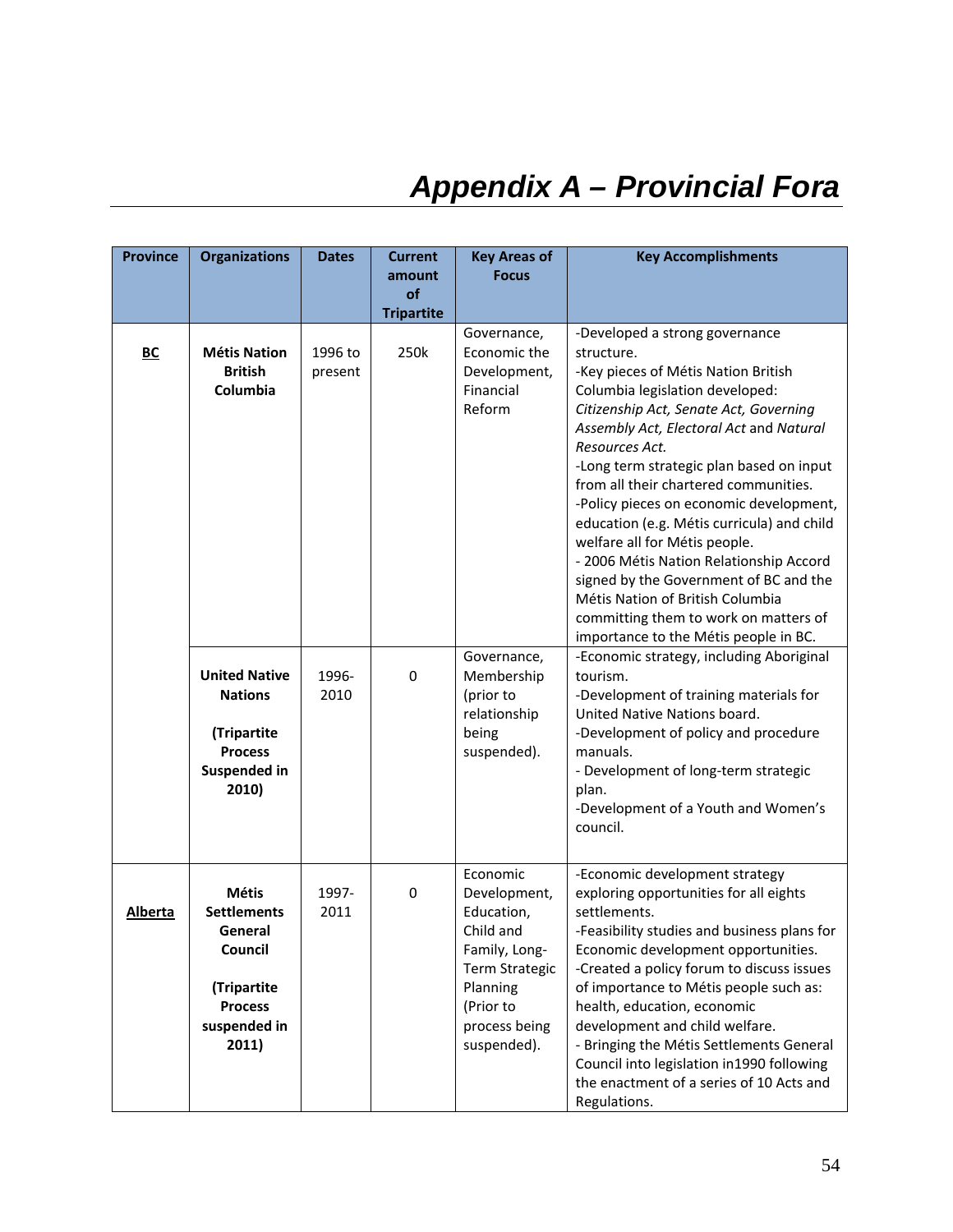|                  |                                       |                    |      |                                                                                                         | - 2013 signing of a 10-year Long Term<br>Arrangement to assist Métis Settlements<br>with governance, accountability and<br>long-term sustainability of the Métis<br>Settlements. This is a continuation of a<br>17 year statutory funding commitment<br>signed in 1990 and subsequent financial<br>arrangements between Alberta and the<br>Métis Settlements General Council since<br>2007 until this signing in 2013 (\$85M per<br>year over 10 years).                                                                                                                                                                                                                                                                                                                     |
|------------------|---------------------------------------|--------------------|------|---------------------------------------------------------------------------------------------------------|------------------------------------------------------------------------------------------------------------------------------------------------------------------------------------------------------------------------------------------------------------------------------------------------------------------------------------------------------------------------------------------------------------------------------------------------------------------------------------------------------------------------------------------------------------------------------------------------------------------------------------------------------------------------------------------------------------------------------------------------------------------------------|
|                  | <b>Métis Nation</b><br><b>Alberta</b> | 1992 to<br>present | 300k | Economic<br>Development,<br>Health,<br>Governance,<br>Child and<br>Family<br>Services                   | -Supported the creation and the<br>development of "Métis Crossing" a Métis<br>cultural interpretive centre.<br>-Provided policy support and<br>coordination to the affiliates of the Métis<br>Nation Alberta: Apeetogosan,<br>Rupertsland Institute, Métis Urban<br>Housing, and Métis Child and Family<br>Services.<br>-Policy paper on the development of an<br>Aboriginal charter school in Edmonton.<br>-Development of policy position papers<br>on Métis health, education and<br>membership and economic<br>development.<br>- The creation of the 2007 Government<br>of Alberta and Métis Nation Alberta<br>Association Framework Agreement to<br>facilitate the advancement of Métis<br>people by providing a framework for<br>both parties to work collaboratively. |
| Saskatch<br>ewan | <b>Métis Nation-</b><br>Saskatchewan  | 1993 to<br>present | 285k | Governance<br>Reform<br>(internal and<br>external),<br>Internal<br>Capacity,<br>Community<br>Engagement | -Provided policy support and<br>coordination to the affiliates of the Métis<br>Nation Saskatchewan: Saskatchewan<br>Métis Development Organization, Gabriel<br>Dumont Institute, Clarence Campeau<br>Development Fund.<br>- Revised and updated the Métis Nation<br>Saskatchewan Constitution and<br>Legislation.<br>-Revised and updated Métis Nation<br>Saskatchewan policy and procedures<br>manual.<br>-Developed a dispute resolution system<br>for membership applications and other<br>potential grievances.<br>- Supported to the development of<br>additional line departments within the<br>Métis Nation Saskatchewan.<br>- 2002 Métis Act                                                                                                                         |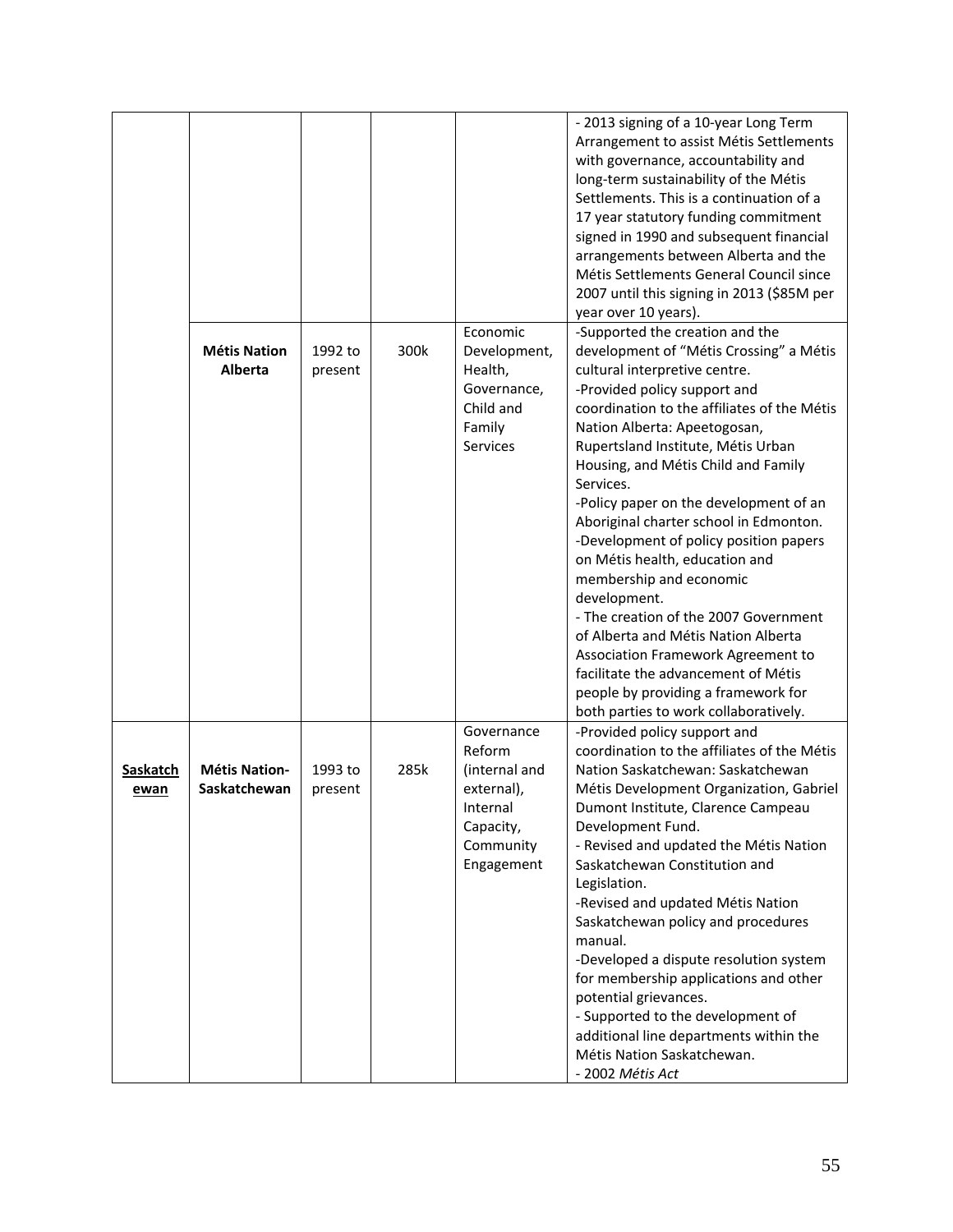|                         |                   |         |      | Education,      | -Supported the pilot program of the                                           |
|-------------------------|-------------------|---------|------|-----------------|-------------------------------------------------------------------------------|
|                         | <b>Manitoba</b>   | 1987 to | 290k | Housing,        | education program "Standing Tall"                                             |
| <b>Manitob</b>          | <b>Métis</b>      | present |      | Economic        | addressing low levels of educational                                          |
| $\overline{\mathbf{a}}$ | <b>Federation</b> |         |      | Development,    | attainment among Aboriginal people.                                           |
|                         |                   |         |      | Consultation,   | -Developed a feasibility study and                                            |
|                         |                   |         |      | MB Métis        | business plan for a "Métis National                                           |
|                         |                   |         |      | Policy          | Heritage Centre".                                                             |
|                         |                   |         |      |                 | - Assisted in the creation of the Métis                                       |
|                         |                   |         |      |                 | Justice Institute, Hydro Training                                             |
|                         |                   |         |      |                 |                                                                               |
|                         |                   |         |      |                 | Department, Métis Economic                                                    |
|                         |                   |         |      |                 | Development Organization and the Métis                                        |
|                         |                   |         |      |                 | Economic Development Fund as entities                                         |
|                         |                   |         |      |                 | with the Manitoba Métis Federation                                            |
|                         |                   |         |      |                 | governance structure.                                                         |
|                         |                   |         |      |                 | -Supported the expansion of                                                   |
|                         |                   |         |      |                 | programming for the "Louis Riel                                               |
|                         |                   |         |      |                 | Institute" the educational affiliate of the                                   |
|                         |                   |         |      |                 | Manitoba Métis Federation.                                                    |
|                         |                   |         |      |                 | - Assisted in securing training funds,                                        |
|                         |                   |         |      |                 | employment and business opportunities                                         |
|                         |                   |         |      |                 | for Métis people and Métis Businesses                                         |
|                         |                   |         |      |                 | on major Manitoba infrastructure                                              |
|                         |                   |         |      |                 | projects.                                                                     |
|                         |                   |         |      |                 | - 2010 Manitoba Métis Policy.                                                 |
|                         |                   |         |      |                 | - 2011 Métis Economic Development                                             |
|                         |                   |         |      |                 | Fund for Métis business and                                                   |
|                         |                   |         |      |                 | entrepreneurs.                                                                |
|                         |                   |         |      |                 | - 2012 Métis Harvesting Agreement,                                            |
|                         |                   |         |      |                 | which recognizes Métis rights to harvest                                      |
|                         |                   |         |      |                 | natural resources for food and domestic                                       |
|                         |                   |         |      |                 | resources in certain areas of Manitoba.                                       |
|                         |                   |         |      | Women,          | -Supported the creation of Onashowein                                         |
|                         | <b>Aboriginal</b> | 1997 to | 100k | Economic        | Restoative Justice program for Aboriginal                                     |
|                         | <b>Council of</b> | present |      | Development,    | people in the City of Winnipeg.                                               |
|                         | Winnipeg          |         |      | Education,      | -Developed a feasibility study and a                                          |
|                         |                   |         |      | Training and    | business plan for the creation of a Social                                    |
|                         |                   |         |      | Employment;     | Enterprise for Aboriginal Economic                                            |
|                         |                   |         |      | Youth, Justice, | Development.                                                                  |
|                         |                   |         |      | Culture         | -Assisted in levering partnerships for                                        |
|                         |                   |         |      |                 | employment with entities within the City                                      |
|                         |                   |         |      |                 | of Winnipeg.                                                                  |
|                         |                   |         |      |                 | -Created a framework for the Aboriginal                                       |
|                         |                   |         |      |                 | Council of Winnipeg to engage more                                            |
|                         |                   |         |      |                 | productively with Aboriginal Service                                          |
|                         |                   |         |      |                 | providers in the City of Winnipeg to                                          |
|                         |                   |         |      |                 | better meet the needs of Aboriginal                                           |
|                         |                   |         |      |                 | people in Winnipeg using these services.                                      |
|                         |                   |         |      |                 | -Produced several policy and position                                         |
|                         |                   |         |      |                 | papers on Aboriginal Women's issues,                                          |
|                         |                   |         |      |                 | Issues facing Aboriginal Youth, Crime                                         |
|                         |                   |         |      |                 | Prevention, Aboriginal Education, and<br>others areas of importance for their |
|                         |                   |         |      |                 |                                                                               |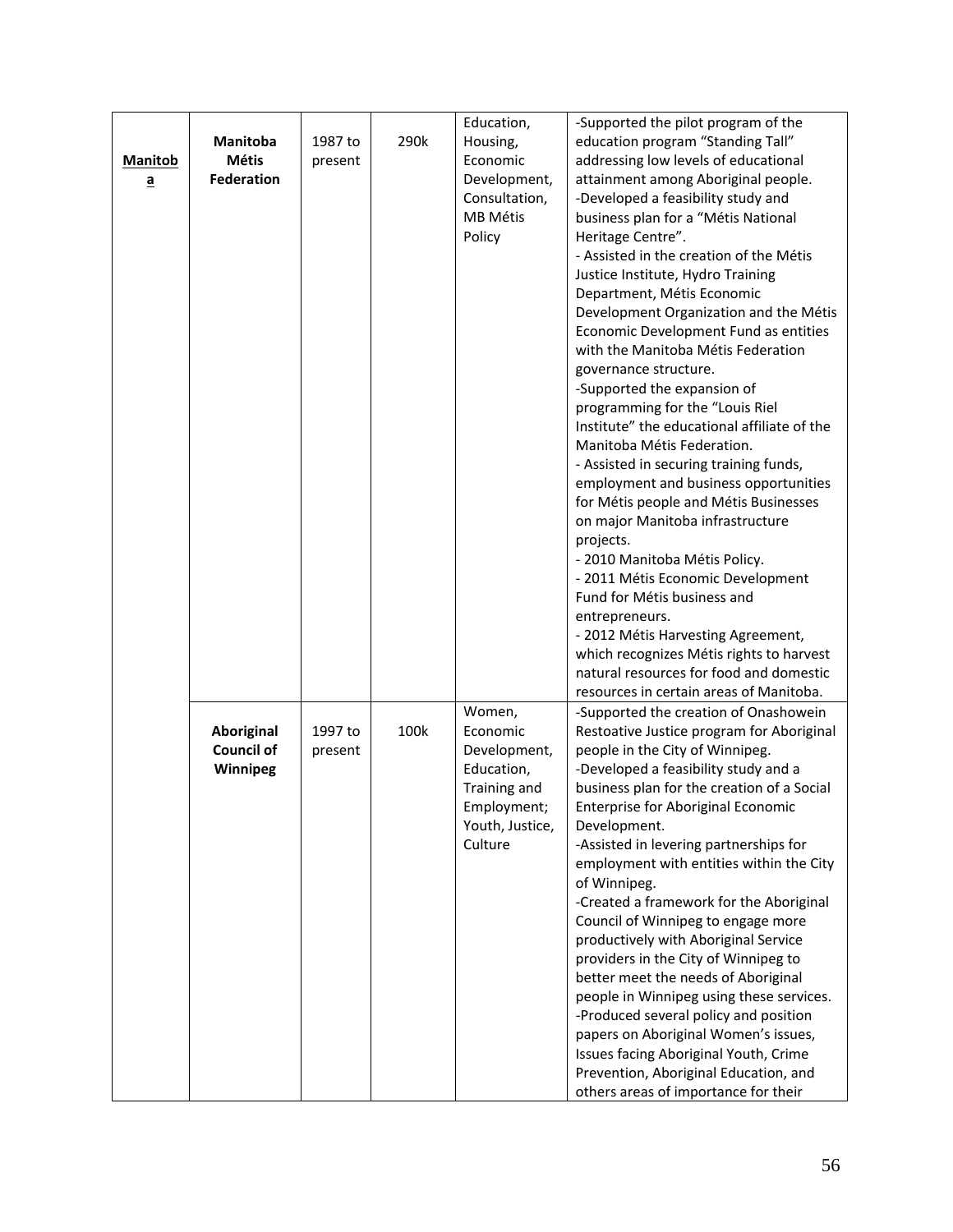|         |                                                                              |                    |      |                                         | membership.                                                                                                                                                                                                                                                                                                                                                                                                                                                                                                                                                                                                                                                                                                                                                                                                                                                                                                                                                                                                               |
|---------|------------------------------------------------------------------------------|--------------------|------|-----------------------------------------|---------------------------------------------------------------------------------------------------------------------------------------------------------------------------------------------------------------------------------------------------------------------------------------------------------------------------------------------------------------------------------------------------------------------------------------------------------------------------------------------------------------------------------------------------------------------------------------------------------------------------------------------------------------------------------------------------------------------------------------------------------------------------------------------------------------------------------------------------------------------------------------------------------------------------------------------------------------------------------------------------------------------------|
|         |                                                                              |                    |      |                                         |                                                                                                                                                                                                                                                                                                                                                                                                                                                                                                                                                                                                                                                                                                                                                                                                                                                                                                                                                                                                                           |
| Ontario | <b>Métis Nation</b><br><b>Ontario (Métis</b><br><b>Nation of</b><br>Ontario) | 2004 to<br>present | 150k | Governance,<br>Economic<br>Development. | -Developed a long term, multi faceted<br>Economic Development Strategy for the<br>Métis Nation of Ontario.<br>-Produced policy and position papers on<br>Métis youth, Métis Child and family<br>services, Métis Adoptions, Métis<br>membership, and Métis education.<br>-Created an "Economic Development"<br>housing institution with several business<br>lines.<br>- Supported the creation of the Métis<br>Studies Department at the University of<br>Ottawa.<br>-Supported the updating of financial<br>policies, and internal policies and<br>procedures.<br>-Supported the establishment of a Lands<br>and Resources Department and<br>supported the expansion of the<br>Intergovernmental Affairs unit.<br>-2004 Harvesting Agreement.<br>-2008 Government of Ontario-Métis<br>Nation of Ontario Framework Agreement<br>which commits both parties to work on<br>areas of mutual importance.<br>- 2011 Métis Voyageur Development<br>Fund, which supports resource-based<br>economic development opportunities for |
|         |                                                                              |                    |      |                                         | Métis-owned businesses.                                                                                                                                                                                                                                                                                                                                                                                                                                                                                                                                                                                                                                                                                                                                                                                                                                                                                                                                                                                                   |
|         |                                                                              |                    |      | Education,                              | -Feasibility studies and business plans for                                                                                                                                                                                                                                                                                                                                                                                                                                                                                                                                                                                                                                                                                                                                                                                                                                                                                                                                                                               |
| PEI     | <b>Native Council</b>                                                        | 1987 to            | 35K  | Economic<br>Development,                | economic development projects.<br>- Policy papers have been developed in                                                                                                                                                                                                                                                                                                                                                                                                                                                                                                                                                                                                                                                                                                                                                                                                                                                                                                                                                  |
|         | <b>Prince Edward</b>                                                         | present            |      | Housing,                                | the areas of off reserve Aboriginal                                                                                                                                                                                                                                                                                                                                                                                                                                                                                                                                                                                                                                                                                                                                                                                                                                                                                                                                                                                       |
|         | <b>Island</b>                                                                |                    |      | Health                                  | education and Aboriginal specific                                                                                                                                                                                                                                                                                                                                                                                                                                                                                                                                                                                                                                                                                                                                                                                                                                                                                                                                                                                         |
|         |                                                                              |                    |      |                                         | economic development.                                                                                                                                                                                                                                                                                                                                                                                                                                                                                                                                                                                                                                                                                                                                                                                                                                                                                                                                                                                                     |
|         |                                                                              |                    |      |                                         | -Cultural programming for the promotion<br>of healthy lifestyles for Aboriginal<br>people.                                                                                                                                                                                                                                                                                                                                                                                                                                                                                                                                                                                                                                                                                                                                                                                                                                                                                                                                |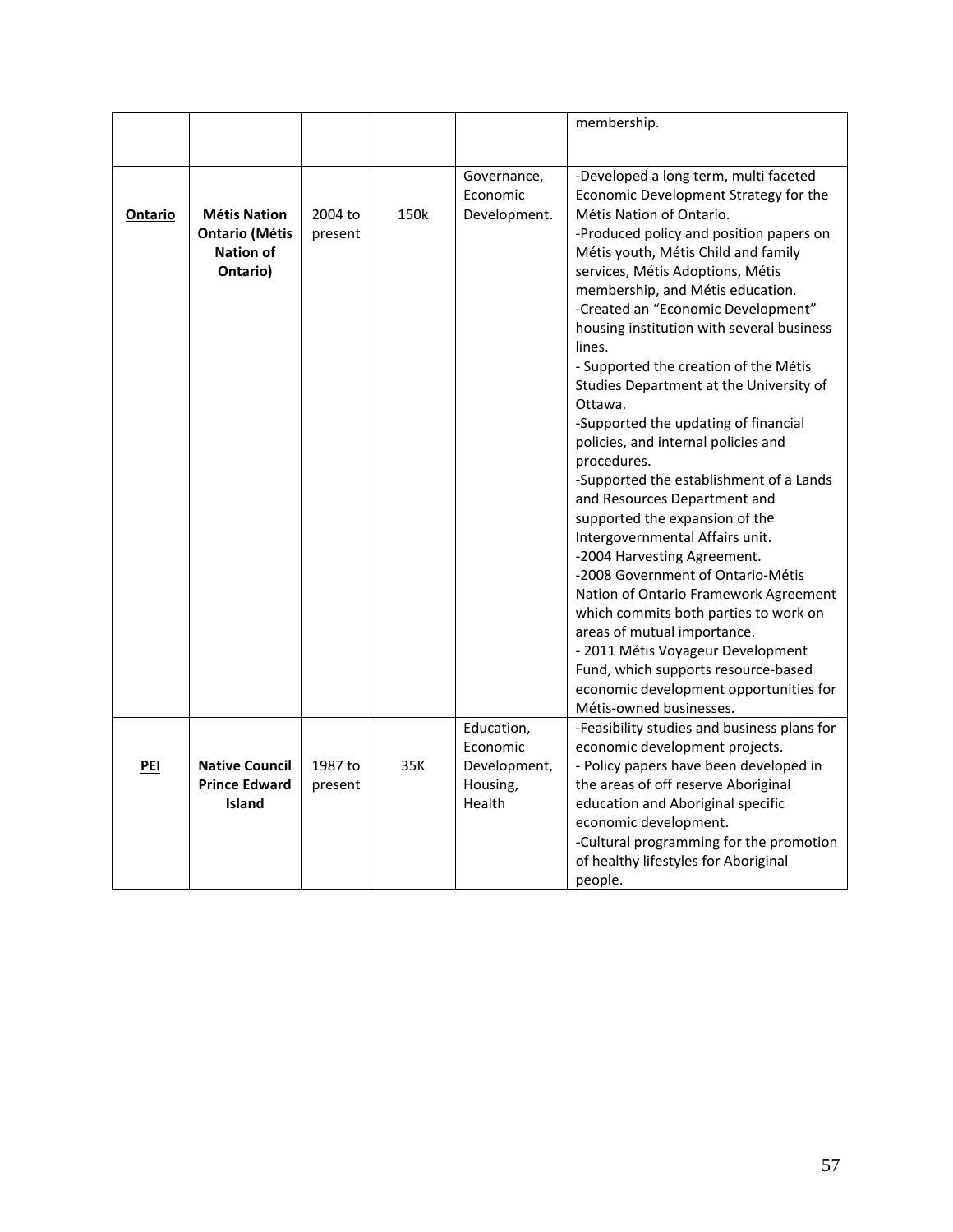# *Appendix B – Commemorative Events*

| Date                     | Gesture                                                                                                                                                                                                                                                                                                                                                                                                                                                                    | Department                                        |
|--------------------------|----------------------------------------------------------------------------------------------------------------------------------------------------------------------------------------------------------------------------------------------------------------------------------------------------------------------------------------------------------------------------------------------------------------------------------------------------------------------------|---------------------------------------------------|
| Métis south of 60º       |                                                                                                                                                                                                                                                                                                                                                                                                                                                                            |                                                   |
| September 5,<br>2008     | Métis Nation Protocol was signed by the Federal Interlocutor for<br>Métis and non-status Indians and Minister of Indian and Northern<br>Affairs, and the Métis National Council and its governing members.<br>In April 2013, a renewal of the Métis Nation Protocol was signed by<br>the Federal Interlocutor for Métis and non-status Indians and<br>Minister of Aboriginal Affairs and Northern Development, and the<br>Métis National council and its governing members | <b>AANDC</b>                                      |
| April 2009               | Government of Canada partnered with the Métis National Council to<br>launch a new Métis Veterans Portal website at:<br>http://www.métisveterans.ca/                                                                                                                                                                                                                                                                                                                        | AANDC and<br>Veterans<br><b>Affairs</b><br>Canada |
| November 11,<br>2009     | The Honourable Chuck Strahl joined Métis Veterans at Juno Beach to<br>unveil a traditional Red River Cart and exhibit, which will stand as a<br>lasting tribute to Métis veterans.                                                                                                                                                                                                                                                                                         | <b>AANDC</b>                                      |
| December 9,<br>2009      | Parliamentarians unanimously declared 2010 "Year of the Métis."                                                                                                                                                                                                                                                                                                                                                                                                            | <b>AANDC</b>                                      |
| December 16,<br>2009     | Métis Economic Development Symposium (Calgary)                                                                                                                                                                                                                                                                                                                                                                                                                             | <b>AANDC</b>                                      |
| November 14,<br>2010     | The Government of Canada unveiled a commemorative medallion to<br>mark 2010 as Year of the Métis, at a special cultural ceremony at the<br>Aboriginal Historic site known as The Forks in downtown Winnipeg.                                                                                                                                                                                                                                                               | <b>AANDC</b>                                      |
| July 18, 2010            | The Honourable John Duncan, in his former role as Parliamentary<br>Secretary to the Minister of Indian Affairs and Northern<br>Development, participated in the unveiling of a Memorial Gate<br>leading to the cemetery located at the Batoche National Historic Site,<br>Saskatchewan, in honour of those who fought and died during the<br>Battles of Batoche, Duck Lake and Fish Creek 125 years ago.                                                                   | <b>AANDC</b>                                      |
| January 20,<br>2011      | Métis Economic Development Symposium II (Vancouver)                                                                                                                                                                                                                                                                                                                                                                                                                        | <b>AANDC</b>                                      |
| July 22, 2011            | AANDC joined in the "Back to Batoche" celebrations to pay tribute to<br>Métis ancestors, culture and history.                                                                                                                                                                                                                                                                                                                                                              | <b>AANDC</b>                                      |
| October 25,<br>2012      | The Honourable John Duncan attended the National Recognition<br>Ceremony for First Nations and Métis communities with a heritage<br>linked to the War of 1812 held at Rideau Hall to commemorate the<br>brave actions of Aboriginal warriors involved in these battles.                                                                                                                                                                                                    | <b>AANDC</b>                                      |
| 2011-2012 fiscal<br>year | Métis National Council canvassed the views and perceptions of its<br>members on issues relating to registration, membership and<br>citizenship under the Exploratory Process on Indian Registration,<br>Band Membership and Citizenship.                                                                                                                                                                                                                                   | <b>AANDC</b>                                      |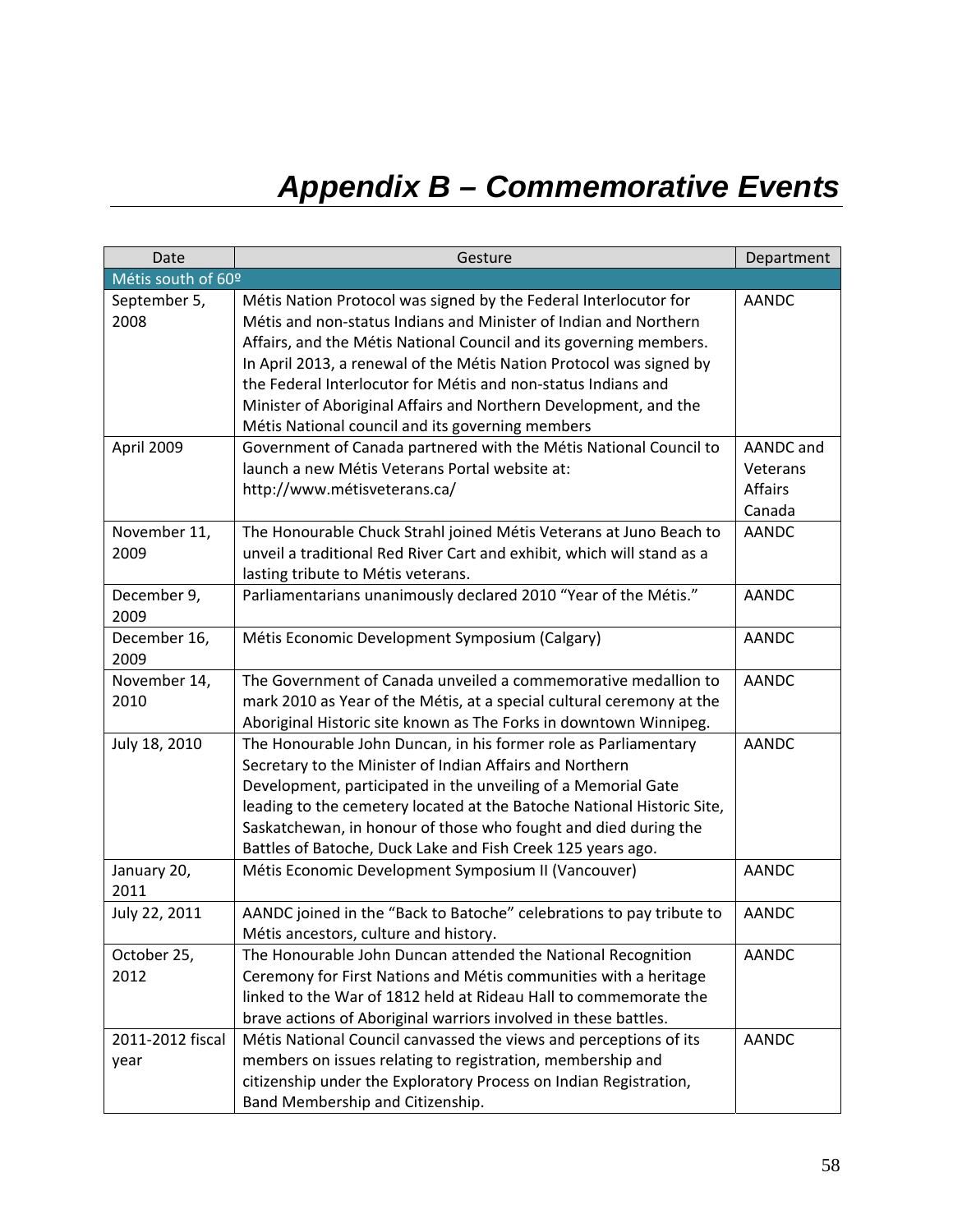| Date                            | Gesture                                                               | Department  |
|---------------------------------|-----------------------------------------------------------------------|-------------|
| June 21, 2013                   | Wembley, AB: President Chartier signed an agreement with the Philip   | Métis       |
|                                 | J. Currie Dinosaur Museum on behalf of the Métis Local 1990,          | National    |
|                                 | pledging its support in creating the Métis display that provides      | Council     |
|                                 | cultural content that recognizes the Métis Nation and its             |             |
|                                 | contributions to Canada. 37                                           |             |
| Métis in the North (Yukon, NWT) |                                                                       |             |
| June 26, 2011                   | In the Northwest Territories, Métis are part of regional claims (i.e. | AANDC and   |
|                                 | Gwich'in, Tlicho and Sahtu). The Northwest Territories Métis Nation   | Government  |
|                                 | is nearing completion of their land and resource Agreement-in-        | of          |
|                                 | Principle of a Lands and Resources agreement and is beginning a       | Northwest   |
|                                 | Phase 2, self-government tripartite negotiation.                      | Territories |
| Since 2006-                     | The Northwest Territory Métis Nation has received negotiations and    | AANDC       |
| 2007 fiscal year                | project funding, while its five community-based Métis Councils have   |             |
|                                 | received interim core organizational funding while involved in lands  |             |
|                                 | and resources negotiation processes.                                  |             |
| March 11, 2013                  | Prime Minister Harper announced the conclusion of Northwest           | AANDC and   |
|                                 | Territories devolution negotiations and that a consensus agreement    | Government  |
|                                 | on devolution had been reached. There was a joint signing ceremony    | of          |
|                                 | on agreement to conclude Devolution signed by the Government of       | Northwest   |
|                                 | Canada, Government of Northwest Territories, and participating        | Territories |
|                                 | Northwest Territories Aboriginal groups/government including the      |             |
|                                 | Northwest Territory Métis Nation, Sahtu Secretariat Incorporated,     |             |
|                                 | Inuvialuit Regional Corporation, Gwich'in Tribal Council and the      |             |
|                                 | Tlicho Government.                                                    |             |
| April 1, 2014                   | The Northwest Territories Métis Nation is one of the 5 regional       | AANDC and   |
| (Implementation                 | Aboriginal organizations/governments who are signatories to the       | Government  |
| Date)                           | Northwest Territories Lands and Resources Devolution Agreement-       | of          |
|                                 | in-Principle with the Government of Northwest Territories and         | Northwest   |
|                                 | AANDC. Devolution will move administration and control of Crown       | Territories |
|                                 | (public) lands, resources and water in the Northwest Territories from |             |
|                                 | the Government of Canada to Government of Northwest Territories.      |             |
|                                 | The territorial government will also receive a financial benefit from |             |
|                                 | resource development after devolution. The Government of              |             |
|                                 | Northwest Territories has agreed to share up to 25 percent of its     |             |
|                                 | share of resource revenues to Northwest Territories Aboriginal        |             |
|                                 | governments.                                                          |             |
|                                 | Nationally: Advocacy and Public Information Program                   |             |
| Since 2007-                     | Métis National Council received Advocacy and Public Information       | AANDC       |
| 2008                            | Program funding to conduct outreach and to inform Métis former        |             |
|                                 | students, their families and communities about the Indian Residential |             |
|                                 | School Settlement Agreement.                                          |             |
| <b>Since 2011</b>               | Métis National Council has been promoting reconciliation and raising  | AANDC       |
|                                 | awareness about the intergenerational impacts of residential schools  |             |
|                                 | through the Youth Leadership Workshops that have been held in         |             |

 $37$  http://www.metisnation.ca/wp-content/uploads/2013/06/draft-PDF2-Newsletter-July-2013.pdf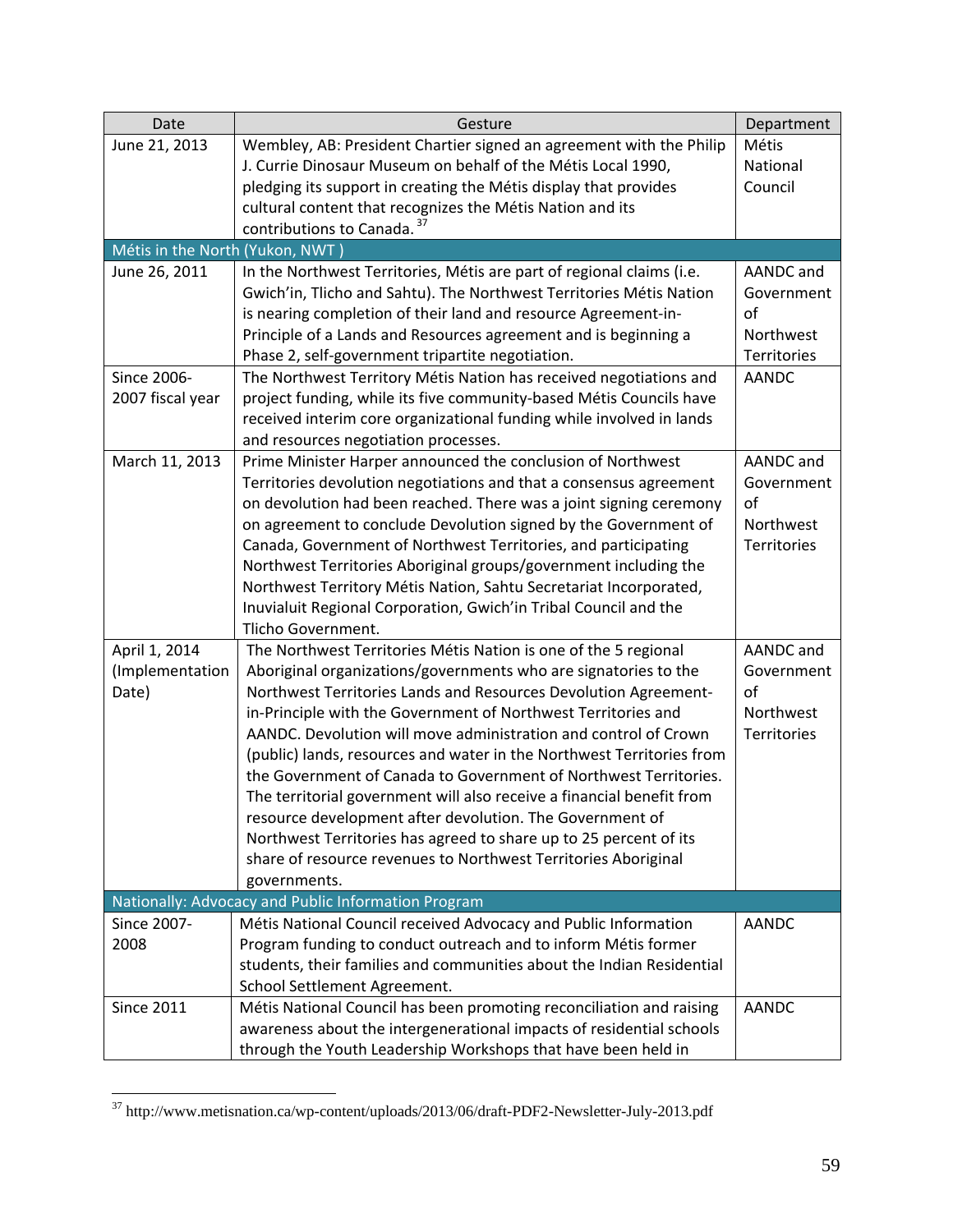| Date          | Gesture                                                                 | Department   |
|---------------|-------------------------------------------------------------------------|--------------|
|               | Batoche, Saskatchewan. Publications from these workshops are            |              |
|               | available on the Manitoba National Council website through the          |              |
|               | Healing Portal.                                                         |              |
| 2011-2012     | The Truth and Reconciliation Commission recommended Métis               | AANDC and    |
| fiscal year   | National Council's proposal for commemoration funding to hold a         | the Truth    |
|               | Métis Nation Survivors' Conference, providing a vehicle of expression   | and          |
|               | for those individuals impacted by the legacy of residential schools. As | Reconciliati |
|               | well, Manitoba National Council will develop a documentary using        | on           |
|               | video interviews with Métis former students about their unique          | Commission   |
|               | experiences in residential/day/industrial schools for use as an         |              |
|               | educational tool and as a lasting commemorative piece to honour and     |              |
|               | pay tribute to Métis former students. Some of these interviews are      |              |
|               | currently available through The Manitoba National Council Healing       |              |
|               | Portal. The final documentary will be broadcast on television in        |              |
|               | Canada and available on the Healing Portal.                             |              |
| 2012-2013 and | Commemoration funding will be provided to two additional Métis          | AANDC and    |
| 2013-2014     | recipients: Fishing Lake Métis Settlement (Alberta) and the Norman      | the Truth    |
| fiscal years  | Wells Métis Women's Society (Northwest Territories).                    | and          |
|               |                                                                         | Reconciliati |
|               |                                                                         | on           |
|               |                                                                         | Commission   |
| November      | Following the Prime Minister's 2008 Apology to survivors of Indian      | AANDC and    |
| 2012          | Residential Schools, their families and communities, a                  | the Truth    |
|               | commemorative stained glass window was inaugurated in Centre            | and          |
|               | Block. The window is a visible reminder of the legacy of Indian         | Reconciliati |
|               | Residential Schools, a gesture of reconciliation and respect. It was    | on           |
|               | designed by a Métis artist (Christi Belcourt).                          | Commission   |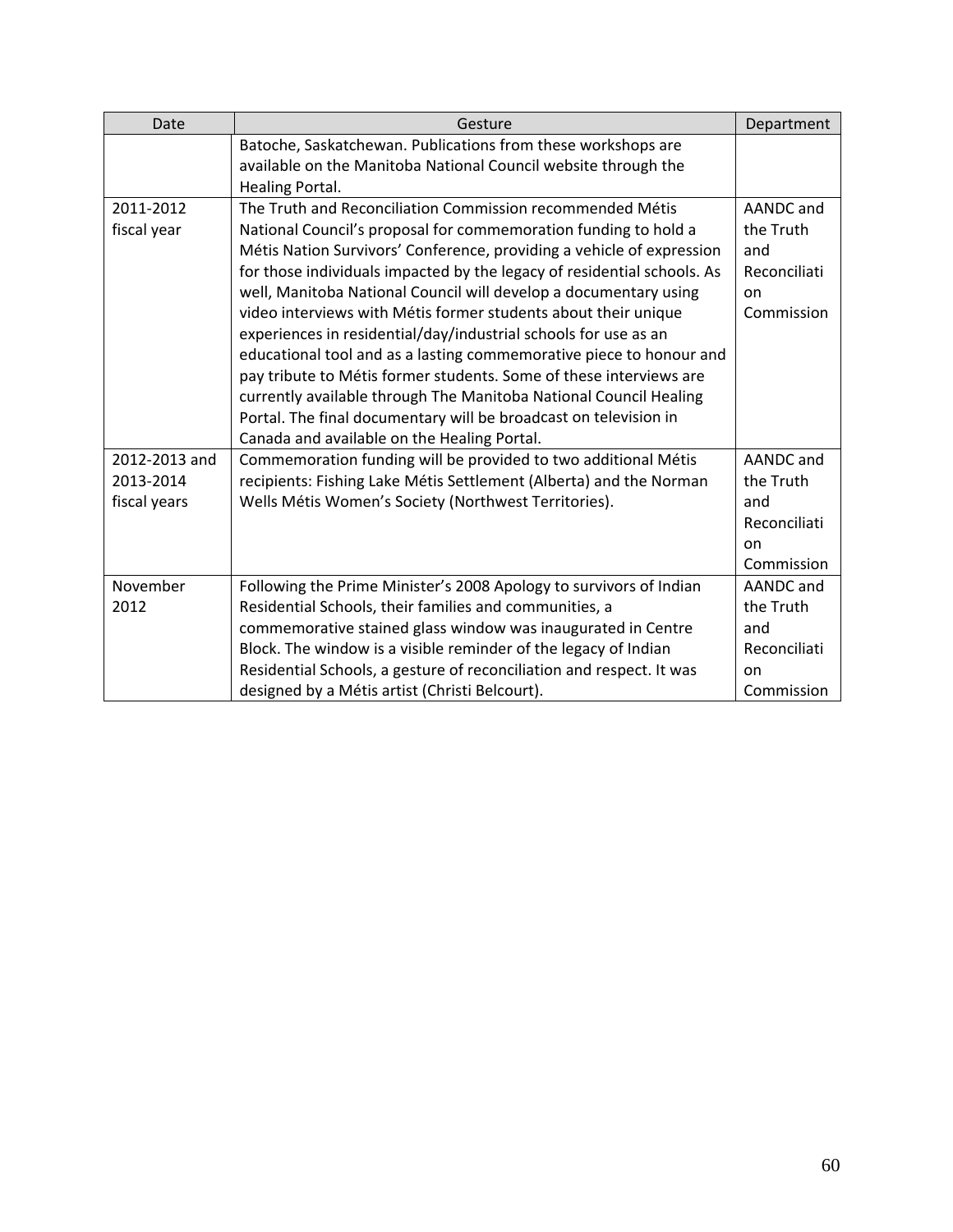## *Appendix C – Selected Relevant Court Cases to Métis Rights*

| <b>Date</b>      | <b>Name of Case</b> | <b>Outcome</b>                                                            |
|------------------|---------------------|---------------------------------------------------------------------------|
| December         | R. v. Morin &       | The Court recognized the constitutional right of Métis in northwest       |
| 1996             | Daigneault          | Saskatchewan to harvest for food. The Province appealed this decision in  |
|                  |                     | September 1997, however, the appeal was dismissed.                        |
| March            | R. V. Blais         | Manitoba Métis man was charged for hunting in violation of provincial     |
| 2003             |                     | regulations. It was held that the Métis were not "Indians" under the NRT, |
|                  |                     | and that the Métis had been historically treated differently than Indians |
|                  |                     | in the region. The Court also held that Métis hunting rights are not      |
|                  |                     | dependent on the existence of title.                                      |
| December         | Kelley v.           | In 2004, Kelley (Métis) was teaching his children to hunt and was         |
| $2004 -$         | Alberta             | convicted of hunting without a license under the Alberta Wildlife Act,    |
| January          |                     | though he had relied on the Interim Métis Harvesting Agreement.           |
| 2007             |                     | However, in 2007, the Alberta Court of the Queen's Bench reversed the     |
|                  |                     | lower court's decision and over-turned the conviction stating that Métis  |
|                  |                     | harvesters could rely on the Interim Métis Harvesting Agreement as a      |
|                  |                     | defense against charges.                                                  |
| October          | Manitoba v.         | Goodon was charged with hunting without a license, even while holding a   |
| $2004 -$         | Goodon              | Manitoba Métis Federation harvester card. The judge rule in Goodon's      |
| January,         |                     | favour after five years of litigation and determined the rights-bearing   |
| 2009             |                     | community is much larger within Manitoba than previously established.     |
|                  |                     | This has implications for the Crown's duty to consult for future          |
|                  |                     | investments in the added region of hunting territory.                     |
| 2004             | Canada v.           | Federal Court ruled that Human Resources and Skills Development           |
|                  | <b>Misquadis</b>    | Canada has discriminated against the urban Aboriginal community. This     |
|                  |                     | decision was upheld on appeal. It was determined that Aboriginal          |
|                  |                     | political organizations can represent urban Aboriginal interests and that |
|                  |                     | the Human Resources Skills Development Canada must provide funding        |
|                  |                     | for the infrastructure required to deliver services and establish         |
|                  |                     | representative governance.                                                |
| 2005-BC          | Blackwater v.       | This case involved four actions by 27 former students of Alberni Indian   |
|                  | Plint               | Residential school who claimed damages based on sexual abuse and          |
|                  |                     | other harms. The Court ordered 75% of the damages from the Canadian       |
|                  |                     | government, and 25% from the Church.                                      |
| <b>July 2005</b> | R. v. Laviolette    | The courts confirmed that Saskatchewan's use of the Northern              |
|                  |                     | Administration District was arbitrary and it could not be relied upon to  |
|                  |                     | define Métis harvesting rights. The Court also reconfirmed that Métis     |
|                  |                     | throughout northwest Saskatchewan have a right to harvest for food, and   |
|                  |                     | this includes areas south of the Northern Administration District.        |
| 2005             | Métis               | The Métis National Council of Women challenged the decision of the        |
|                  | National            | federal government not to permit Métis National Council of Women to       |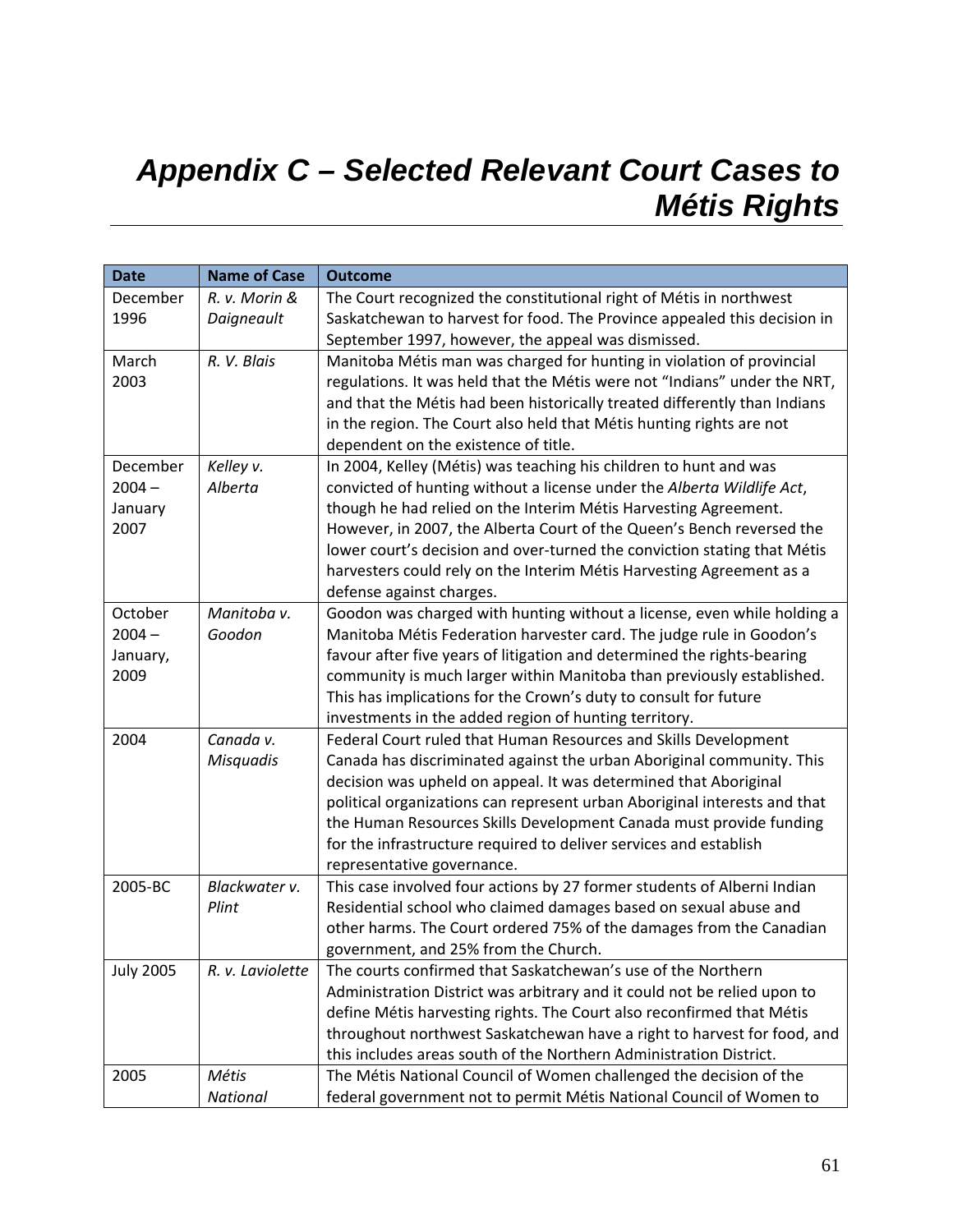|           | Council of<br>Women v. | become a party to the Human Resourced Development Canada program.<br>The trial judge denied the claim. It was appealed to the Supreme Court     |
|-----------|------------------------|-------------------------------------------------------------------------------------------------------------------------------------------------|
|           | Canada                 | where it was denied.                                                                                                                            |
| June 2007 | R. v. Laurin           | In fall 2004, Ontario began to breach the Four Point Agreement whereby                                                                          |
|           | and Lemieux            | Ontario agreed to recognize the Métis Nation of Ontario's Harvester's                                                                           |
|           |                        | Certificates in all of the Métis Nation of Ontario's identified harvesting                                                                      |
|           |                        | territories. The Court ruled against Ontario and upheld the Agreement.                                                                          |
|           |                        | Ontario did not appeal the decision.                                                                                                            |
| October,  | R. v.                  | The courts affirmed that Métis in southern Saskatchewan also have Métis                                                                         |
| 2007      | Belhumeur              | harvesting rights. Specifically, the court found a rights-bearing Métis                                                                         |
|           |                        | community spans the Qu'Appelle Valley and includes Regina.                                                                                      |
| 2007      | Newfoundland           | The provincial Court of Appeal ruled that all 24 Labrador Métis Nation                                                                          |
|           | and Labrador           | communities did not have to ethnically identify themselves as either                                                                            |
|           | vs. Labrador           | Métis or Inuit before the Crown could be compelled to consult and                                                                               |
|           | <b>Métis Nation</b>    | accommodate them.                                                                                                                               |
| January   | R. v. Goodon           | The courts affirmed that Métis in Manitoba have a Métis right to hunt for                                                                       |
| 2009      |                        | food.                                                                                                                                           |
| 2009-     | Corneau v.             | The Québec Superior Court to merge 17 cases of petitions for                                                                                    |
| 2011: QC  | Crown                  | dispossession of lands occupied without rights in which the respondents                                                                         |
|           |                        | were claiming Aboriginal rights. Fifteen of the defendants claimed Métis                                                                        |
|           |                        | rights and two claimed rights as non-treaty Indians. The Court granted                                                                          |
|           |                        | the petitioners an advanced costs order after assessing the claims against                                                                      |
|           |                        | Powley and Van de Peet.                                                                                                                         |
| December  | R. v. Hirsekorn        | This was a test case for all Métis in Alberta, with a particular focus on<br>central and southern Alberta. The courts found that there was an   |
| 2010      |                        |                                                                                                                                                 |
|           |                        | historical Métis community in central Alberta, however, there was not a<br>historical Métis community in southern Alberta. Due to the fact that |
|           |                        | there was no site-specific harvesting and hunting lands for Métis, the                                                                          |
|           |                        | court ruled that the Alberta Métis claims did not satisfy the framework                                                                         |
|           |                        | set by Powley. This decision was appealed in 2011. The appeal was                                                                               |
|           |                        | dismissed, July 2013.                                                                                                                           |
| 2012      | Bellrose v.            | This was an appeal by Bellrose from the dismissal of his income tax                                                                             |
|           | Alberta                | reassessment appeals. Bellrose served as an elected official of Métis                                                                           |
|           |                        | Nation Alberta from 1996-2011, during which time he claimed an income                                                                           |
|           |                        | tax exemption on the basis that his role was equivalent to that of an                                                                           |
|           |                        | elected officer of a municipality. The Tax Court judge dismissed Bellrose's                                                                     |
|           |                        | appeal                                                                                                                                          |
| March     | Manitoba               | The Supreme Court reversed the decision of the Manitoba Queen's                                                                                 |
| 2013      | Métis                  | Bench and Manitoba Court of Appeal to dismiss the claim of the                                                                                  |
|           | Federation. vs.        | Manitoba Métis Federation that Canada had breached its fiduciary duty                                                                           |
|           | Canada                 | to the Métis when land was misdistributed to Métis descendents. The                                                                             |
|           | (Attorney              | Court ruled that the government of Canada had a duty of diligence in                                                                            |
|           | General)               | fulfilling its obligations under the Manitoba Act.                                                                                              |
|           |                        |                                                                                                                                                 |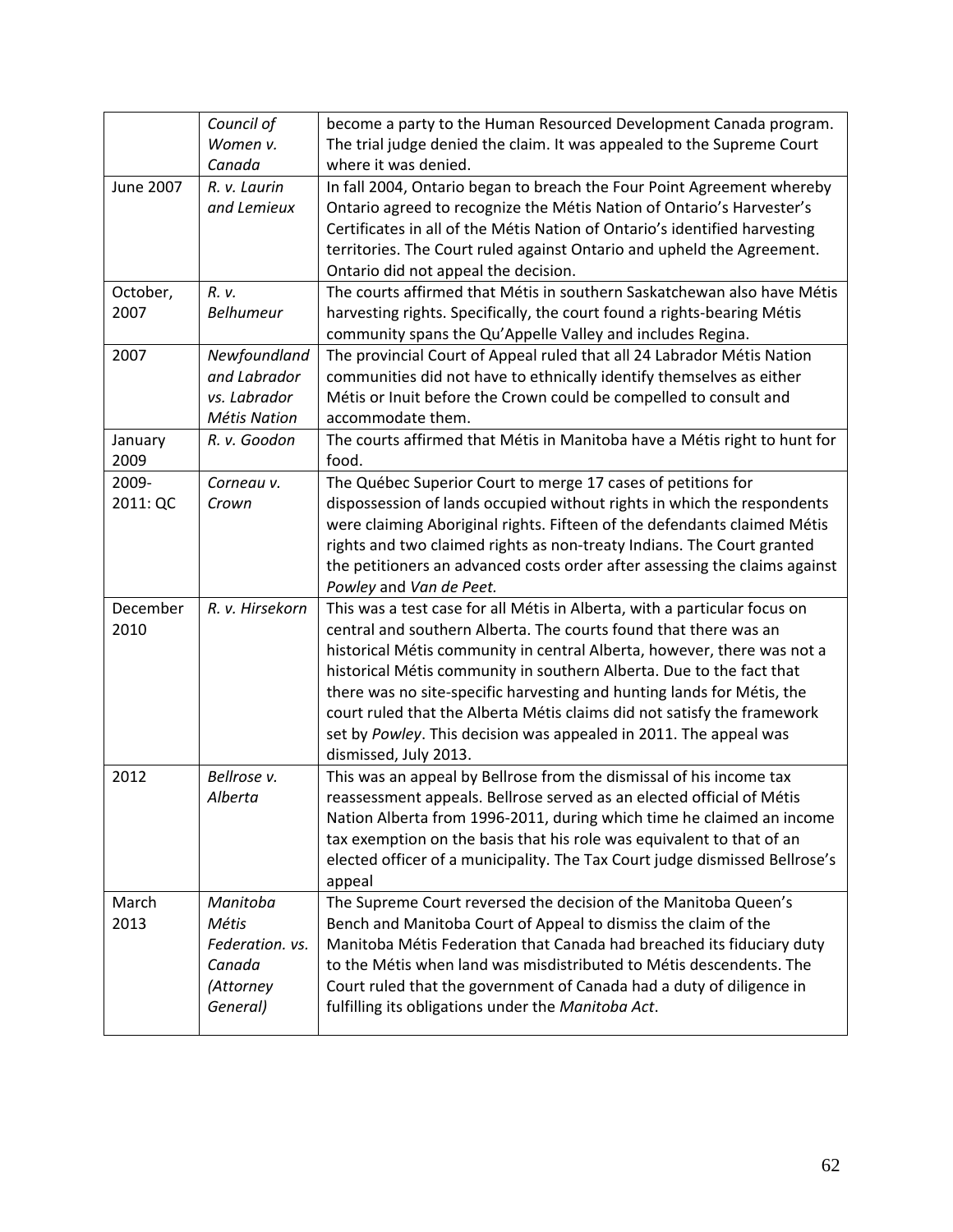| 2013      | Daniels v. | The Plaintiffs asked the Court to declare: 1) that Métis and non-status   |
|-----------|------------|---------------------------------------------------------------------------|
| (ongoing) | Canada     | Indians are "Indians" as the term is used in s 91(24) of the Constitution |
|           |            | Act, 1867; 2) that the Queen owes a fiduciary duty to them as such;       |
|           |            | 3) and that they have the right to be consulted by the federal            |
|           |            | government on a collective basis, respecting their Aboriginal rights and  |
|           |            | interests. The Court agreed to the first declaration. The Government of   |
|           |            | Canada appealed the decision.                                             |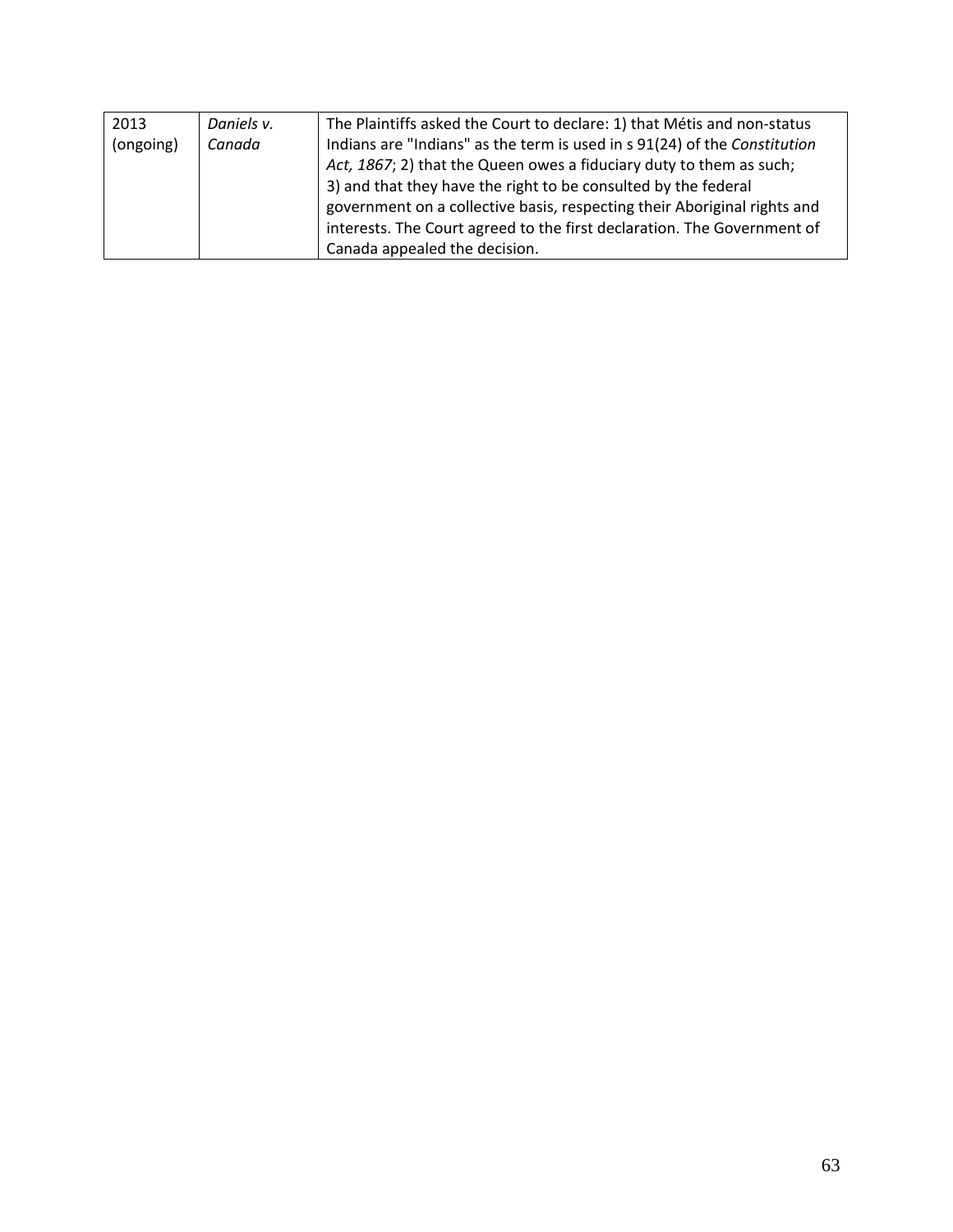### *Appendix D – Key-Informant Interview Guide*

*INDIVIDUAL INTERVIEW ‐ QUESTIONS BY ISSUE*

- **Q** Question asked to Federal government participants
- **<sup>3</sup>** Question asked to Métis and other Aboriginal Organisations
- $\Theta$  Question asked to Provincial governments and other partners

#### *Relevance*

#### On-going need

 $Q1$  **000** Is there a need that justifies the bilateral and tripartite processes and the Powley initiative? Can you elaborate?

- PROMPT AS NECESSARY: To what extent is it necessary to conduct research and disseminate it through the Federal government for the purposes of these processes? What kind of information is being provided within the department, to other areas of government and to Cabinet?
- What are the key objectives of the bilateral and tripartite forum discussions? Do you think that the bilateral and tripartite processes can reasonably achieve those objectives? Why or why not?
- Are they mainly working toward giving Aboriginal Organizations the mandate and capacity to deliver services in place of provincial governments? What kinds of services? Why is there a need for this?
- Is the funding via Federal Interlocutor Contribution Program (FICP) the best way to achieve the objectives of these processes?

#### Contribution to the government's priorities and the department's strategic outcomes

Q2  $\bullet$  What government priorities and responsibilities do the BILATERAL AND TRIPARTITE processes and the Powley initiative help to achieve? Can you refer to official documents?

Q3 **O** How do your activities of providing advice, raising awareness, building relationships, and building the capacity of Aboriginal organizations enable the government to achieve these priorities and responsibilities?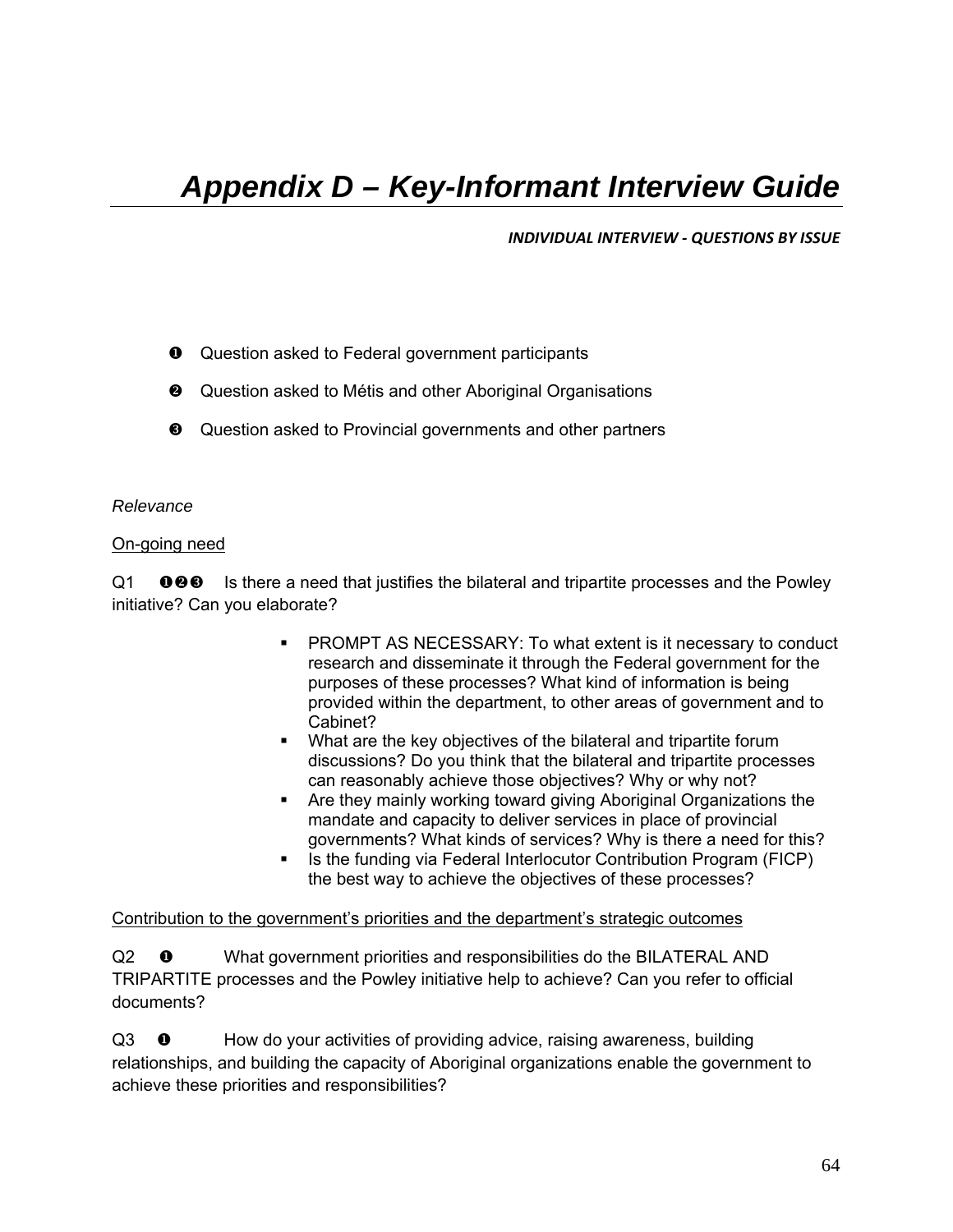$Q4 \quad \bullet \quad$  How does the funding via the FICP enable the government to achieve these priorities?

### Harmonization with the government's responsibilities

Q5 **OOO** Are the Government of Canada's existing roles in these bilateral and tripartite processes appropriate? Why or why not?

Q6 What impact, if any, will the recent Federal Court ruling (implicating the addition 200,000 Métis and 400,000 non-status Indians to jurisdiction under the Indian Act) have on this role and programming/services provided? What other changes do you anticipate?

### Performance/Design (BILATERAL AND TRIPARTITE PROCESSES)

Q7 **OOO** Over the past five years, have the bilateral and tripartite processes contributed to a better understanding of the needs of the Métis, non-status Indians and off-reserve Aboriginal people by the federal government? The provincial governments? How so, or why not?

Q8 **OOO** According to Métis National Council, Tripartite Negotiations are intended to give Métis representative bodies greater capacity in the form of legal authorities to deliver programs and services with the goal of implementing the Métis Nation's right to self-government within the Canadian federation. To what extent are Tripartite negotiations facilitating this?

 $Q9 \quad \bullet \bullet$  Over the past five years, has Office of the Federal Interlocutor effectively represented the Métis, non-status Indians and off-reserve First Nations within the federal government? How so, or why not?

 $Q10$  **OOO** Have the bilateral and tripartite processes helped Aboriginal organizations (1) increase their ability to set objectives and priorities; (2) perform financial functions; (3) strengthen organizational governance; (4) be accountable to their membership and to the federal government for any funding received? How so, or why not?? Is the federal government more responsive to the needs of the Métis and non-status Indians than they were five years ago? The provincial governments? How so, or why not? Can you give examples? How much of the change would you attribute to the BILATERAL AND TRIPARTITE PROCESSES?

 $Q11$  **OOO** Have there been improvements in the coordination and delivery of services among the Métis, non-status Indians and off-reserve Aboriginal people resulting from bilateral and tripartite processes? How so, or why not? Can you give examples?

 $Q12$  **OOO** Has the participation in elections by the Métis, non-status Indians and off-reserve First Nations increased over the past five years? How so, or why not? To what extent would you attribute that change to BILATERAL AND TRIPARTITE PROCESSES?

 $Q13$  **OOO** Are there any internal or external factors that may have facilitated or hindered the achievement of these results? What are these factors, and what are their specific effects?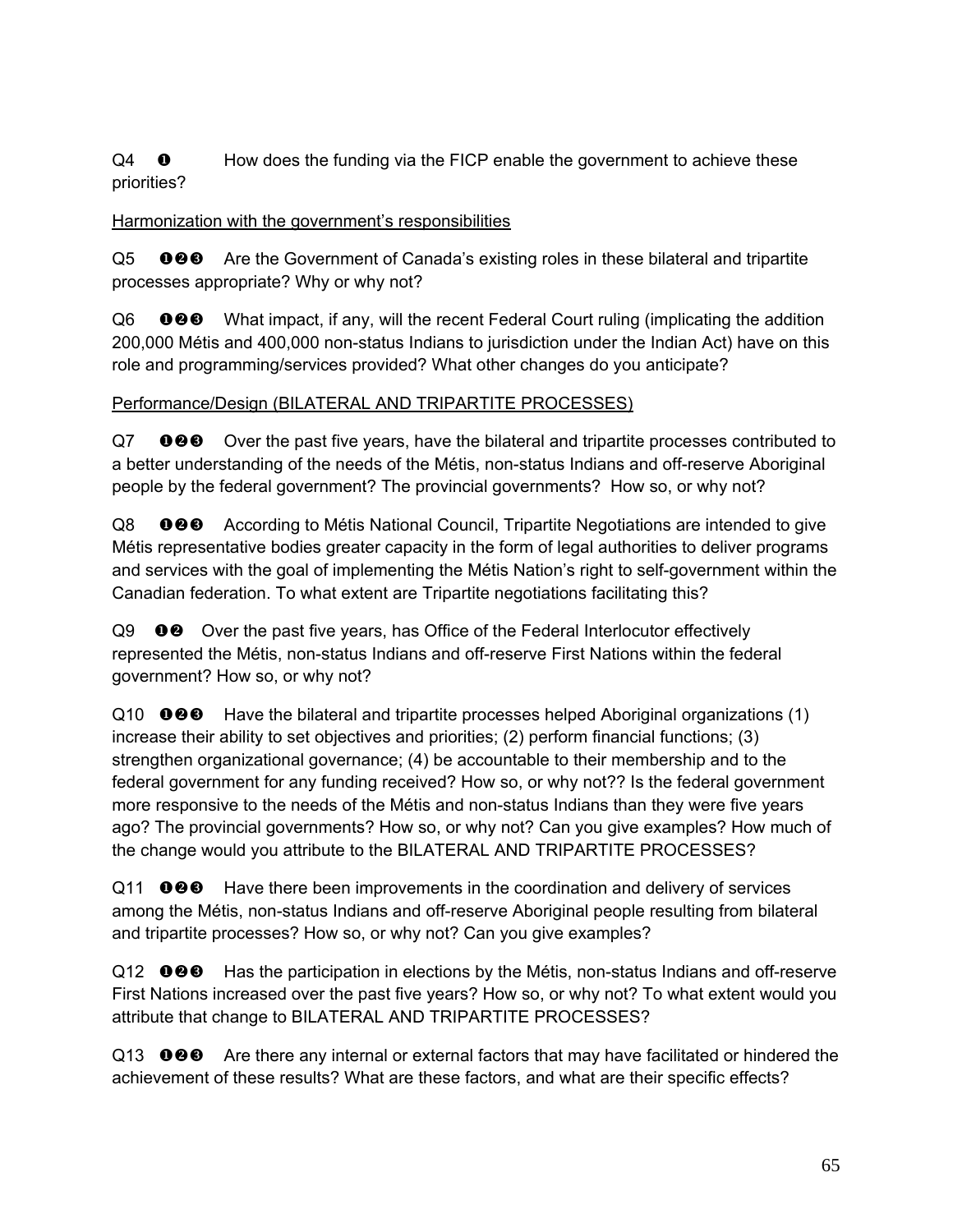o Suggestions for improving the effectiveness of activities?

# Performance/Design (POWLEY)

Q14 **OO** Has the Powley initiative established an approach to the management of Métis rights that is applied consistently across the federal government? Please elaborate.

o How effective is this approach? Can you give specific examples?

 $Q15$   $\bullet$   $\bullet$   $\bullet$  To what extent are the objectives of the Powley Initiative facilitated or hindered by policies and practices of other agencies/departments? Other levels of government?

 $Q16$  **OOO** Is there an operational system for identifying Métis members and harvesters in each region? If not, why not? If so, who is responsible for it? How effective is it? Is there a data validation mechanism?

 $Q17$  **OOO** Is there a database that is operational? Should there be? Please elaborate.

 $Q18$  **OOO** Are there any internal or external factors that may have facilitated or hindered the achievement of these results? What are these factors, and what are their specific effects?

 $Q19$  **OOO** Are the four key activities of the program ultimately supporting the federal government's commitment to improving the socio-economic conditions of Aboriginal peoples within Canada? How so or why not?

o Suggestions for improving the effectiveness of activities?

Q20 **OOO** Do you believe Métis contributions are well-recognised in Canada?

Performance (FICP funding)

 $Q21$   $\bullet$   $\bullet$   $\bullet$  Has the funding provided through the FICP effectively supported:

- The bilateral and tripartite processes? (i.e., Does the funding adequately facilitate discussions, negotiations and meetings?)
- Meetings at the provincial and national level to facilitate discussions about Aboriginal priorities?
- Discussions of self-governance?
- Capacity building?

## Performance (unintended impacts)

Q22 **000** To your knowledge, have the BILATERAL AND TRIPARTITE PROCESSES and the Powley initiative produced any unforeseen positive or negative results?